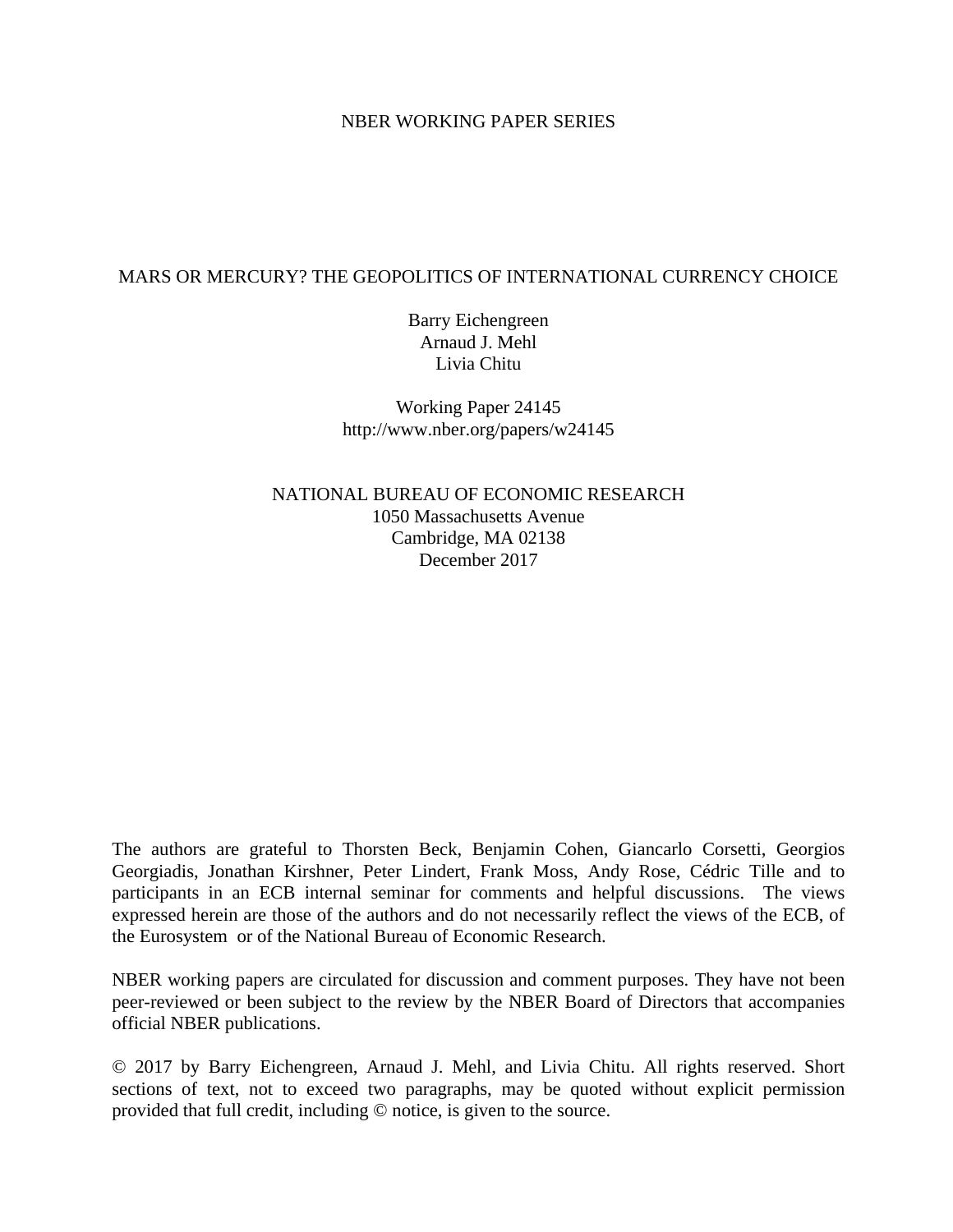Mars or Mercury? The Geopolitics of International Currency Choice Barry Eichengreen, Arnaud J. Mehl, and Livia Chitu NBER Working Paper No. 24145 December 2017 JEL No. F0,F33,F51,N0,N1

### **ABSTRACT**

We assess the role of economic and security considerations in the currency composition of international reserves. We contrast the "Mercury hypothesis" that currency choice is governed by pecuniary factors familiar to the literature, such as economic size and credibility of major reserve currency issuers, against the "Mars hypothesis" that this depends on geopolitical factors. Using data on foreign reserves of 19 countries before World War I, for which the currency composition of reserves is known and security alliances proliferated, our results lend support to both hypotheses. We find that military alliances boost the share of a currency in the partner's foreign reserve holdings by 30 percentage points. These findings speak to current discussions about the implications of possible U.S. disengagement from global geopolitical affairs. In a hypothetical scenario where the U.S. withdraws from the world, our estimates suggest that long-term U.S. interest rates could rise by as much as 80 basis points, assuming that the composition of global reserves changes but their level does not.

Barry Eichengreen Department of Economics University of California, Berkeley 549 Evans Hall 3880 Berkeley, CA 94720-3880 and NBER eichengr@econ.Berkeley.edu

Arnaud J. Mehl European Central Bank Sonnemannstrasse 20 60314 Frankfurt am Main Arnaud.Mehl@ecb.int

Livia Chitu European Central Bank Sonnemannstrasse 20 60314 Frankfurt am Main livia.chitu@ecb.europa.eu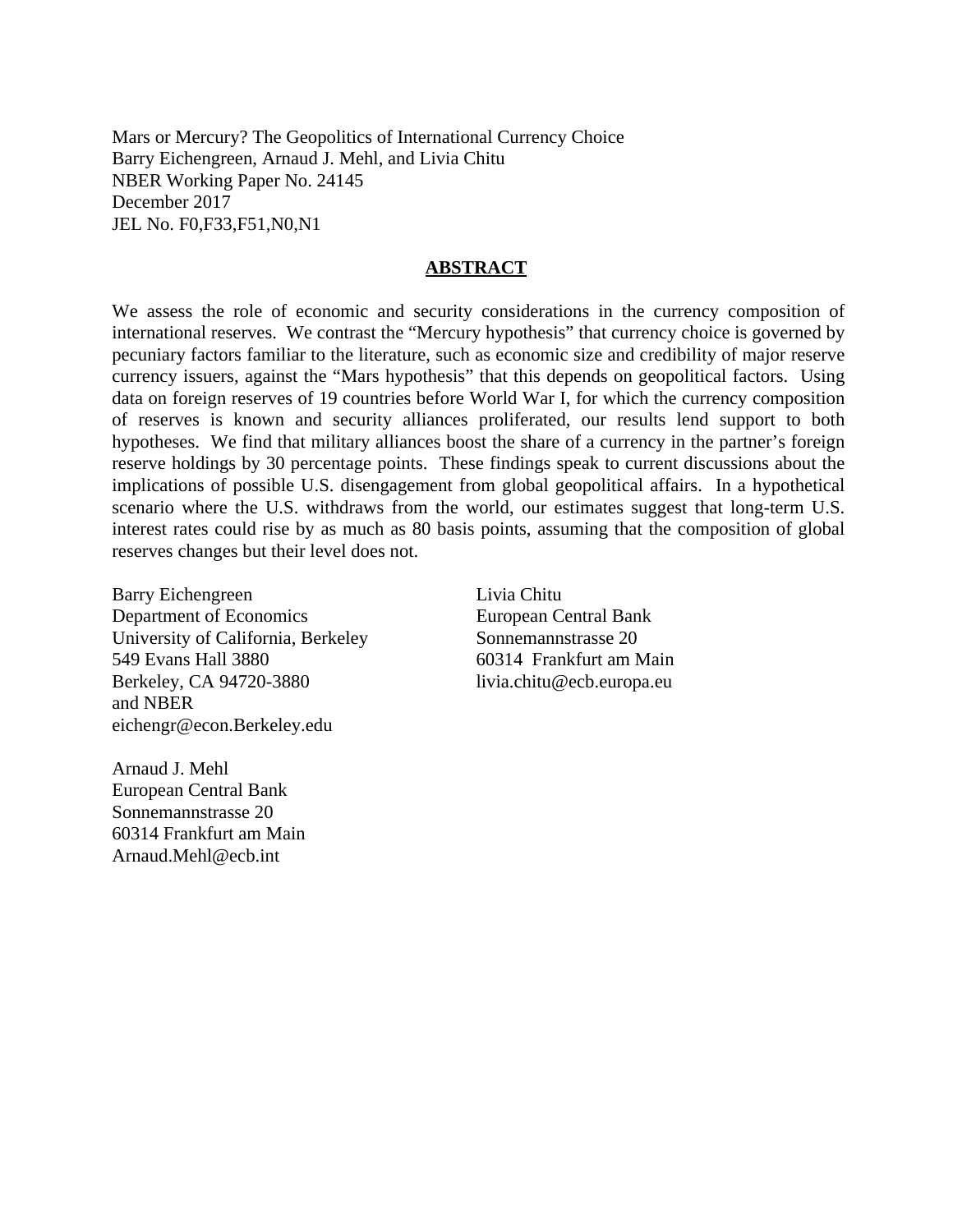# **1. Introduction**

 $\overline{a}$ 

Scholarly work on the national currency used in international transactions distinguishes two views. One, familiar to economists, emphasizes pecuniary motives. Safety, liquidity, network effects, trade links and financial connections explain why some currencies are used disproportionally as a medium of exchange, store of value and unit of account by governments and private entities engaged in cross-border transactions (see e.g. Krugman 1980, 1984, Matsuyama, Kiyotaki and Matsui 1993, Zhou 1997, Rey 2001 and Devereux and Shi 2013). We refer this as the "Mercury hypothesis."<sup>[1](#page-2-0)</sup>

Another view, due principally to political economists and applied mainly to the choice of reserve currency or currencies, emphasizes strategic, diplomatic and military power.<sup>[2](#page-2-1)</sup> Insofar as a country has such power, governments of other countries may see it as in their geopolitical interest to conduct the majority of their international transactions using its currency. That leading power will in turn possess political leverage with which to encourage the practice (see e.g. Kindleberger 1970, Strange 1971, 1988, Kirshner 1995, Williamson 2012, Cohen 1998, 2015, Liao and McDowell 2016). International currency choice is from Mars, in other words, rather than Mercury.<sup>[3](#page-2-2)</sup>

 This "Mars hypothesis," when added to the intellectual portfolio of economists, may help to explain some otherwise perplexing aspects of the currency composition of international reserves.<sup>[4](#page-2-3)</sup> It may explain why Japan holds a larger share of its foreign reserves in dollars than China (as illustrated in Figure 1). It may explain why Saudi Arabia holds the bulk of its reserves in dollars, unlike another oil and commodity exporter, Russia. It may explain why Germany holds virtually all of its

<span id="page-2-0"></span><sup>&</sup>lt;sup>1</sup> In ancient Roman religion and myth, Mercury was the god of commerce while Mars, which we discuss below, was the god of war.

<span id="page-2-1"></span><sup>&</sup>lt;sup>2</sup> Cohen (2015) argues that military power or reach may also affect the decision of private entities to rely on a foreign currency as a store of value, since such military prowess makes the issuer's currency a "safe asset."

<span id="page-2-2"></span><sup>3</sup> Courtesy of John Gray's book *Men Are from Mars, Women Are from Venus* (Gray 1992) and Robert Kagan's phrase "Americans are from Mars, Europeans are from Venus" (Kagan 2002). An episode epitomizing the importance of geopolitical motives in international currency choice is the so-called "Blessing Letter" (see Posen 2008). In the 1960s, West Germany's peg to the U.S. dollar was seen by German authorities as problematic because it led to significant imported inflation and overheating. However, the commitment of the United States to maintaining troops on German soil to deter threats from the U.S.S.R. was linked to Germany's maintenance of its U.S. dollar peg and continued investment in dollar reserves. Under U.S. pressure, Karl Blessing (Bundesbank president at the time) sent a confidential letter to the Chairman of the Board of Governors of the Federal Reserve System pledging to keep Germany's dollar reserves against its best economic interest as a quid pro quo for U.S. security guarantees.

<span id="page-2-3"></span><sup>4</sup> International relations scholars have looked at specific country cases, such as Spiro (1999) on the dollar holdings of countries in the Middle-East, or Zimmermann (2011) on those of West Germany in the period between 1950 and 1971.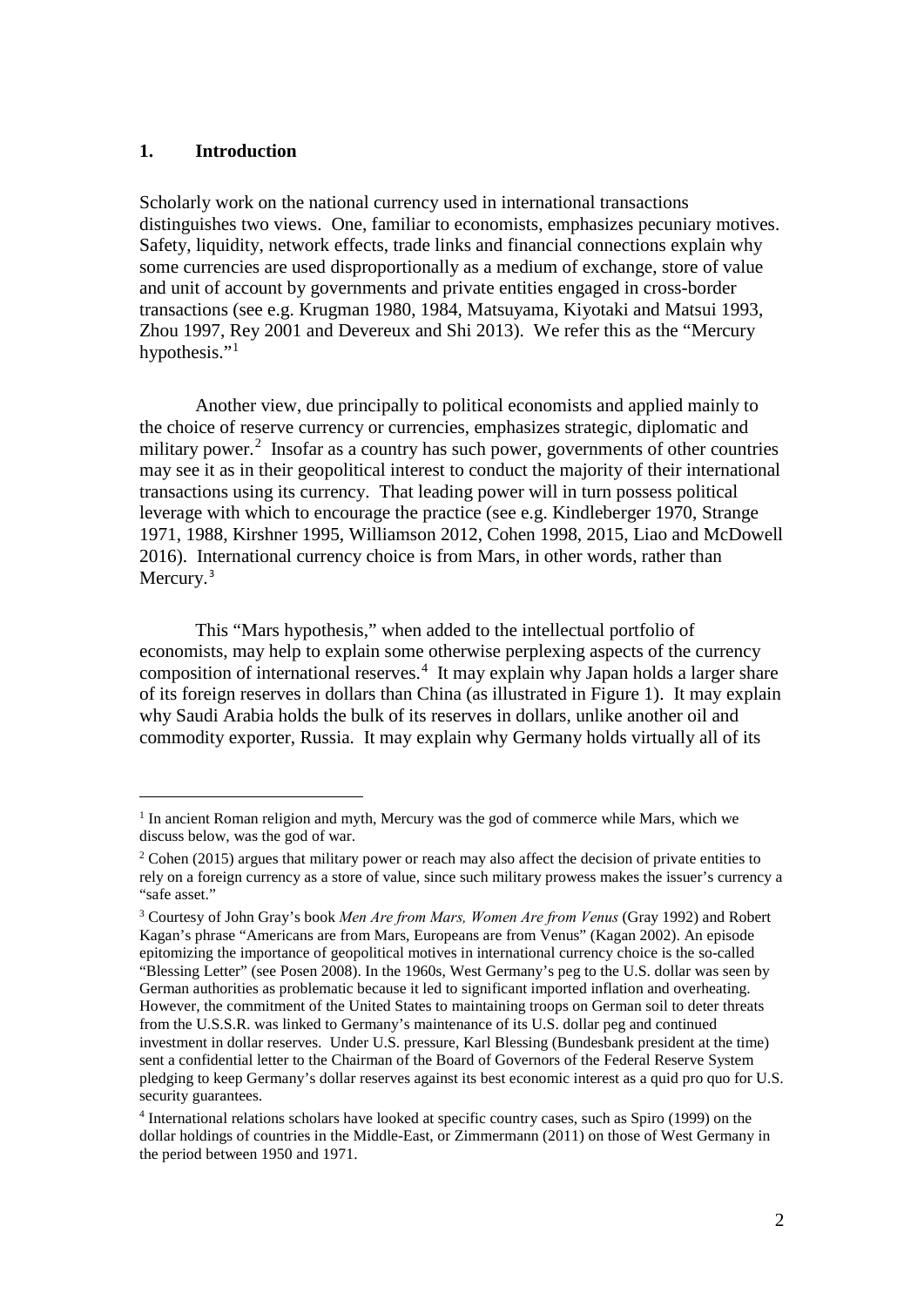official reserves in dollars, unlike France.<sup>[5](#page-3-0)</sup> Germany, Japan and Saudi Arabia all depend on the United States for security; they are U.S. allies and non-nuclear powers.[6](#page-3-1) China, Russia, and France, on the other hand, possess their own nuclear weapons as deterrents against potentials threats. Comparing nuclear-weapon states and states dependent on the U.S. for their security, as in Figure 1, suggests that the difference in the share of the U.S. dollar in foreign reserve holdings is on the order of 35 percentage points.

## [Figure 1 about here]

Testing the Mars and Mercury hypotheses is not easy. Causality between reserve-currency decisions and geopolitics may run in both directions. Not only may geopolitical alliances and security guarantees encourage a particular pattern of reserve holdings, but holding a country's currency may encourage governments to seek out geopolitical alliances and security guarantees.[7](#page-3-2)

Addressing this endogeneity requires a measure of geopolitical leverage that is exogenous to currency choice and varies across time or space. It requires data on governments' decisions about currency choice, insofar as governments remain leading geopolitical players. The currency composition of official foreign reserves is one such variable, but central banks and governments regard such data as sensitive and general treat them as confidential. [8](#page-3-3) While information on the composition of reserves

<span id="page-3-0"></span><sup>&</sup>lt;sup>5</sup> While Germany can't hold reserves in euros, before 1999 it could hold reserves in European currencies other than its own, and even today it can hold reserves in inter alia, Japanese yen and British pounds. Historically, France has been reluctant to hold a large share of its international reserves in gold, since at least the 1960s when Charles de Gaulle and his finance minister, Valery Giscard d'Estaing, railed against the dollar's "exorbitant privilege." Similarly, France has been reluctant to participate in the U.S.-led North Atlantic Treaty Alliance (unlike Germany), where Germany hosts thousands of U.S. troops and important U.S. military bases (unlike France).

<span id="page-3-1"></span><sup>&</sup>lt;sup>6</sup> Historically, the U.S. has guaranteed Germany's security mainly against Russia, Japan's mainly against China, and Saudi Arabia's mainly against Iran.

<span id="page-3-2"></span><sup>7</sup> Examples from the distant and recent past epitomize the point. After World War II lending by the U.S. to Europe through the Marshall Plan paved the way for the creation of the North Atlantic Treaty Alliance (NATO) and buttressed the greenback's role amidst Cold War threats and a pervasive shortage of dollars on the old continent. Dollar liquidity swap lines between the Federal Reserve and foreign central banks created in the wake of the global financial crisis of 2007-09 were given to close U.S. allies like South Korea and helped solidify the dollar's international status, notwithstanding the fact that the crisis had started in the United States. In a similar vein, the People's Bank of China's network of swap lines is believed to serve the ambition to foster the renminbi's international role and China's geopolitical interests.

<span id="page-3-3"></span><sup>&</sup>lt;sup>8</sup> Data on the currency composition of international reserves are made available to the public by only a limited number of central banks, as Truman and Wong (2006) describe. The I.M.F. publishes only global aggregates and, recently, breakdowns between advanced economies and emerging and developing countries. These underlying data, known as the Currency Composition of Official Foreign Exchange Reserves (C.O.F.E.R.) data base, are confidential; the individual country data have been used only by two internal I.M.F. staff studies (Dooley, Lizondo and Mathieson 1989, and Eichengreen and Mathieson 2001).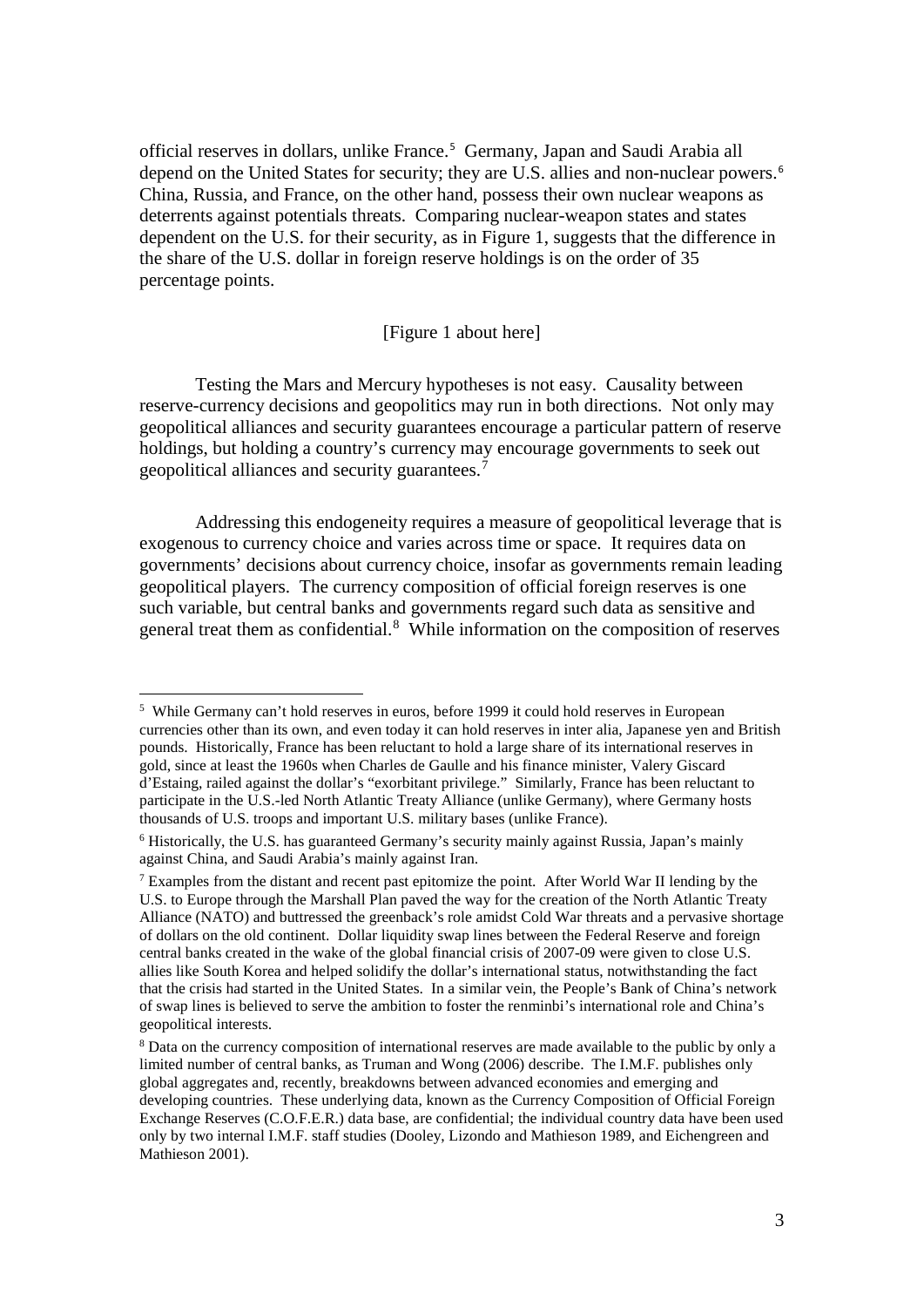is publicly available for a handful of countries and can be estimated for others, it is difficult to build a large and representative sample for countries today.

But it is easier to build this kind of sample for earlier periods. Governments did not always regard data on the composition of reserves as sensitive and confidential and, even where they did, a more limited menu of options makes it easier for that composition to be inferred. In this paper we therefore assess the importance of pecuniary and geopolitical motives in international currency choice using the currency composition of foreign reserves prior to World War I. We measure geopolitical motives using data on military alliances, including defense pacts, non-aggression treaties, neutrality treaties, and ententes. Endogeneity is addressed with an instrumental variable strategy where the instrument is the presence and rank of diplomats, suitably lagged and orthogonalized with respect to trade.

We make use of a panel data set providing detailed information on the foreign exchange reserves of 19 countries between 1890 and 1913. The data distinguish five reserve currencies: sterling, the French franc, the German mark, the U.S. dollar and the Dutch guilder. The period we consider culminated in a full-blown global military conflict, pointing to the salience of geopolitical considerations. Moreover, governments and central banks were accumulating significant foreign exchange essentially for the first time, suggesting that pecuniary and geopolitical motives were not (yet) dominated by simple habit formation. [9](#page-4-0) Although gold was the main reserve asset, foreign exchange played a significant and growing role.[10](#page-4-1) This was an era when currency choice was, well, a choice. Sterling was the leading reserve unit but, as we show below, governments and central banks could also hold reserves in German marks and French francs, among other currencies, if they so chose.<sup>[11](#page-4-2)</sup>

The period leading up to World War I was also one of proliferating security alliances and defense pacts (Miller 2012). With the industrialization of significant parts of the European continent in the second half of the 19<sup>th</sup> century and the creation of a unified German Empire in 1870-1, the balance of power created by the Concert of Europe (made up of Austria, Prussia, Russia and Great Britain, the members of the socalled Quadruple Alliance that defeated France and restored the Bourbon monarchy) was cast into doubt. Tension among the principal European powers rose further as they came into conflict over the scramble for African colonies. Germany and Austria-Hungary reached an understanding about a defense pact, known as the Dual Alliance, in 1879. Germany, Austria-Hungary and Italy signed a secret agreement, the Triple Alliance, in 1882, committing to support one another if any of them was attacked by either France or Russia, allowing Austro-Hungarian troops to be redeployed from the

<span id="page-4-0"></span><sup>&</sup>lt;sup>9</sup> See Eichengreen, Mehl and Chitu (2017) and de Vries (1988) for a discussion of habit formation in this context.

<span id="page-4-1"></span><sup>&</sup>lt;sup>10</sup> Lindert (1969) estimates that foreign exchange accounted for 16% of official reserves held globally in 1913.

<span id="page-4-2"></span><sup>&</sup>lt;sup>11</sup> The Dutch guilder and U.S. dollar played a role as foreign reserve currencies as well. See Lindert (1969) for an early account of multipolarity in the international monetary system in the  $19<sup>th</sup>$  century and Eichengreen, Mehl, and Chiţu (2017) for a recent discussion.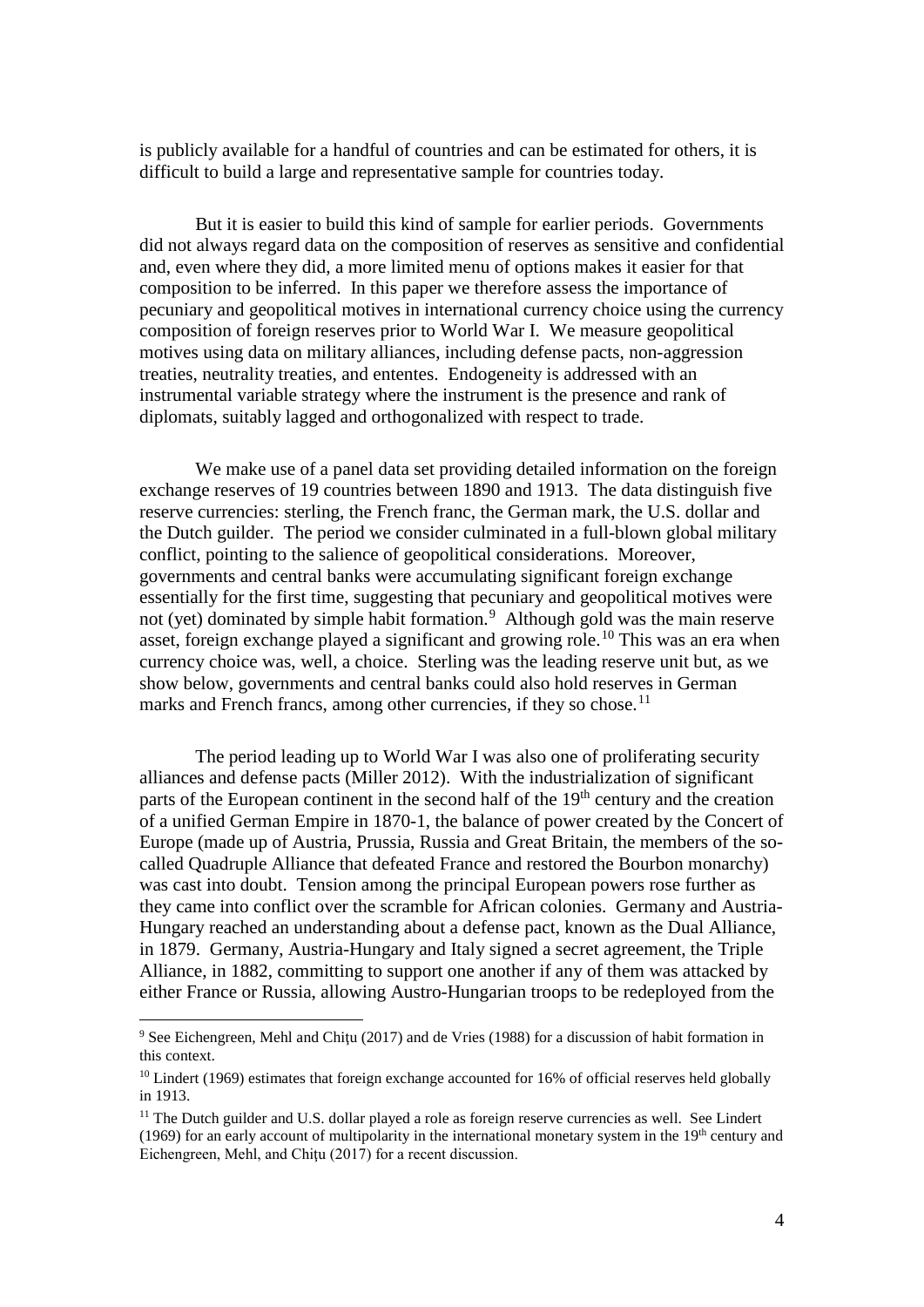Italian to Russian borders. Partly in response, France and Russia negotiated their own pact, also known as the Dual Alliance, in 1894; this Dual Alliance was then expanded into the Triple Entente of Britain, France and Russia, achieved through negotiation of the Entente Cordiale between Britain and France in 1904 and the Anglo-Russian Entente in 1907, to counter the Triple Alliance of Germany, Austria and Italy. The traditional interpretation of these alliances is as an attempt to recreate a balance of power and to balance threats (Walt 1990). We will, of course, have to also consider the possibility that security alliances grow out prior of economic links (Jackson and Nei 2015).

We estimate the influence of pecuniary and geopolitical motives using paneldata and two-stage least square methodologies. Our results lend support to both hypotheses. In particular, we find a sizeable geopolitical or security premium in international currency choice.<sup>12</sup> By our estimates, military alliances boost the share of the currencies of alliance partners in foreign reserve portfolios by close to 30 percentage points.[13](#page-5-1)

This security premium has implications for the benefits accruing to the United States as issuer of the leading international currency. This status allows the U.S. government to place dollar-denominated securities at a lower cost because demand from major reserve holders is stronger than otherwise. The cost to the U.S. of financing budget and current account deficits is correspondingly less. Our findings thus suggest that the dollar's dominance as an international unit is buttressed by the country's role as a global power guaranteeing the security of allied nations. If that role were seen as less sure and that security guarantee as less iron clad, because the U.S. was disengaging from global geopolitics in favor of more stand-alone, inward-looking policies, the security premium enjoyed by the U.S. dollar could diminish.<sup>[14](#page-5-2)</sup> Our estimates suggest, in this scenario, that \$750 billion worth of official U.S. dollardenominated assets – equivalent to 5 percent of US marketable public debt – would be liquidated and invested into other currencies such as the yen, the euro or the renminbi, if the composition of global reserves changes but their level remains stable, an event that would presumably have significant implications for U.S. bond markets and the dollar exchange rate.

<span id="page-5-0"></span> $12$  The term "security premium" is from Cohen (2015).

<span id="page-5-1"></span> $13$  A related paper in political science is Li (2003), who studies the effect of security alliances on exchange rate regime choice in the Bretton Woods and post-Bretton Woods periods. Our focus is different, however, insofar as we aim to estimate a geopolitical risk premium, address endogeneity between currency choice and security alliances, and examine official foreign reserves in order to study the implications of our findings for America's "exorbitant privilege".

<span id="page-5-2"></span><sup>&</sup>lt;sup>14</sup> For instance, UN Secretary-General António Guterres declared on 20 June 2017 that: "If the United States disengages in relation to many aspects of foreign policy and many aspects of international relations, it will be unavoidable that other actors will occupy that space. And I don't think this is good for the United States, and I don't think this is good for the world." In a similar vein, Germany's Chancellor Angela Merkel declared end-May 2017 that the "the times in which we can fully count on others [i.e. the U.S.] are somewhat over…We Europeans must really take our destiny into our own hands.'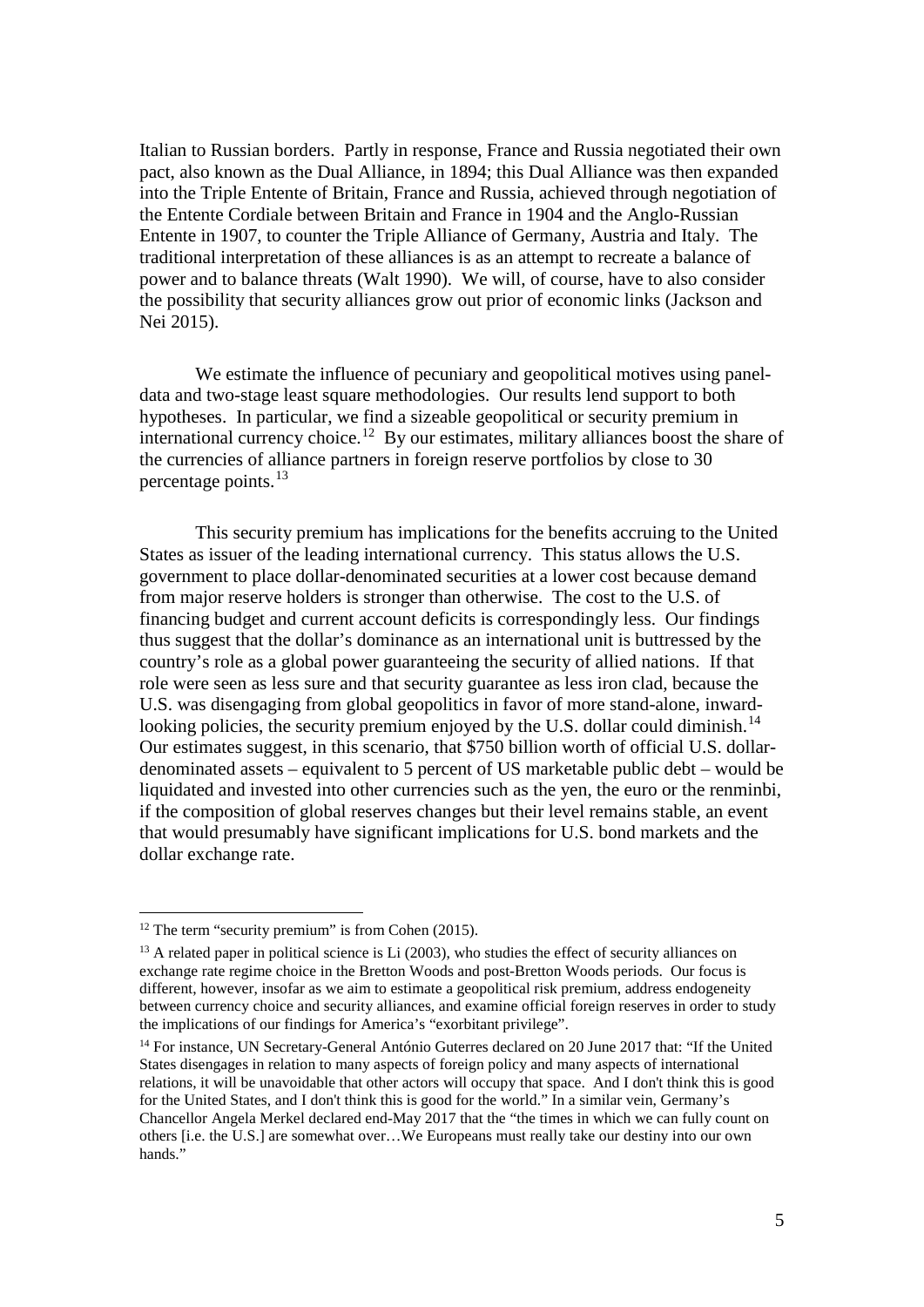Section 2 presents our data. Section 3 reviews our empirical specification. Section 4 presents the basic results on the Mercury hypothesis. Section 5 turns to extended results on the Mars hypothesis, after which Section 6 considers the instrumental variable estimates. Section 7 examines a scenario analysis, while Section 8 concludes and draws implications for policy.

# **2. Data**

 $\overline{a}$ 

Our data on the currency composition of foreign exchange reserves are taken from Lindert (1967). Lindert built on an earlier data set constructed by Bloomfield (1963), which provided foreign-exchange-reserve totals but no information on the currency composition of reserves. Lindert used year-end balance sheets of central banks, national treasuries, exchange stabilization funds, and commercial banks, and obtained some data from private correspondence with the institutions in question. The aggregates for the years 1899 and 1913 that he published in Lindert (1969) remain the best available estimates of the currency composition of foreign exchange reserves held globally prior to World War I.

For this paper we digitized country-level and currency-specific information in Lindert (1967). This yields annual observations for 19 countries (Australia, Austria, Brazil, Canada, Ceylon, Chile, Finland, Germany, Greece, India, Italy, Japan, the Netherlands Indies, Norway, the Philippines, Romania, Russia, Sweden, and Switzerland) for the apex of the classical gold standard era from 1890 to 1913.<sup>15</sup> Official foreign exchange in five currencies are distinguished: sterling, French francs, German marks, U.S. dollars, and Dutch guilders.

 The institution in charge of managing foreign exchange reserves in this period was not always the central bank, since in a non-negligible number of cases central banks were first established after World War I. In some countries without a central bank, the treasury held the foreign exchange reserves. In others, reserves were held in a special fund or account created to manage the currency's parity to gold. In still other cases other public-sector banks were involved, such as the Yokohama Specie Bank in Japan or the Caisse Générale d'Epargne et de Retraite in Belgium.<sup>[16](#page-6-1)</sup> And in a few countries, such as Canada, South Africa and New Zealand, no official institution was in charge of managing the currency's parity to gold; instead the task instead delegated to private commercial banks.

The holdings in question were liquid foreign assets, including commercial and financial bills drawn on foreign places, foreign treasury bills, deposits in foreign

<span id="page-6-0"></span><sup>&</sup>lt;sup>15</sup> Some observations are missing in some years for some countries.

<span id="page-6-1"></span><sup>&</sup>lt;sup>16</sup> See the data appendix and Lindert (1967) for a discussion of these cases.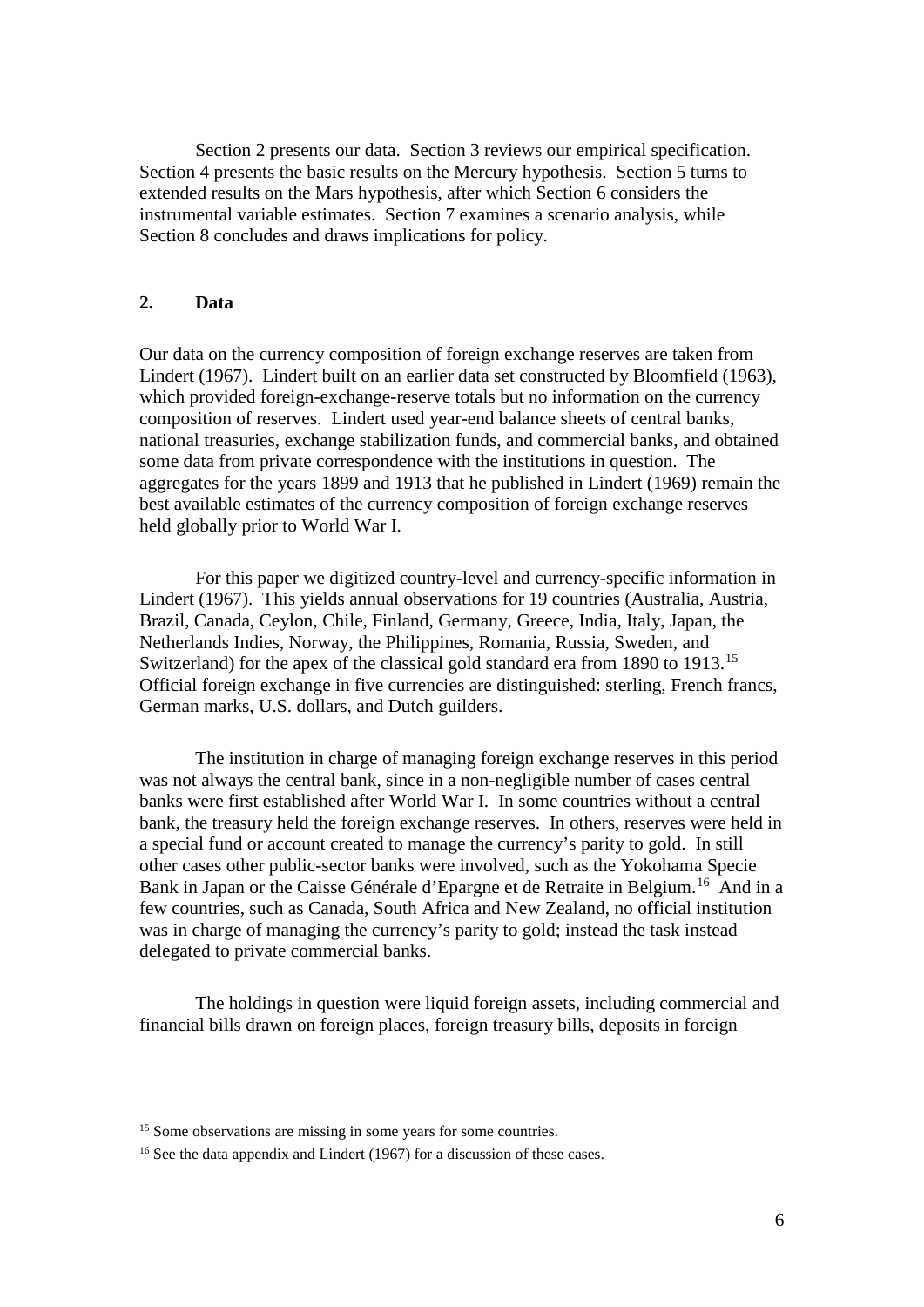banks, current account balances with banking correspondents abroad, and current account credits with banking branches abroad.<sup>[17](#page-7-0)</sup>

Figure 2 shows the global stock of foreign exchange reserves by currency in 1899 and 1913 (following Lindert 1969). The overall picture is clearly inconsistent with the "natural monopoly" view that one currency is in sole possession of this international-currency role at any point in time. [18](#page-7-1) We see how circa 1899 sterling accounted for the majority (about  $65\%$ ) of identified foreign exchange reserves.<sup>[19](#page-7-2)</sup> But French francs and German marks accounted for nonnegligible shares of the total (15% and 17%, respectively). Sterling's dominance declined over the subsequent decade and a half, with gains mainly accruing to the French franc, which was held by Russia and a number of other countries. In 1913 the share of sterling had fallen to 48%, the share of the French franc had risen to 31%, and the share of the German mark had remained stable.

## [Figure 2 about here]

Figure 3 shows the evolution of currency shares between 1890 and 1913. The sample of countries reporting data varies over time, complicating interpretation, but the pattern suggests that sterling's dominance peaked in the early  $1890s$ <sup>[20](#page-7-3)</sup> Whether this is due to economic or geopolitical factors remains to be determined.

## [Figure 3 about here]

Figure 4 shows the evolution between 1890 and 1913 of the currency composition of official foreign exchange holdings by country. Several economies, generally those with strong political or colonial ties to a major metropolitan center, held their reserves in a single currency: Australia, Ceylon and India held only sterling; the Philippines held only dollars; and the Netherlands Indies held only Dutch guilder. That the countries in question were colonies or dominions of the U.K., the U.S. or the Netherlands underscores the importance of institutional or geopolitical factors in international reserve currency choice, as emphasized by inter alia Strange  $(1988)$ <sup>21</sup>

The remaining countries held multiple currencies, suggesting that the aggregate evidence above against the natural-monopoly view is not due to one or a few large reserve holders. Moreover, the countries in question adjusted the currency composition of their holdings over the sample period. Here again these changes are

<span id="page-7-0"></span><sup>17</sup> Lindert (1967), pp. 14-15.

<span id="page-7-1"></span><sup>&</sup>lt;sup>18</sup> We discuss estimation problems arising from measurement error below.

<span id="page-7-2"></span><sup>&</sup>lt;sup>19</sup> The dominance of sterling then consequently resembled the dominance of the U.S. dollar now, with the greenback accounting for roughly two-thirds of global foreign exchange reserves in 2017.  $20$  This, too, is inconsistent with the view that international reserve currency status is a natural

<span id="page-7-3"></span>monopoly or that a currency's leader status, once acquired cannot erode rapidly.

<span id="page-7-4"></span><sup>&</sup>lt;sup>21</sup> Strange referred to currencies held under such circumstances as "master currencies."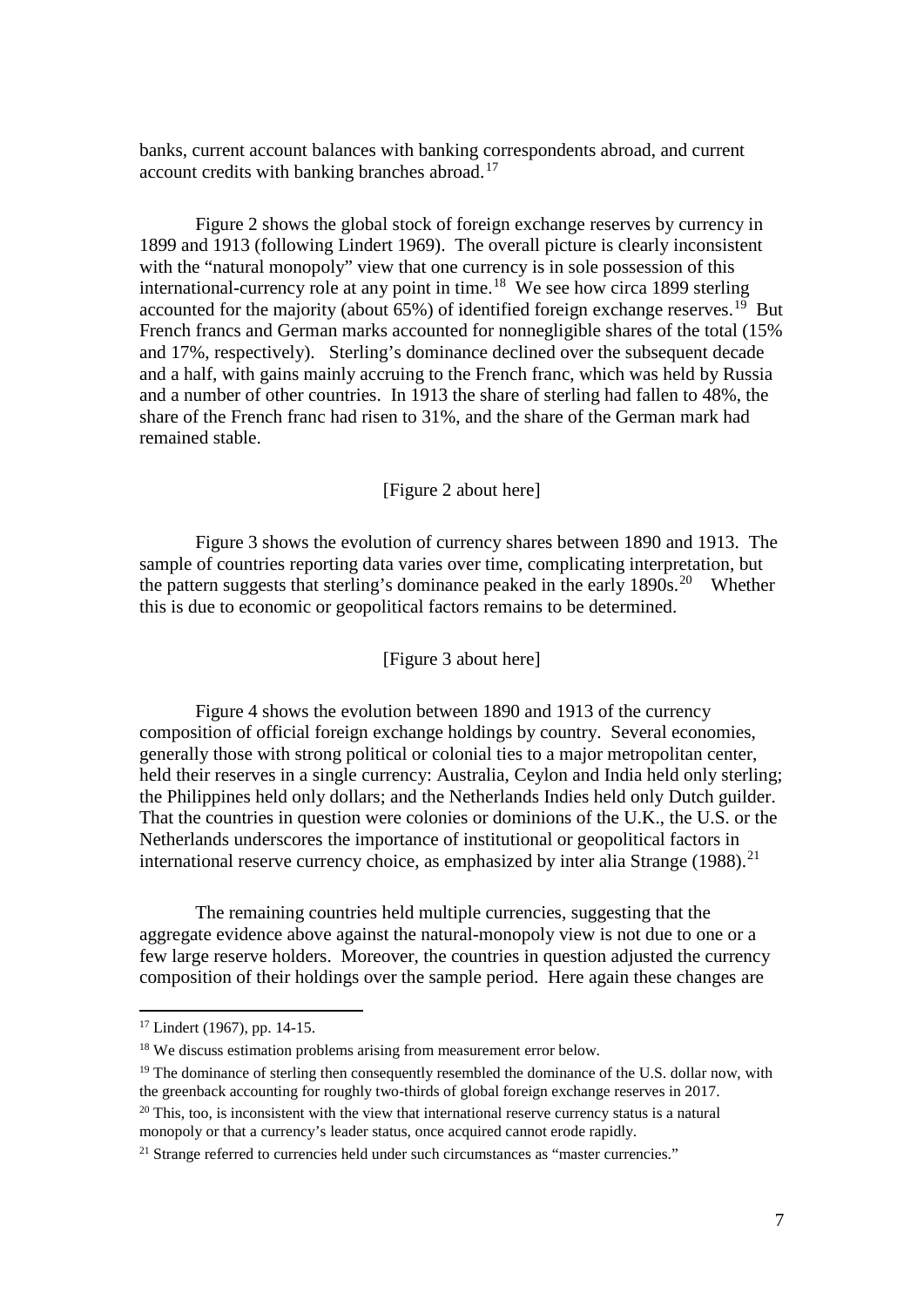suggestive of political and geopolitical factors. The growing share of German marks in Austria-Hungary's reserves went hand in hand with the Triple Alliance, i.e. the secret agreement between Germany, Austria-Hungary, and Italy signed in 1882 and renewed periodically until World War I, committing each member to provide mutual support in the event of an attack by another great power.  $^{22}$  $^{22}$  $^{22}$  The increasing importance of French francs in Russia's reserves in the years after the Franco-Russian alliance of 1894 highlights a similar point.

[Figure 4 about here]

### **3. Specification**

 $\overline{a}$ 

Our basic specification follows previous literature (see e.g. Chinn and Frankel 2007, 2008; Li and Liu 2008; Chiţu, Eichengreen and Mehl 2014 and Eichengreen, Mehl and Chitu 2016). It models the choice of reserve currency as:

$$
share_{i,j,t} = \beta_1 share_{i,j,t-1} + \beta_2 \frac{size_{i,t}}{size_{j,t}} + \beta_3 \frac{creditility_{i,t}}{creditility_{j,t}} + \beta_4 \frac{X_{i,j,t} + \alpha_j + \lambda_t + \varepsilon_{i,j,t}}{readibility_{j,t}}
$$
\n
$$
(1)
$$

where *i*, *j*, and *t* are the country, currency (dyadic) and time dimensions ( $i = 1...5$ ;  $j =$ 1…19; *t* = 1…23) and *share* is the share of currency *i* in country *j*'s foreign exchange reserves in year *t*; **X** is a vector of control variables; *λ* a vector of time effects; *ε* is the residual; and the *β*s are the coefficients to estimate. We control for unobserved heterogeneity by including dyadic-fixed-effects *αi*,*j* when **X** comprises variables that vary across both dyads and time, such as bilateral trade and financial depth. When the variables in question vary across dyads only, such as the proxies for international transaction costs discussed below, we include currency-fixed effects and countryfixed effects, denoted  $\alpha_i$  and  $\alpha_j$  respectively, as shown in Equation (1).

We draw on analytical models emphasizing inertia, economic size, credibility, trade relations and financial depth as pecuniary determinants of international currency status that underpin the Mercury hypothesis. Triffin (1960) was among the first to emphasize persistence or inertia effects in international currency use by arguing that it took from 30 to 70 years, depending on the aspects of economic and international currency status considered, from when the United States overtook Britain as the leading economic and commercial power and when the dollar overtook sterling as the dominant international currency. Persistence or inertia effects also feature in the models of e.g. Krugman (1980, 1984), Matsuyama, Kiyotaki and Matsui (1993) and

<span id="page-8-0"></span> $22$  Romania secretly joined the Triple Alliance in October 1883, which partly explains its significant holdings of German marks. See also below for more details.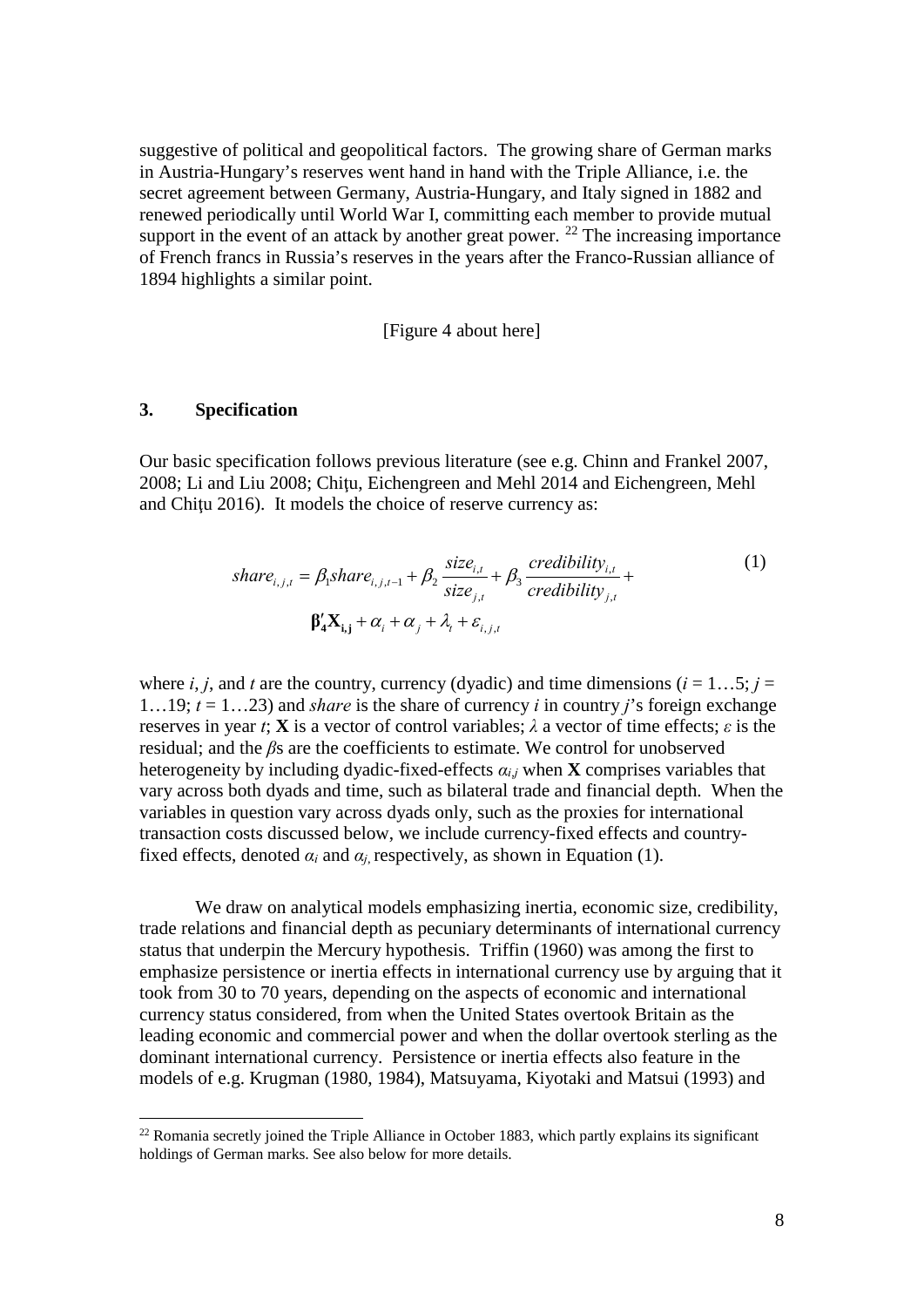Rey (2001). We measure the persistence or inertia effects in question with a lagged dependent variable.

Economic size is another standard determinant of international currency choice. It captures the network effects discussed by e.g. Krugman (1980, 1984), who focused on the increasing returns that result from economies of scale. In his model, a collective choice to engage in trade using a particular unit reduces transactions costs associated with that unit, further encouraging the practice. Strategic complementarities and economies of scale also feature in the random matching model of Matsuyama, Kiyotaki and Matsui (1993), who model the choice of international currencies as a double-coincidence-of-wants problem, where the incentive of an agent to accept a nation's currency depends on how often he/she trades with a national from that country. Rey (2001) stresses the self-reinforcing effects on transaction costs of using a particular unit in foreign exchange markets arising from the pattern of bilateral trade (what she calls "thick market externalities").<sup>[23](#page-9-0)</sup> Empirically, we measure economic size as the output of the country issuing reserve currency *i*, relative to the output of reserve holder *j*, taking data from Maddison (2010).

Persistence and network effects are distinct, and one does not imply the other. Persistence can have other sources besides network effects giving rise to first-mover advantage. Examples include habit formation (see e.g. De Vries 1988) and the absence of low-cost alternatives to the dominant unit. Conversely, network effects may increase the attractions of a particular standard (in this case, a currency standard) at a specific point in time without preventing market participants from shifting to another standard at the next point in time, assuming that lock-in is weak and agents can coordinate their actions (as argued by David 1986, 1990). The success with which open standards for personal electronics have been developed in recent years, weakening lock-in and facilitating shifts between operating systems, illustrates the point (West 2007).

The credibility term is motivated by models in which currency depreciation can make holding a unit unattractive and discourage its international use, as in Devereux and Shi (2013). Stability is important for credibility because reserve holders prefer reliable stores of value and may be reluctant to hold reserves in units that depreciate by too much or for too long. We measure credibility as time in years spent by reserve issuer *i* on the gold standard minus time spent by reserve holder *j* taking data from Reinhart and Rogoff (2011). This is in keeping with the observation that adherence to the gold standard served as a "good housekeeping seal of approval" strengthening country's credibility and access to foreign capital (Bordo and Rockoff 1996).

Trade relations may influence reserve currency status, insofar as commercial transactions are a source of information useful for informing foreign investment

<span id="page-9-0"></span> $^{23}$  Devereux and Shi (2013) take the argument to a dynamic general equilibrium model in which vehicle currencies enable agents to economize on the number of currency trading posts.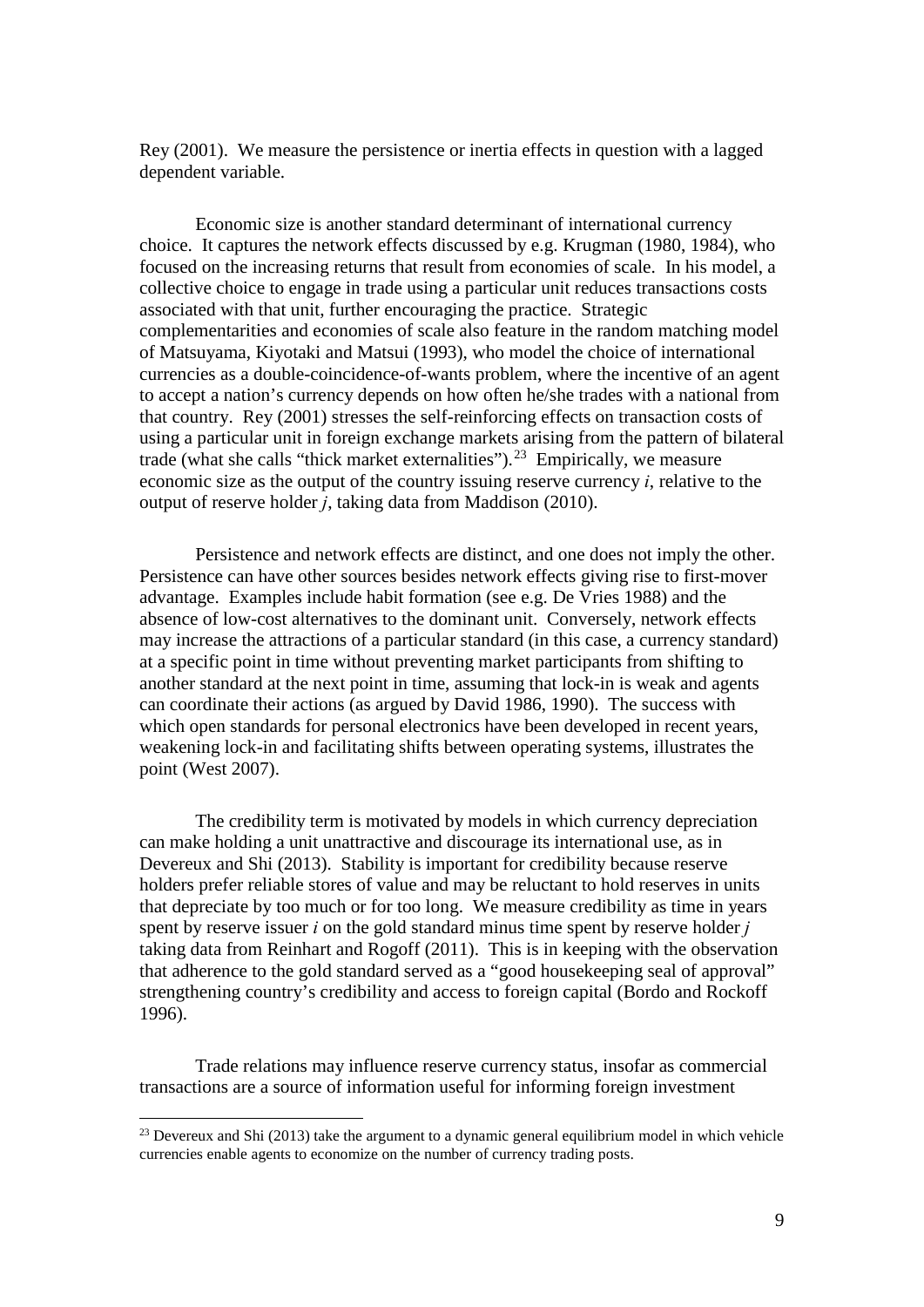decisions (Antràs and Caballero 2007). Trade links may also make foreign investments more secure insofar as strategic default is deterred by the threat of commercial retaliation (Rose and Spiegel 2004). Aviat and Coeurdacier (2007), Lane and Milesi-Ferreti (2008a) and (2008b), Coeurdacier and Martin (2009), Forbes (2010) and Coeurdacier and Rey (2011) all provide evidence that trade in goods is an important determinant of trade in assets. We measure trade relations as the logarithm of the sum of bilateral exports and imports, using data from Jacks, Meissner and Novy (2011).

Financial depth is a final pecuniary factor thought to be important in the choice of reserve currency (as in Portes and Rey 1998 and Papaioannou and Portes 2008). Eichengreen and Flandreau (2012) show that financial deepening was a key determinant of the rise of dollar-denominated trade credits in the 1920s. Chitu, Eichengreen and Mehl (2014) show that financial deepening was the main factor helping the dollar overcome sterling's head start as an international financing currency in the interwar period. Following King and Levine (1993), we measure financial depth by the financial monetisation ratio (broad money to GDP), taking data from Jordà, Schularick and Taylor (2017).<sup>[24](#page-10-0)</sup>

We include year effects throughout. These capture changes in the structure of the international monetary and financial system as well as other changes in the world economy for which we do not otherwise control. In addition, we estimate the resulting equations with dyadic effects to account for unobserved country-currency specific variation.

We implement Equation (1) using ordinary least squares and report standard errors robust to autocorrelation and heteroskedasticity and clustered by dyad (to control for possible residual correlation between country-currency observations in each year).<sup>[25](#page-10-1)</sup> In robustness checks we report estimates obtained with a random effects estimator. Given that a country's currency shares are bounded between zero and one, a tobit estimator might have been warranted. However, since our data are censored neither from above nor from below, this is not necessary. That said, we also report results using a panel tobit estimator. Finally, insofar as the lagged dependent variable, our proxy for persistence or inertia, can also reflect serially correlated omitted variables, we report estimates using the Griliches (1961)-Liviatan (1963) and Hatanaka (1974) estimators.

## **4. Mercury Hypothesis**

<span id="page-10-0"></span> $^{24}$  In robustness checks we also consider the financial intermediation ratio (private credit to GDP); see below.

<span id="page-10-1"></span><sup>25</sup> Instrumental variables estimates are also reported below.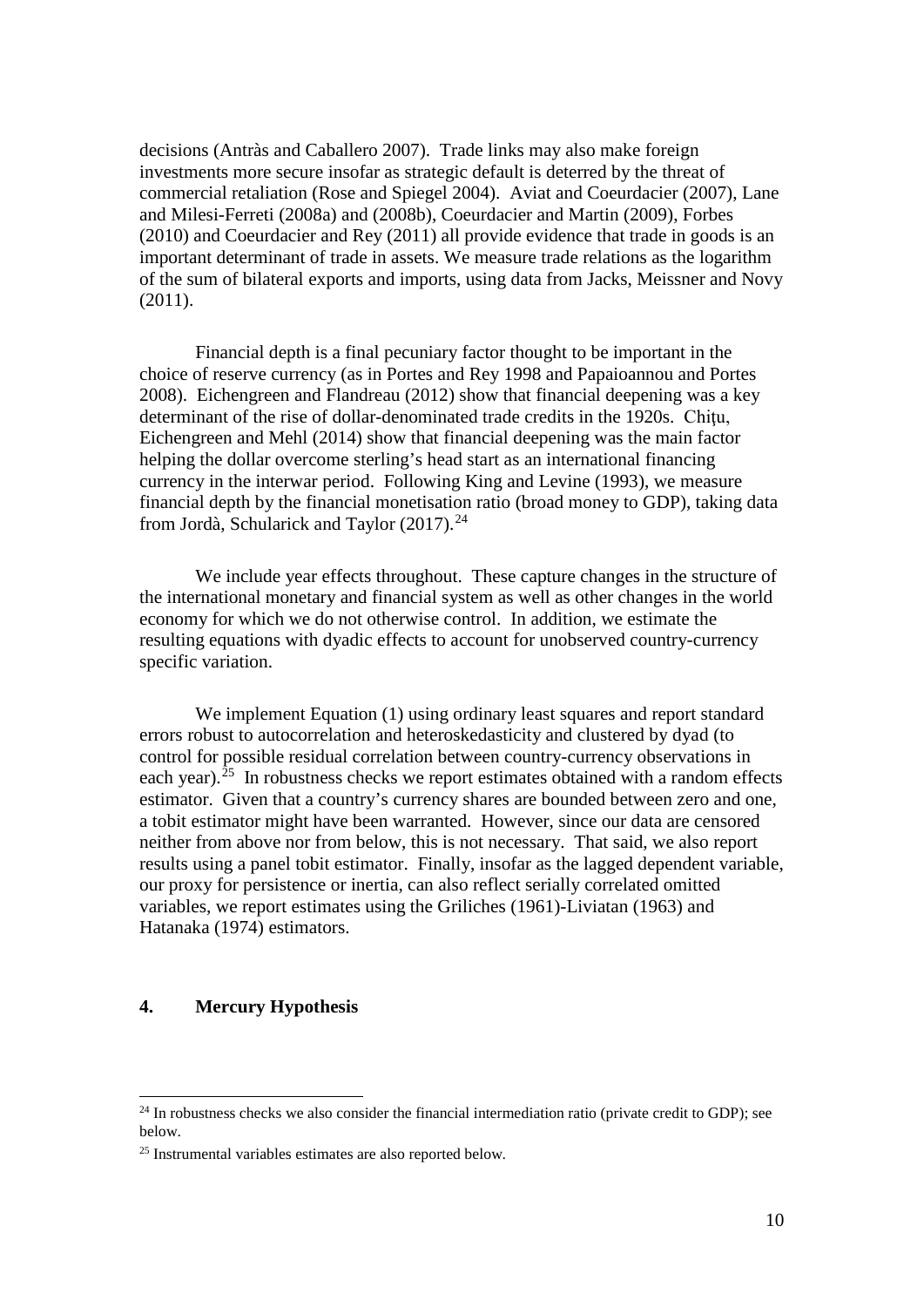Table 1 presents the benchmark results, where the four pecuniary variables are entered first one-by-one and then together. Half of the adjustment to the long run in international currency shares in global foreign reserves is estimated to occur in a single year, ceteris paribus. This is lower than the 0.9 estimate of Chinn and Frankel (2007, Table 8.4, p. 303) using reserve data for  $1973$ -1998.<sup>26</sup> This suggests that inertia was weaker and that the currency composition of foreign reserves could change more rapidly in this earlier era.

Table 1 lends support to the Mercury hypothesis. To start, credibility matters: the share of a particular currency in foreign reserves increases significantly with the time spent on the gold standard, in line with the observation that the latter served as a "good house keeping seal of approval."<sup>[27](#page-11-1)</sup> The full model estimates (column 6 of Table 1) suggests that the short run (one year) effect of an additional year on the gold standard is an increase in the share of a particular reserve currency of about 0.2 percentage point.[28](#page-11-2) That by 1899 Britain had been on the gold standard for 56 years longer than France explains a quarter of the 48 percentage-point difference in their respective shares of global reserve portfolios, other things equal.

The coefficient on economic size is positive, in line with theory, but statistically insignificant (columns 3, 6 and 7).<sup>[29](#page-11-3)</sup> It may be that we lack heterogeneity sufficient to identify its effect, insofar as three of the five reserve issuers we consider (the U.K., France and Germany) were of roughly equal size (i.e. 9% to 14% of global output over the sample period, against 23% for the U.S. and 1% for the Netherlands).

Data availability is more limited for trade relations and financial depth.<sup>30</sup> Trade relations enter with a positive coefficient, in line with theory, and are significant at the 15% level (see columns 4 and 6). The effect of financial depth is positive as well, in line with the findings of earlier studies mentioned above, and significant at the 15% level, too.

### [Table 1 about here]

Skeptics may worry that we overlook the fact that gold, not currency, was the main component of official reserves. We address this by re-estimating Equation (1)

<span id="page-11-0"></span><sup>&</sup>lt;sup>26</sup> When we control for the standard gravity covariates, we still obtain a coefficient on the order of 0.9 (see below).

<span id="page-11-1"></span><sup>&</sup>lt;sup>27</sup> Again, this is in line with the estimates of Chinn and Frankel (2007), who also found evidence of significant credibility effects on reserve data for the modern era.

<span id="page-11-2"></span><sup>&</sup>lt;sup>28</sup> That increase in the share is almost half a percentage point in the long run.

<span id="page-11-3"></span><sup>29</sup> However, insofar as economic size is a dyadic variable, like all variables in vector **X** it depends on the economic size of the reserve holding countries and on time as well.

<span id="page-11-4"></span> $30$  We lose up to half of the observations in the estimates reported in columns (4) to (7).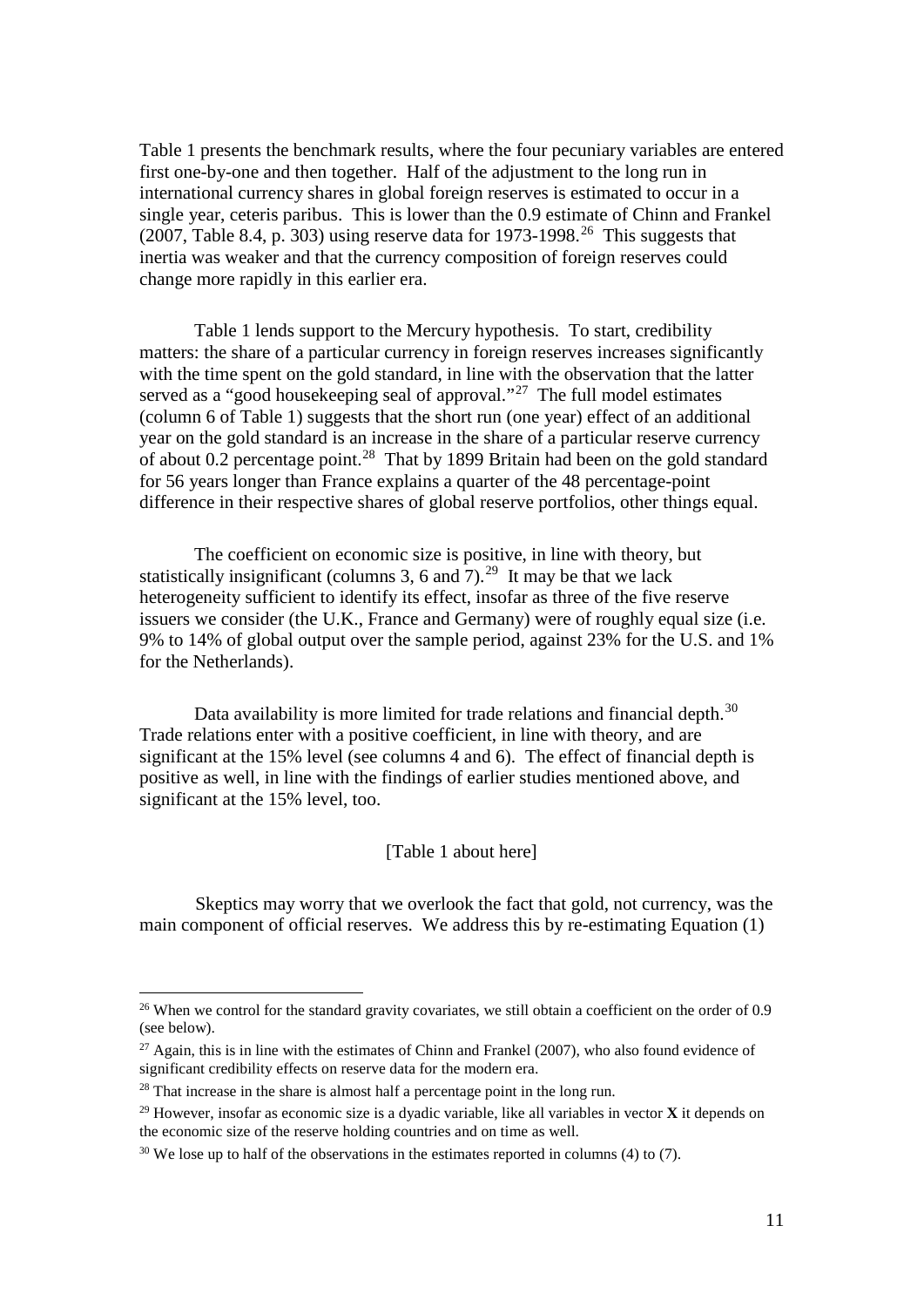using currency shares adjusted for gold holdings.<sup>[31](#page-12-0)</sup> The estimates are reported in Table A2 in the appendix. Again we find that inertia and credibility effects matter significantly. Magnitudes are comparable to those of the baseline estimates.<sup>[32](#page-12-1)</sup>

Previous studies found that the dyadic covariates typically used in gravity models, such as common border, common language, common colonial relationship and geographic distance, influence the geography of international finance and affect bilateral patterns of cross-border financial flows and holdings.<sup>[33](#page-12-2)</sup> These variables aim to capture transaction costs or information asymmetries that affect trade and financial relations between nations; they are sometimes described as picking up "familiarity" or "connectivity" frictions. We take data on these dyadic covariates from CEPII's GeoDist data base. [34](#page-12-3)

These are entered one-by-one and then together in Table 2. The estimates control for currency fixed effects, country effects and time effects. The results confirm the importance of pecuniary factors, in line with the Mercury hypothesis. Estimated persistence is now stronger, with the point estimate on lagged currency share reaching 0.9, while the coefficient estimates on credibility and economic size are smaller. Conceivably, this reflects the fact that we can no longer control for dyadic fixed-effects insofar as these would be collinear with the gravity covariates capturing international transaction costs (which vary across countries but not over time). When they are significant, a one percentage point relative increase in the share of global output and an additional year on the gold standard are both associated with an increase in the share of a particular reserve currency of about 0.4 percentage point in the long run. The currency composition of foreign exchange reserves tends to be tilted toward currencies issued by economies vis-à-vis which transactions costs or information asymmetries are low, i.e. which share a common border, a common language, a common colonial relationship with reserve currency issuers or are geographically near the issuers in question (see columns 1 to 4 of Table 2).

The full model estimates (column 5 of Table 2) suggest that these factors are economically important. Sharing a common border with a reserve currency issuer is associated with an increase in the share of the issuer's currency of more than 5 percentage points in the short run, while a common colonial relationship is associated

<span id="page-12-0"></span><sup>&</sup>lt;sup>31</sup> Specifically we scale currency shares by the proportion of gold and silver in reserve holders' total foreign reserves.

<span id="page-12-1"></span> $32$  The effects of trade relations and financial depth are no longer statistically significant, but the fact that we lose a large number of observations due to lack of data for gold holdings for several countries likely explains much of the loss in estimation efficiency. The effect of economic size is not statistically significant, as in Table 1.

<span id="page-12-2"></span><sup>33</sup> See e.g. Portes and Rey (2005), Aviat and Coeurdacier (2007), Lane and Milesi-Ferreti (2008a) and (2008b), Forbes (2010).

<span id="page-12-3"></span><sup>&</sup>lt;sup>34</sup> See Mayer and Zignago (2011). The data consist of binary dummy variables that equal 1 if two countries are contiguous (common border), share a common official language (common language), and were ever in a colonial relationship (common colony); distance is the simple distance (in kilometres) between the two most populated cities of a particular dyad. Gravity covariates have been used in other studies of international currency status using dyadic panel data, such as He et al. (2015).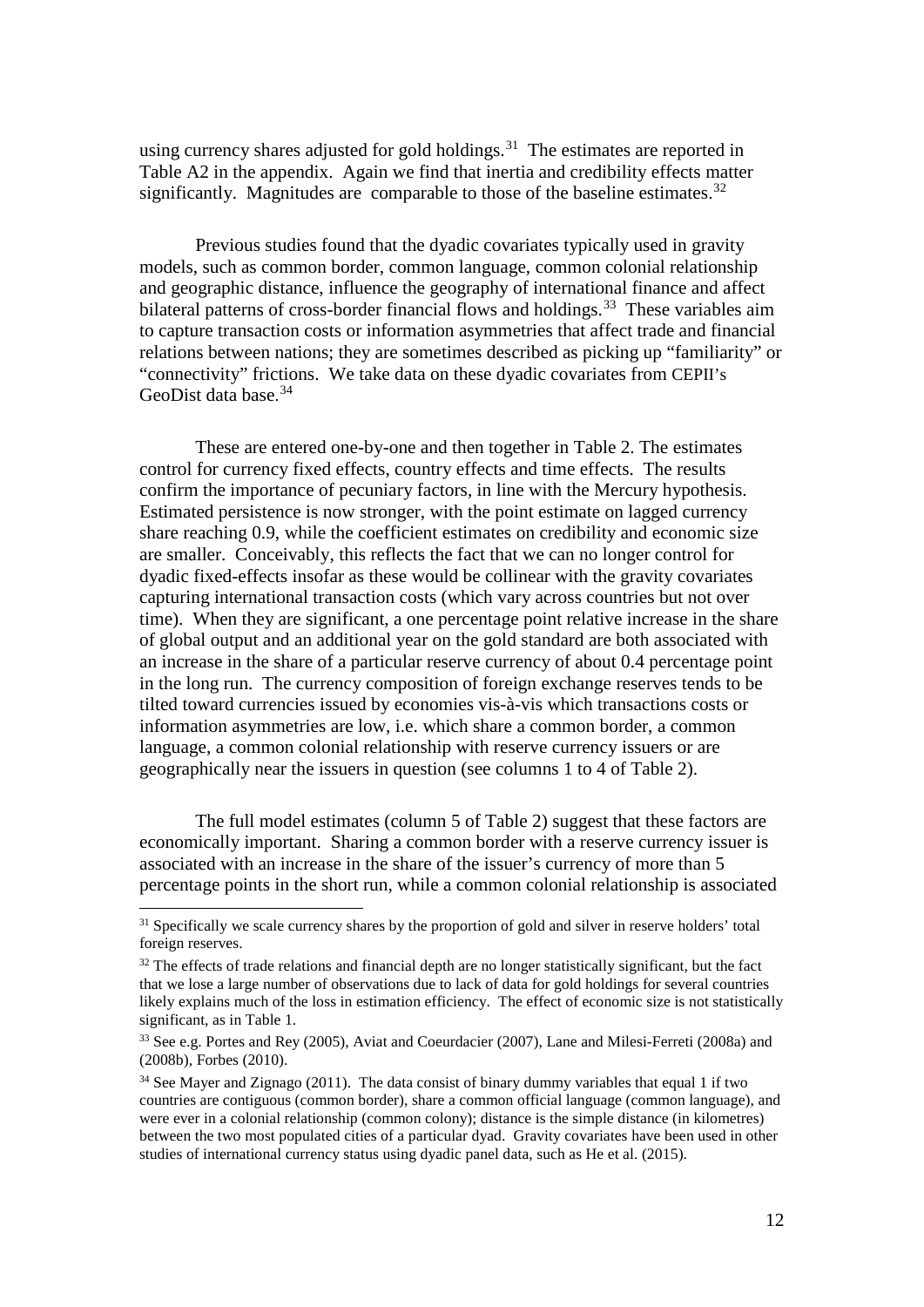with an increase of 7 percentage points.<sup>35</sup> Long-run effects are sizeable, on the order of 50-70 percentage points.

## [Table 2 about here]

Table 3 examines the robustness of the results to use of a linear random effect estimator (column 1), and a panel tobit estimator (column 2). Signs, magnitudes, and significance levels are similar to those in our baseline model. Note that our data are censored neither from above nor from below (see column 2 of Table 3, last row), which suggests that to bit estimation is not necessary.

Interpretation of the lagged dependent variable in terms of inertia will be problematic if the latter is simply picking up persistent error terms.[36](#page-13-1) One treatment is to instrument the lagged dependent variable with its second lag and the first lags of the independent variables (see e.g. Griliches, 1961; Liviatan, 1963). This will yield consistent, albeit inefficient, estimates. $37$  Intuitively, including only the predicted component of lagged currency shares enhances the plausibility that the lag is picking up genuine inertia effects rather than persistent random errors. Another treatment is that of Hatanaka (1974), which includes both the fitted value and the residual from the first-stage regression in the second stage and yields estimates that are both consistent and efficient.

Results using these techniques (columns 3 and 4 of Table 3) are close to our earlier estimates in terms of economic magnitude and sign, but statistical significance of the estimated coefficients is weaker, with the exception of the coefficient on inertia. This suggests that there may be omitted variables leading to persistent errors picked up in the lagged dependent variable, such as geopolitical factors, an explanation to which we turn below.<sup>[38](#page-13-3)</sup>

Finally, we replaced the monetization ratio with the credit intermediation ratio as our metric of financial depth and used alternative measures for the common language dummy and for distance.<sup>[39](#page-13-4)</sup> We dummied out Germany insofar as it is the only country of our sample that is both a reserve currency issuer and holder. We controlled for the direction of trade using alternative data sources, including from the

<span id="page-13-0"></span><sup>&</sup>lt;sup>35</sup> In the full model estimates, the effect of common language is no longer statistically significant.

<span id="page-13-1"></span><sup>&</sup>lt;sup>36</sup> The combination of serially correlated errors and the lagged dependent variable also introduces the possibility of biased coefficient estimates due to correlation between the lagged variable and the error term.

<span id="page-13-2"></span><sup>&</sup>lt;sup>37</sup> These estimates are inefficient since the adjustment does not correct for error autocorrelation.

<span id="page-13-3"></span><sup>38</sup> This is also argued by e.g. Posen (2008).

<span id="page-13-4"></span><sup>&</sup>lt;sup>39</sup> We use a common language dummy equalling 1 if a language is spoken by at least 9% of the population in both countries within a dyad; and we use the simple distance (in kilometres) between the two capital cities within a dyad as well as a measure of weighted distance (where the weights are the shares of the cities in the respective country's population).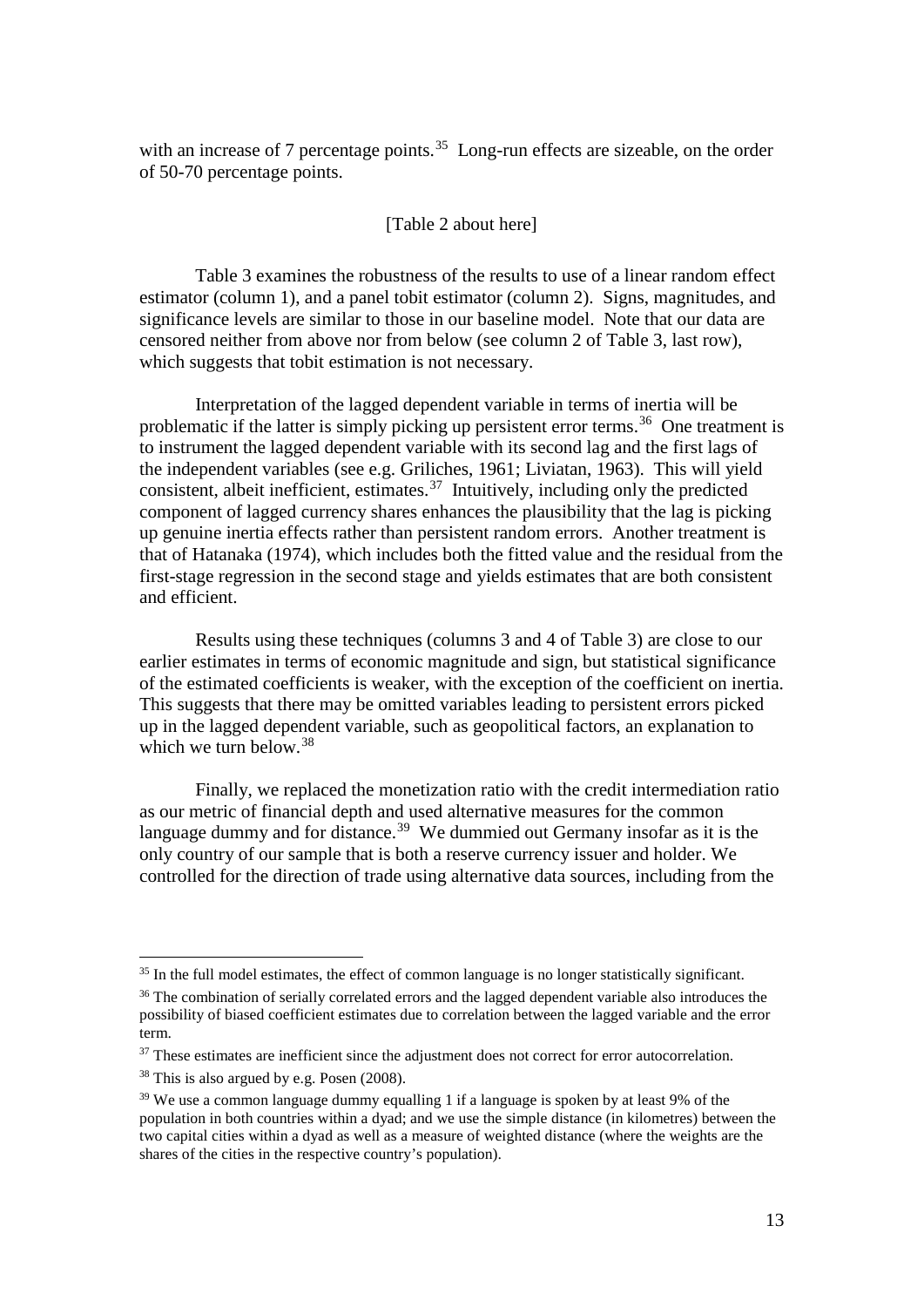Correlates of War project (http://www.correlatesofwar.org/) and Mitchell (1998a, b, c). In all cases, our basic results remained broadly unchanged.<sup>[40](#page-14-0)</sup>

## [Table 3 about here]

## **5. Mars Hypothesis**

 $\overline{a}$ 

To incorporate geopolitical factors, we modify equation (1) to the form:

$$
share_{i,j,t} = \beta_1 share_{i,j,t-1} + \beta_2 \frac{size_{i,t}}{size_{j,t}} + \beta_3 \frac{creditity_{i,t}}{creditity_{j,t}} + \beta'_4 X_{i,j}
$$
\n
$$
+ \beta_5 alliance_{i,j,t} + \alpha_i + \alpha_j + \lambda_t + \varepsilon_{i,j,t}
$$
\n
$$
(2)
$$

where *alliance* is an indicator variable equaling 1 if a defense pact, non-aggression treaty, neutrality treaty or entente is in force between reserve currency issuer *i* and reserve holder *j* in year *t*, and 0 otherwise. We take data on formal military alliances among states between 1890 and 1913 from the Correlates of War Project.<sup>[41](#page-14-1)</sup>

 One reason why the national security and foreign policy projection capabilities of reserve currency issuers influence other countries' decisions to use their currency is that military alliances put pressure on both sides to link their pursuit of stability, including monetary stability (Posen 2008). Reserve currency issuers providing security guarantees may use them as leverage to obtain finance from securitydependent nations, or to be the financial center from which the nations in question borrow funds. This leverage results in the anchor country having its own-currencydenominated debt held as foreign reserves by the security-dependent economy. [42](#page-14-2)

 Interstate violence can also function as a tax on international trade. Blomberg and Hess (2006) find that terrorism, together with internal and external conflicts, place an effective 30% tariff on trade.<sup>[43](#page-14-3)</sup> Glick and Taylor (2010) find large and

<span id="page-14-0"></span><sup>&</sup>lt;sup>40</sup> The effect of trade on currency shares was positive but not statistically significant using the alternative data sources in question.

<span id="page-14-1"></span><sup>41</sup> See Gibler (2009) on the coding of formal alliances among states in the Correlates of War data base. Defense pacts are international agreements where the signatories promise to support each other militarily against a specific threat. A non-aggression treaty is an agreement between countries not to attack each other for a specified period of time. A neutrality treaty foresees that signatories observe neutrality if one of them is attacked. An entente is a friendly understanding or informal alliance between states.

<span id="page-14-2"></span> $42$  That the euro area cannot at present compete with the U.S. or China in terms of "hard power" is seen by some observers (e.g. Moss 2009) as weighing on the euro's international role.

<span id="page-14-3"></span><sup>&</sup>lt;sup>43</sup> They use a panel data set with annual observations on 177 countries from 1968 to 1999. This is larger than estimated tariff-equivalent costs of border and language barriers and tariff-equivalent reduction through generalized systems of preference and WTO participation.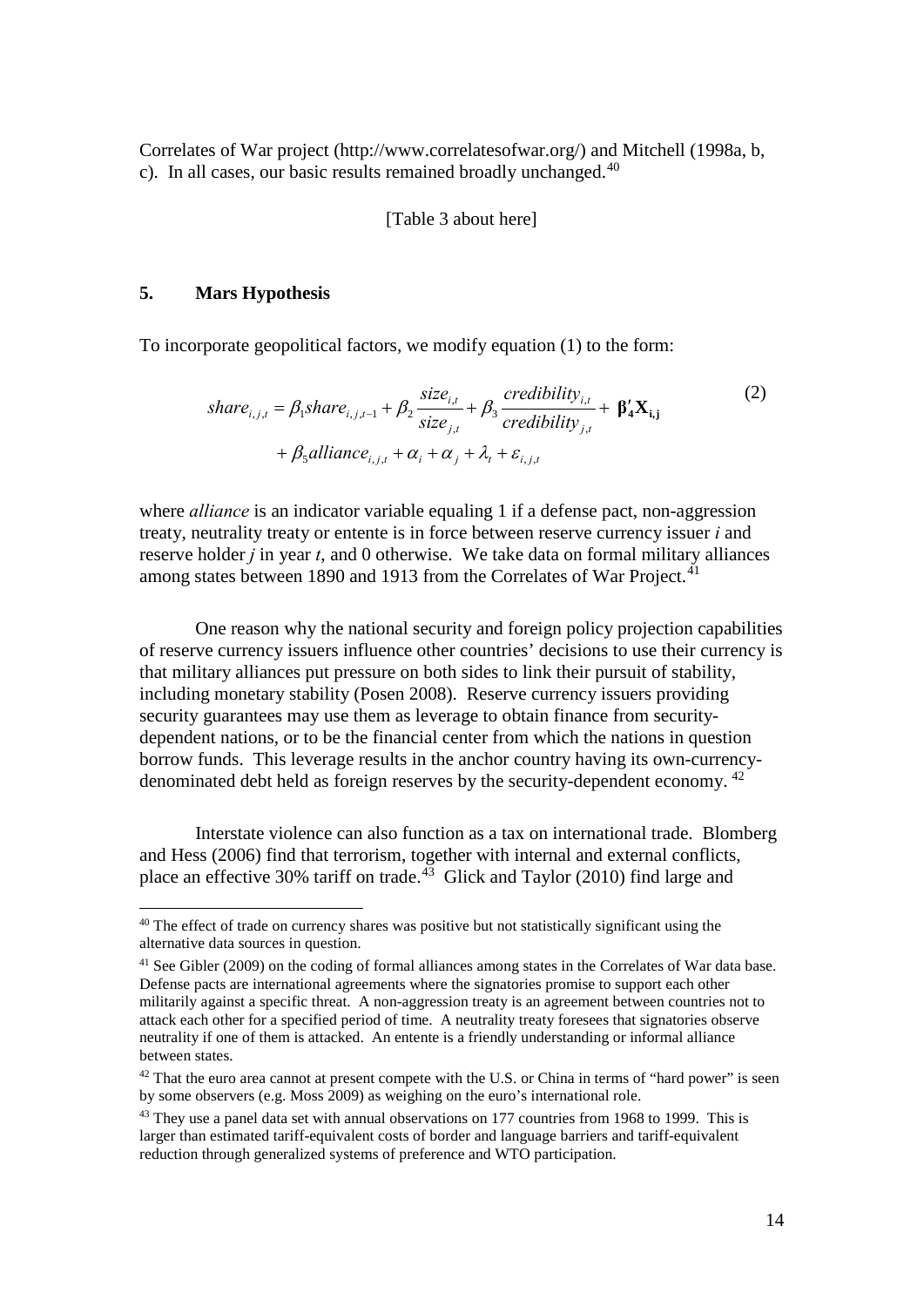persistent impacts of wars on trade, national income, and global economic welfare.<sup>[44](#page-15-0)</sup> Insofar as war is a tax on trade, formal military alliances that aim at containing violence between signatory nations and fostering cooperation against external threats can stimulate trade in goods and finance. This, in turn, helps to nudge reserve holders toward the unit of issuers which are members of the same alliance.<sup>[45](#page-15-1)</sup>

If geopolitical considerations dominate, then we would expect the coefficient on *alliance* to be positive and significant and the coefficients on economic size, credibility and transaction cost dummies to be statistically insignificant. Our test of the "Mars" vs. "Mercury" hypothesis hence is:

$$
H_0: \beta_5 \le 0, \forall k \in [1,4], \beta_k \ne 0
$$

where rejecting  $H_0$  is evidence for the Mars hypothesis against the Mercury hypothesis.

 Table 4 reports OLS estimates of Eq. (2) with standard errors that are robust to heteroskedasticity and clustered by dyad. The results in columns (5) to (8), controlling for transaction costs, support the Mercury hypothesis against the Mars hypothesis. The estimated coefficients on inertia, contiguity, common colonial relationship and distance are similar to the basic estimates of Table  $2^{46}$  $2^{46}$  $2^{46}$ . The estimated coefficients on military alliances and its subcategories (defense pacts, neutrality treaties, ententes) are positive, in line with the Mars hypothesis, but typically not statistically significant. $47$ 

[Table 4 about here]

<span id="page-15-0"></span><sup>&</sup>lt;sup>44</sup> According to the authors, these may be at least as large as the conventionally measured direct costs of war, such as lost human capital.

<span id="page-15-1"></span><sup>&</sup>lt;sup>45</sup> Of course, trade and military alliances can be endogenous. Causality could flow in the other direction, too, with trade influencing security considerations. We will address this possibility below.

<span id="page-15-2"></span><sup>46</sup> If we do not control for transaction costs, as in columns (1) to (4), only the coefficients on inertia and on the neutrality treaty dummy are positive and statistically significant. The non-aggression treaty dummy drops out from the regression due to multicollinearity.

<span id="page-15-3"></span> $47$  The exception is the coefficient on the neutrality dummy, which is positive and statistically significant. The coefficient on the entente dummy is slightly negative, albeit statistically insignificant, when we control for transaction costs as in column (8) of Table 4.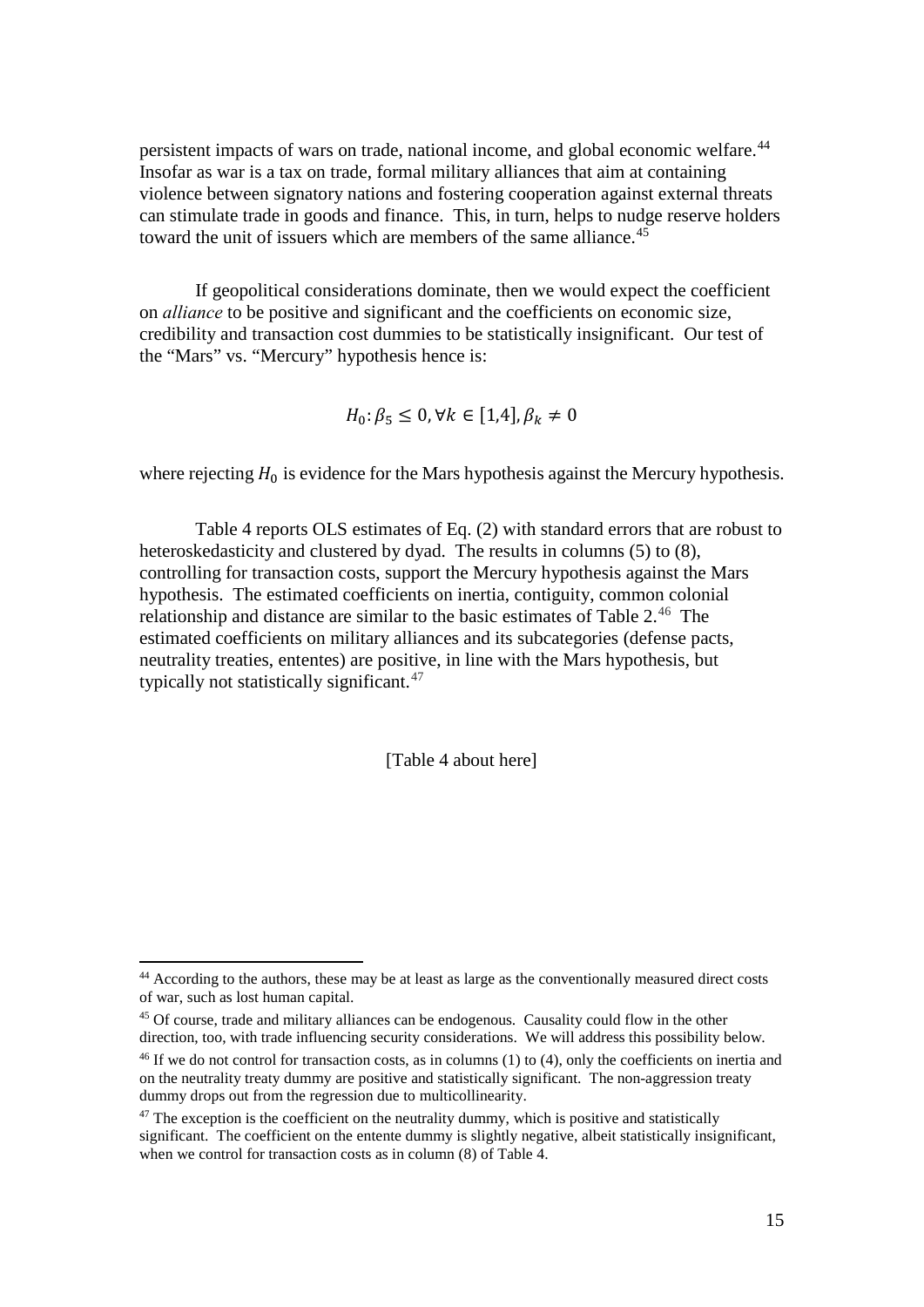## **6. Instrumental Variable Estimates**

When estimating Equation (2) we face endogeneity and measurement error problems, however. Causality between currency shares and alliances can run both ways.<sup>[48](#page-16-0)</sup> Omitted variables could influence both currency shares and military alliances simultaneously. The bias may come, for instance, from the fact that some countries hold a small portion of their reserves in a particular unit because of cultural, historical or still other reasons that we cannot fully capture, while also being part of an alliance with the issuer.<sup>49</sup> Finally, measurement errors on currency shares may arise because of e.g. changes in reporting practices or in availability of data on reserve assets. If errors are correlated with the explanatory variables, the OLS estimate of  $\beta_5$  will be biased and inconsistent.<sup>[50](#page-16-2)</sup>

We seek to mitigate endogeneity and measurement error problems by obtaining instrumental-variable estimates based on the cross-sectional dimension of the sample. We modify equation (3) to the form:

$$
share_{i,j} = \gamma_1 \frac{size_i}{size_j} + \gamma_2 \frac{creditity_i}{creditity_j} + \gamma_3'X_{i,j} + \gamma_4 \text{alliance}_{i,j} + \alpha_j + \mu_{i,j}
$$
(3)

where observations for dyad (*i*, *j*) are now period averages over 1890-1913. Our instrument for *alliance* is diplomatic representation, i.e. the presence and rank of diplomats from a sending nation in the host nation. The presence of diplomats plausibly helps to forge or sustain international agreements and will therefore be positively correlated with *alliance*. At the same time, diplomatic representation is unlikely to be correlated with currency shares for other reasons.<sup>51</sup> Governments send or accredit diplomats based on broad foreign policy considerations, not to directly affect the currency composition of foreign reserve holdings. Expulsions or withdrawals of diplomats typically occur because of foreign policy incidents, not to otherwise influence the currency composition of foreign exchange holdings. This instrument plausibly satisfies the exclusion restriction, in other words.<sup>[52](#page-16-4)</sup>

<span id="page-16-0"></span><sup>&</sup>lt;sup>48</sup> There may be an upward bias in the OLS estimate of  $\beta_5$  if forging an alliance encourages official investment in the unit of the reserve currency issuer that is part of the alliance in question, while at the same time the official investments make the alliance in turn more solid.

<span id="page-16-1"></span><sup>&</sup>lt;sup>49</sup> There should be in this case a downward bias in the OLS estimate of  $\beta_5$ .

<span id="page-16-2"></span><sup>&</sup>lt;sup>50</sup> If the errors are not correlated with the independent variable, the OLS estimate of  $\beta_5$  will be unbiased and consistent but inefficient.

<span id="page-16-3"></span><sup>&</sup>lt;sup>51</sup> The simple correlation coefficient between alliance and diplomatic representation is positive and stands at almost 0.5 excluding colonies, as against 0.2 including colonies.

<span id="page-16-4"></span><sup>&</sup>lt;sup>52</sup> The first-stage regressions will also include pecuniary factors as instruments, i.e. economic size, contiguity and distance which, as political scientists posit, are correlated with power and proximity and, in turn, with military alliance formation (see e.g. Walt 1985).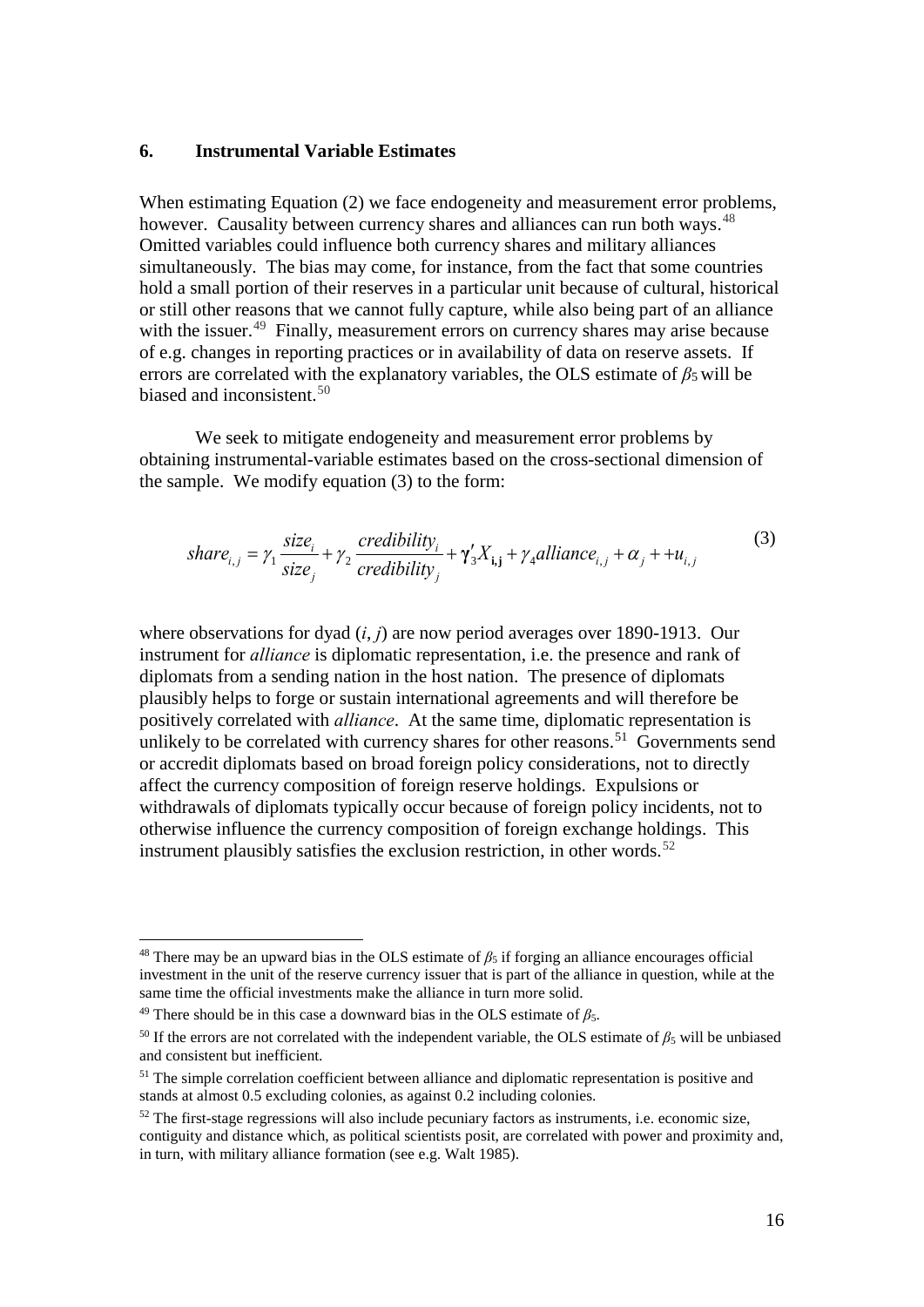We take data on diplomatic representation from the Correlates of War project. This variable is a linearly increasing function of the level of diplomatic representation. It equals 0 if there is no presence of diplomats of country *i* in country *j* (and viceversa); 1 if a chargé d'affaires of country *i* is present in country *j* (and vice-versa); 2 if there is a minister; 3 if there is an ambassador; and 4 if country *i* is a colony of country *j* (and vice-versa) implying that they cannot send or host diplomats in the traditional sense.<sup>[53](#page-17-0)</sup>

These data are available at 5-year intervals. This implies that we lose quite a number of observations from our original sample. The data are also highly persistent and offer limited heterogeneity in the time series dimension; presence and rank of diplomatic representation does not change quickly.<sup>[54](#page-17-1)</sup> We therefore average out the dyadic observations over time. Assuming that the mean of the measurement errors in the dependent variable is zero, this helps to mitigate biases arising from the measurement errors in question.

We include currency fixed effects to control for unobserved heterogeneity, leaving us with 38 degrees of freedom insofar as we have a sample of 50 observations and no fewer than 12 coefficients to estimate. Controlling for country fixed effects would reduce estimation efficiency more significantly still, as we would be left with only 23 degrees of freedom.

The estimates in columns 1 to 5 of Table 5 are obtained by OLS, while those in columns 6 to 10 are obtained by two-stage least squares using diplomatic representation as an instrument. Standard errors are again robust to heteroscedasticity. Pecuniary factors such as economic size and transaction costs (e.g. contiguity and common colonial relationship) still matter, in line with the Mercury hypothesis (columns 6 to 10 of Table 5).  $55$  In addition, non-pecuniary motives have positive effects and are significant at the 12% level. [56](#page-17-3) 

Formal tests suggest that diplomatic representation is a valid instrument. The Kleinberger-Paap test of underidentification is rejected at the 10% level of confidence, confirming that diplomatic represention is correlated with the endogenous

l

<span id="page-17-0"></span><sup>&</sup>lt;sup>53</sup> For instance, Britain was represented by a Viceroy in India, and there was an India Office in the U.K. to oversee the administration of the provinces of British India. A chargé d'affaires is a head of mission accredited by his country's foreign minister to the receiving nation's foreign minister when the two nations have not agreed to exchange ambassadors. A Minister is a head of mission accredited to the receiving country's head of state; he leads a legation rather than an embassy. An ambassador is a head of mission accredited to the receiving country's head of state who heads an embassy in the receiving country's capital city.

<span id="page-17-1"></span><sup>&</sup>lt;sup>54</sup> A simple AR(1) model of the diplomatic-representation variable gives an autoregressive root on the order of 0.95.

<span id="page-17-2"></span><sup>55</sup> Other pecuniary factors have statistically insignificant effects, in contrast.

<span id="page-17-3"></span><sup>&</sup>lt;sup>56</sup> While this is lower than conventional significance levels, readers should keep in mind that we have only 38 degrees of freedom, which weighs on efficiency.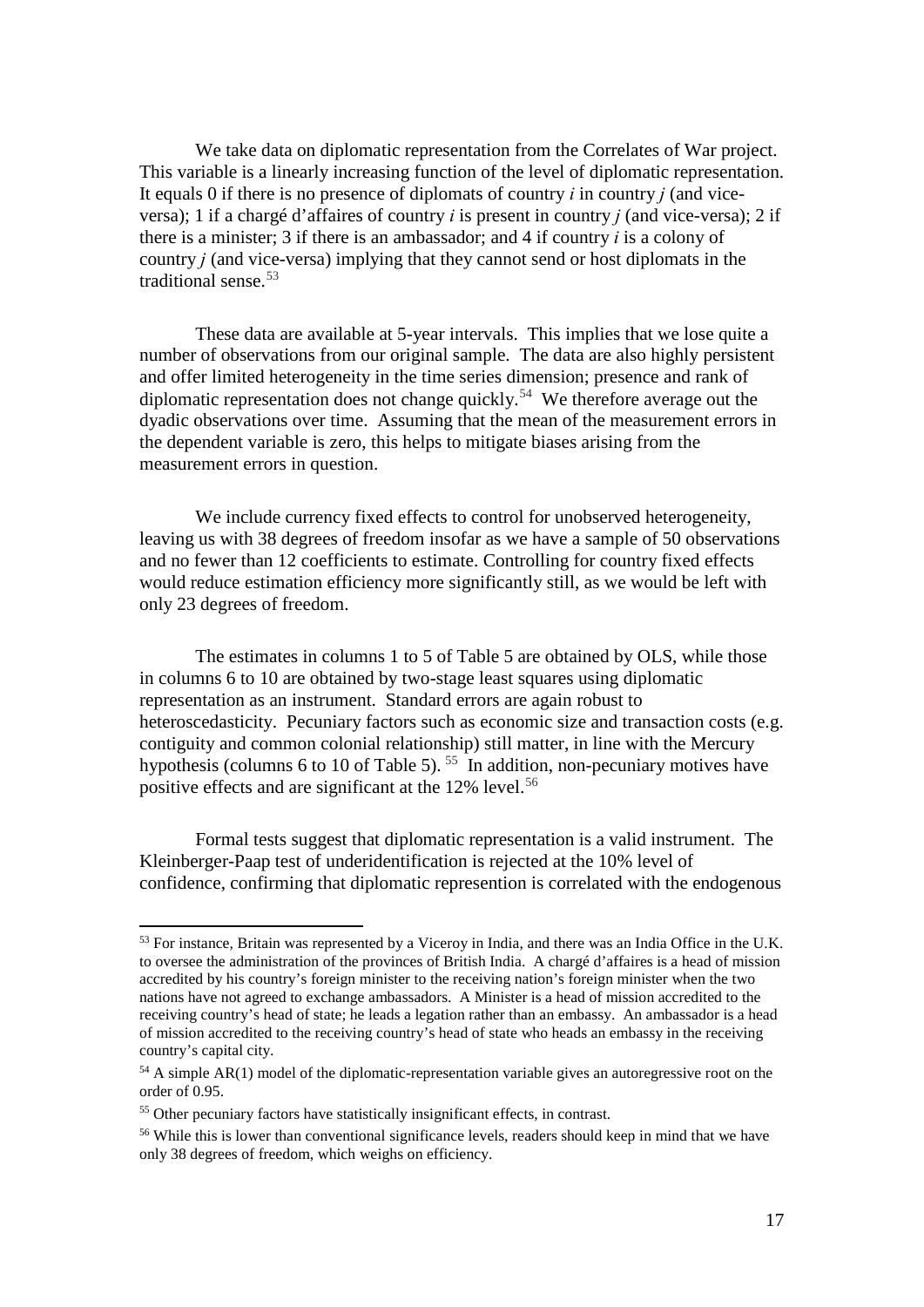regressor. [57](#page-18-0) The Hansen test of overidentifying restrictions is not rejected, suggesting that our instrument is uncorrelated with the error term.

Mars effects are economically large. According to the IV estimates, military alliances boost the share of international units in foreign reserve holdings by 30 percentage points (see column 6 of Table 5). This is not far from the 35 percentage point difference in dollar shares between the nuclear-weapon states and states dependent on the U.S. for their security and integrity of Figure 1.

### [Table 5 about here]

 Another concern is reverse causality between trade and diplomatic representation. It has been argued for the modern era that foreign embassies and consulates have lost importance for foreign policy and intelligence gathering and increasingly market themselves as agents of export promotion (see e.g. Rose 2007). If diplomatic representation was motivated by trade-promotion goals, which would determine the direction of trade and, in turn, currency shares, results will be biased.

To address this issue, we calculate the residuals from a regression of diplomatic presence and rank as of 1884 (i.e. prior to the beginning of our sample) on distance, relative GDP, contiguity, common language and common colonial relationship, the standard arguments of the gravity model. This provides us with a measure of diplomatic representation that is both predetermined and orthogonal with respect to trade frictions, including trade potential, insofar as the latter is captured by the frictions in question. The results using this measure, in Table 6, are the same as in Table 5.[58](#page-18-1)

#### [Table 6 about here]

Figure 5 shows the predicted shares of selected reserve currencies in the foreign reserve holdings of five countries that signed defense pacts with the issuer of those currencies prior to World War I. Predicted shares are computed using the full model estimates in Table 5, column (7), i.e. including the effects of defense pacts (shown as dark grey bars) and, alternatively, excluding the effects of defense pacts (shown as light grey bars). Actual currency shares are shown as black bars.

Consider the case of Japan, which is shown in the middle of Figure 4. The actual share of sterling in Japan's foreign reserve holdings prior to World War I was 96%. The predicted share in a model including only pecuniary factors is much lower,

<span id="page-18-0"></span><sup>&</sup>lt;sup>57</sup> The power of the instrument is low, however, insofar as the *F*-statistic of the first-stage regression is below the rule-of-thumb value of 10 or the critical values tabulated by Stock and Yogo (2005).

<span id="page-18-1"></span><sup>&</sup>lt;sup>58</sup> One reason for this is that diplomatic representation in our 1890-1913 was very similar to that in 1884. It was decided beforehand and, insofar as we removed trade considerations, by broad geopolitical motives. This suggests that trade promotion goals are unimportant for our results.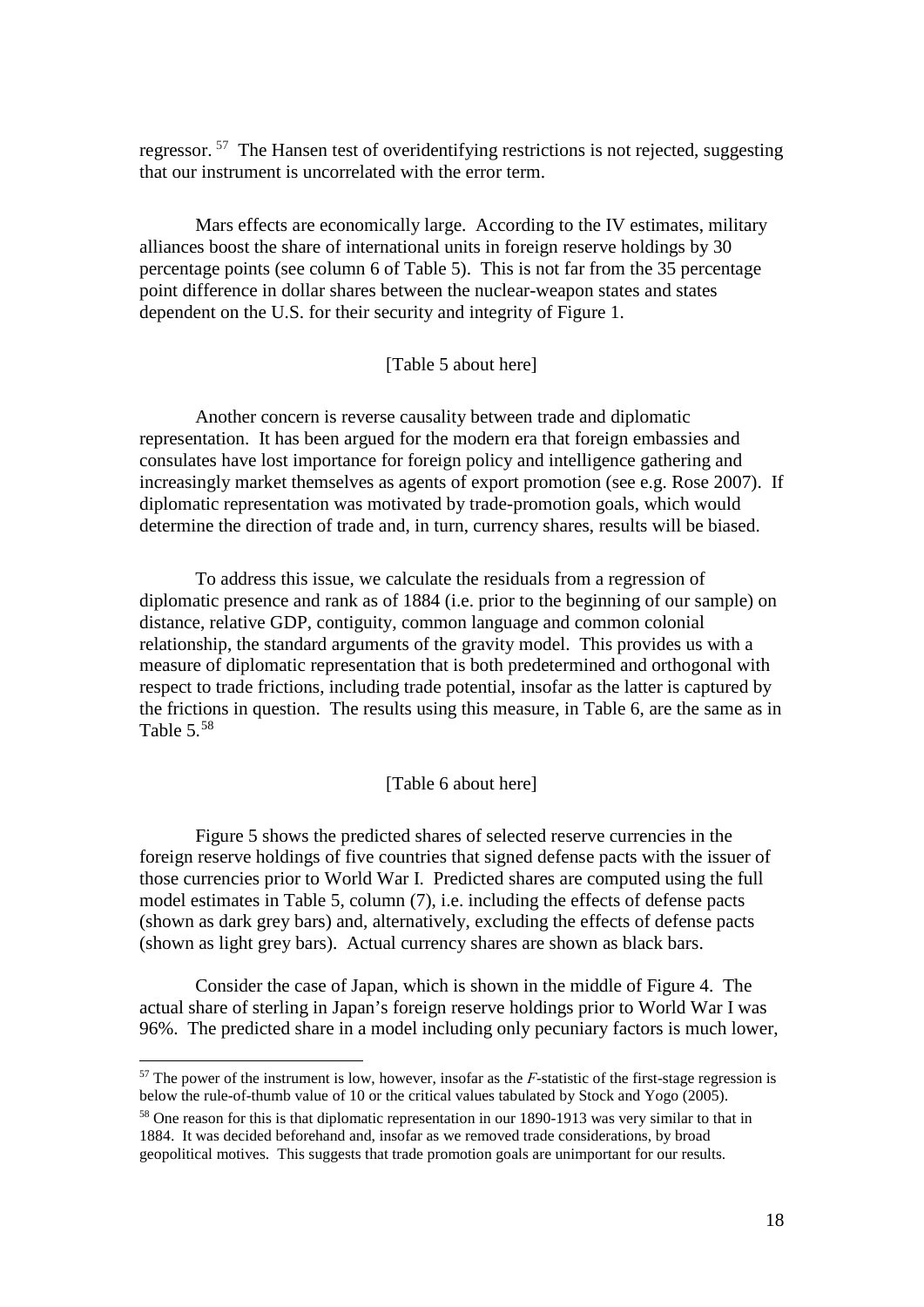at 36%. That Japan signed a defense pact with the United Kingdom in 1902 to oppose Russia's expansion in Asia goes a long way toward explaining the difference. The predicted share including defense-pact effects is 88%, much closer to the actual share. Defense pacts similarly explain much of the gap between actual and predicted shares of the Reichsmark and French franc for Austria-Hungary, Italy, Romania and Russia.

In the absence of Mars effects, our equation under-predicts currency shares in countries with defense pacts. As Figure 6 makes clear, the forecast error for the countries in question is negative. But under-prediction is not a systematic feature of a model without Mars effects. Such a model, in contrast, tends to over-predict currency shares (the forecast error is positive for over 60% of the observations shown in the figure). This is additional evidence that the reserve allocation of countries with defense pacts is different from other countries.

Figure 7 illustrates the point with reference five countries that depend on the US for their security (Germany, Japan, Korea, Saudi Arabia, Taiwan) using our estimate of the geopolitical premium obtained for the earlier era. The importance of geopolitical factors in reserve currency choice is again readily apparent now, just as before.<sup>[59](#page-19-0)</sup> The figure makes clear that the Mars hypothesis goes a long way toward explaining the dominance of the US dollar in global reserves in the modern era, too.

[Figures 5, 6 and 7 about here]

# **7. Scenario Analysis**

 $\overline{a}$ 

Given these findings, what would be the impact on US bond markets of a scenario in which the U.S. is no longer be seen as a predictable guarantor of the security of its allies? Table 7 gives a sense of the impact by contrasting the share of the US dollar in the reserves of nuclear-weapon states, on the one hand, and states dependent on the U.S. for their geopolitical security, on the other hand.<sup>[60](#page-19-1)</sup> It assumes that the dollar's security premium disappears, in other words. It also assumes that that the level of reserves held globally remains unchanged. The result is a 30 percentage-point reduction in the share of the U.S. unit in the reserves of U.S.-dependent states, and an increase the share of other reserve units such as the euro, yen and renminbi (see column 6 of Table 7).

<span id="page-19-0"></span><sup>&</sup>lt;sup>59</sup> Credibility for the modern era is measured with sovereign debt ratings (instead of years in the gold standard). Ratings are converted into a numeric variable using a linear scale, which has the same standard deviation across countries as the credibility variable for the earlier era.

<span id="page-19-1"></span> $60$  The table does not report nuclear-weapon states of which the currency composition of foreign exchange reserves is not known, such as Pakistan and North Korea, or which no longer possess nuclear weapons, such as South Africa. The table does not report major non-N.A.T.O. U.S. allies with reserve holdings below \$200 billion, such as Thailand, Poland, Egypt or Australia, with the exception of Germany.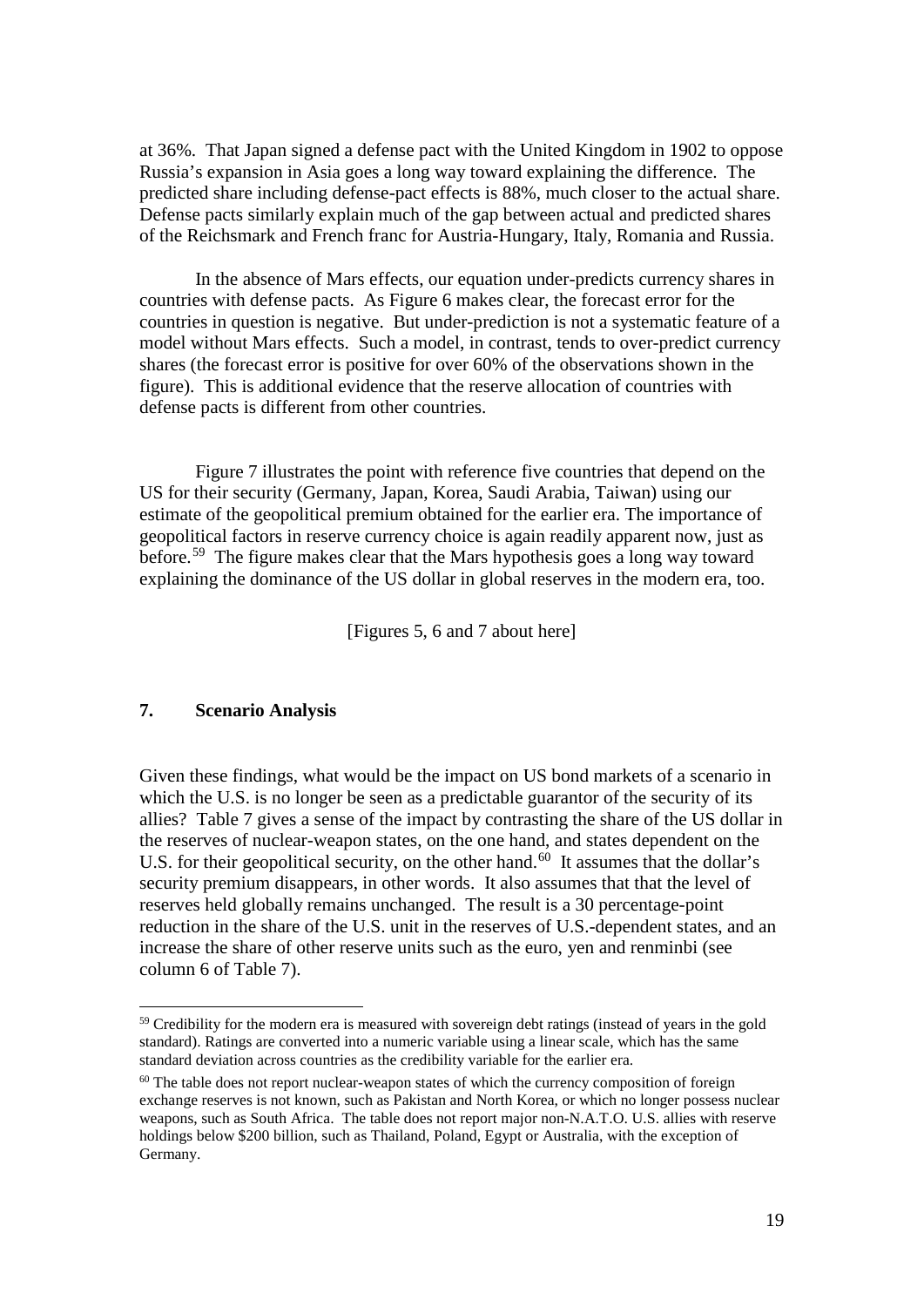The dollar assets liquidated in this scenario, as shown in column (7), total more than \$750 billion. This is equivalent to about 5% of the stock of U.S. marketable public debt, or about 4% of U.S. GDP.<sup>[61](#page-20-0)</sup> U.S. disengagement would thus have significant effects on bond markets. Adopting the elasticity estimate of Warnock and Warnock (2009), according to which 12-month foreign flows of 1 percent of U.S. GDP are associated with a 19 basis point reduction in US long-term interest rates, it would raise long-term U.S. interest rates by roughly 80 basis points. With public debt at more than \$14 trillion end-2016, this would translate into roughly \$115 billion in additional interest rate payments per annum. These benefits need to be compared with the costs of supporting the U.S.'s military presence overseas. One official estimate put these at \$10 billion per year, some 70% of which being spent in Germany, Korea, and Japan (U.S. Senate 2013). One independent estimate is higher, at \$100 billion per year (Vine 2015). Either way, US foreign involvement remains beneficial insofar as the geopolitical premium earned on the U.S. dollar is higher still.

The rise in U.S. long-term interest rates, in turn, would lead to depreciation of the U.S. dollar of almost 5% after ten years, given the coefficient estimate of 0.6 on interest rate differentials obtained by Chinn and Meredith (2004) in long-horizon uncovered interest parity regressions.  $62$ 

#### [Table 7 about here]

What if the level of foreign reserves changes when the US withdraws from the world? If the world becomes a riskier place, countries may choose to increase their reserves holdings. Table 8 considers alternative scenarios where it is assumed both that the U.S. dollar loses its security premium and that the level of reserves held by states dependent on the U.S. for their geopolitical security rises by up to 30%. Two opposing effects now need to be considered. On the one hand, dollars need to be sold because their share in the reserves of U.S.-dependent states falls. On the other hand, dollars need to be purchased because countries increase their overall reserve holdings.

The net effect is shown in Table 8. Plausibly, the more that U.S.-dependent states increase their reserve holdings, the less they liquidate dollars, and the less is the impact on U.S. bond yields and the dollar exchange rate. Figure 8 shows that the impact in question declines linearly with the increase in the level of reserves assumed. That said, it remains economically large. Assuming an increase in the level of reserves of 30%, which is sizeable, US long-term interest rates would still increase by more than 30 basis points.

[Table 8 and Figure 8 about here]

<span id="page-20-0"></span><sup>&</sup>lt;sup>61</sup> The former stands at \$14.4 trillion, against \$18.6 trillion for the latter.

<span id="page-20-1"></span> $62$  The estimate is obtained with 10-year benchmark government bond yields on a panel of observations for 5 major exchange rates against the U.S. dollar over the period 1987-2000. Updated estimates in Chinn and Quayyum (2013) are similar.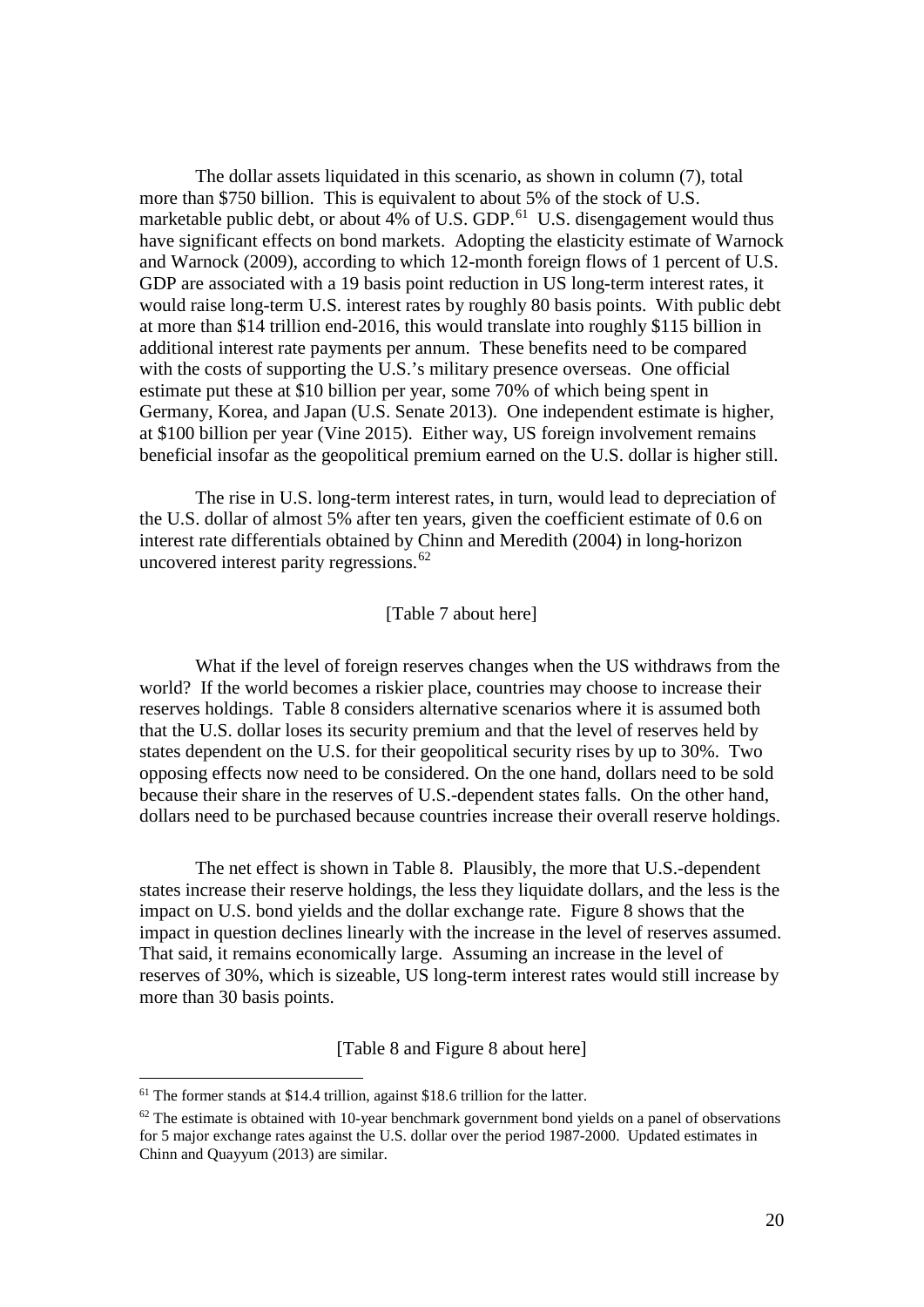## **8. Conclusion**

We have assessed the importance of pecuniary and geopolitical motives in international currency choice using data on foreign exchange reserves prior to World War I. Our results provide evidence of both motives. Specifically, they suggest that military alliances boost the share of international units in foreign exchange reserve holdings by almost 30 percentage points.

Currently, the dollar's dominance as an international unit is supported, in part, by America's status as a global power, one that helps to guarantee the security of its allies. Our findings speak to current discussions on the future of the international monetary system, amidst concerns about possible American disengagement from the global geopolitics in favor of a more U.S.-first, isolationist role. If this status came to be seen as less predictable and secure, our results suggest that long-term U.S. interest rates would increase by as much as 80 basis points, according to our estimates.

Our findings also imply that China's growing self-confidence and assertiveness on the international stage could help to support the emergence of the renminbi as an increasingly important international unit. And they suggest that deeper European cooperation in certain domains, such as external security and defense, might not be irrelevant for the euro's global standing.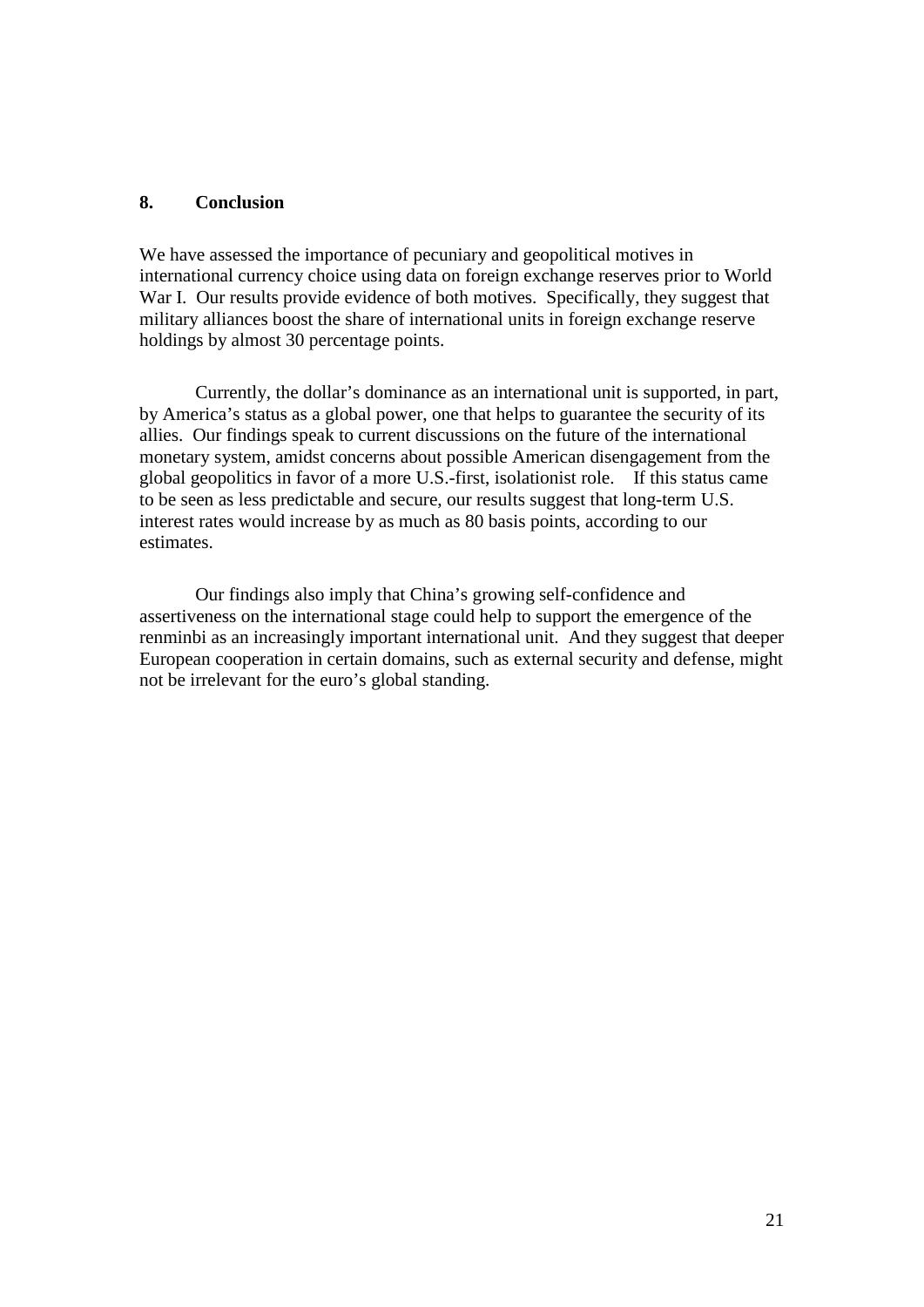## **References**

- Antràs, Pol and Ricardo Caballero (2007), "Trade and Capital Flows: A Financial Frictions Perspective," NBER Working Paper no. 13241.
- Aviat, Antonin and Nicolas Coeurdacier (2007), "The Geography of Trade in Goods and Asset Holdings," *Journal of International Economics* 71 pp. 22-51.
- Bank of Russia (2016), *Annual Report for 2015*, https://www.cbr.ru/eng/publ/God/ar\_2015\_e.pdf (accessed on 20 J uly 2017)
- Bloomfield, Arthur (1963) "Short-Term Capital Movements under the Pre-1914 Gold Standard," *Princeton Studies in International Finance* No. 11, Princeton, New Jersey.
- Blomberg, Stephen and Gregory Hess (2006), "How Much Does Violence Tax Trade?" *Review of Economics and Statistics* 88, pp. 599-612.
- Bordo, Michael and Hugh Rockoff (1996), "The Gold Standard as a 'Good Housekeeping Seal of Approval'," *Journal of Economic History* 56, pp. 389-428.
- Coeurdacier, Nicolas and Philippe Martin (2009), "The Geography of Asset Trade and the Euro: Insiders and Outsiders," *Journal of the Japanese and International Economies* 23, pp. 90-113.
- Coeurdacier, Nicolas and Hélène Rey (2011), "Home Bias in Open Economy Financial Macroeconomics," *Journal of Economic Literature* 51, pp. 63-115.
- China Post (2016), "Taiwan's Foreign Exchange Reserves Set New Record in June: Central Bank," http://www.chinapost.com.tw/taiwan-

business/2016/07/11/471882/taiwans-foreign.htm (accessed on 20 July 2017).

- Chinn, Menzie and Guy Meredith (2004), "Monetary Policy and Long-Horizon Uncovered Interest Parity," *IMF Staff Papers* 51, pp 409-430.
- Chinn, Menzie and Saad Quayyum (2013), "Long Horizon Uncovered Interest Parity Re-Assessed," mimeo, https://www.ssc.wisc.edu/~mchinn/chinn\_quayyum\_uip.pdf (accessed November 14th, 2017)
- Chinn, Menzie and Jeffrey Frankel (2007), "Will the Euro Eventually Surpass the Dollar as Leading International Currency?" in Richard Clarida (ed.), *G7 Current Account Imbalances and Adjustment*, Chicago: University of Chicago Press, pp. 283-338.
- Chinn, Menzie and Jeffrey Frankel (2008), "Why the Euro Will Rival the Dollar," *International Finance* 11, pp. 49-73.
- Chitu, Livia, Barry Eichengreen and Arnaud Mehl (2014), "When Did the Dollar Overtake Sterling as the Leading International Currency: Evidence from the Bond Markets," *Journal of Development Economics* 111, pp. 225-245.
- Cohen, Benjamin (1998), *The Geography of Money*, Ithaca: Cornell University Press.
- Cohen, Benjamin (2015), *Currency Power: Understanding Monetary Rivalry*, Princeton, NJ: Princeton University Press.
- David, Paul (1986), "Narrow Windows, Blind Giants and Angry Orphans: The Dynamics of Systems Rivalries and Dilemmas of Technology Policy," *Technology*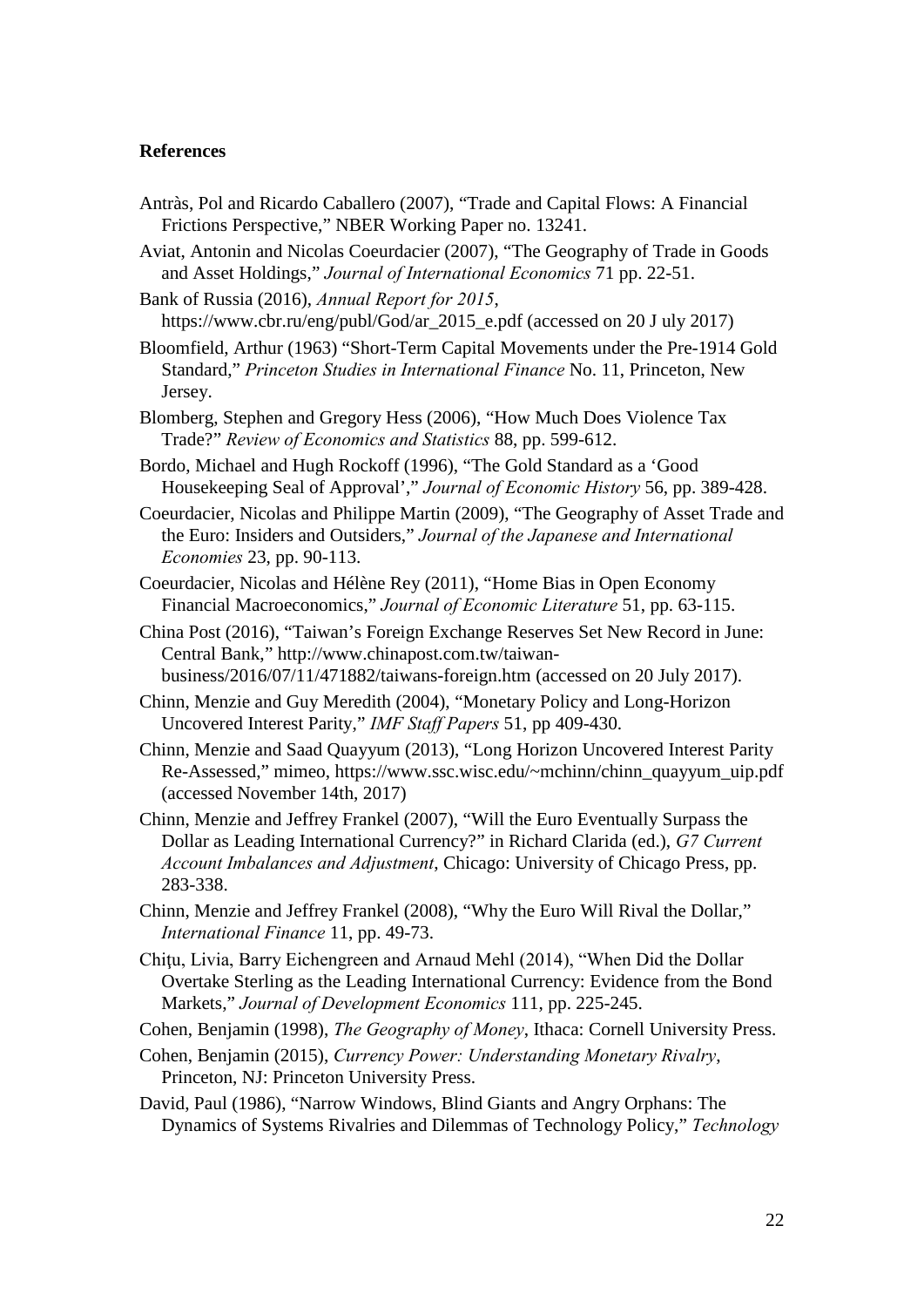*Innovation Project Working Paper* No. 10, Center for Economic Policy Research, Stanford University (March).

- David, Paul (1990), "The Economics of Compatibility Standards: An Introduction to Recent Research," *Economics of Innovation and New Technology* 1, pp. 3-41.
- Dellas, Harris and Chin Bang Yoo (1991), "Reserve Currency Preferences of Central Banks: The Ccase of Korea," *Journal of International Money and Finance* 10, pp. 406-419.
- Devereux, Michael and Shouyong Shi (2013), "Vehicle Currency," *International Economic Review* 54, pp. 97-133.
- De Vries, Casper (1988), "Theory and Relevance of Currency Substitution with Case Studies for Canada and the Netherlands Antilles," *Review of Economics and Statistics* 70, pp. 512-515.
- Dooley, Michael, Saul Lizondo and Donald Mathieson (1989), "The Currency Composition of Foreign Exchange Reserves," *IMF Staff Papers* 36, pp. 385-434.
- Eichengreen, Barry and Marc Flandreau (2012), "The Federal Reserve, the Bank of England, and the Rise of the Dollar as an International Currency, 1914-1939," *Open Economies Review* 23, pp. 57-87.
- Eichengreen, Barry, Arnaud Mehl and Livia Chitu (2016), "Stability or Upheaval? The Currency Composition of International Reserves in the Long Run," *IMF Economic Review* 64, pp. 354-380.
- Eichengreen, Barry, Arnaud Mehl and Livia Chiţu (2017), *How Global Currencies Work – Past, Present and Future*, Princeton: Princeton University Press.
- Eichengreen, Barry and Donald Mathieson (2001), "The Currency Composition of Foreign Exchange Reserves: Retrospect and Prospect," in Charles Wyplosz (ed.), *The Impact of EMU on Europe and the Developing Countries*, Oxford: Oxford University Press.
- Forbes, Kristin (2010), "Why do Foreigners Invest in the US?" *Journal of International Economics* 80, pp. 3-21.
- Gibler, Douglas (2009), *International Military Alliances, 1648-2008*, CQ Press.
- Glick, Reuven and Alan Taylor (2010), "Collateral Damage: Trade Disruption and the Economic Impact of War," *Review of Economics and Statistics*, 92, pp. 102-127.
- Gray, John (1992), *Men Are from Mars, Women Are from Venus*, Harper Collins.
- Griliches, Zvi (1961), "A Note on the Serial Correlation Bias in Estimates of Distributed Lags", *Econometrica* 29, pp. 65-73.
- Henning, Randall (1994), *Currencies and Politics in the United States, Germany and Japan*, Washington D.C.: Institute for International Economics.
- HM Treasury (2004), *Exchange Equalisation Account: Report and Accounts 2004-05*, http://webarchive.nationalarchives.gov.uk/20130129110519/http://www.hmtreasury.gov.uk/ukecon\_eea\_index.htm (access ed on 20 July 2017)
- Indian Express (2015), "RBI: Raise Share of Dollar in Foreign Exchange Reserves," by Ritu Sarin and Sandeep Singh | http://indianexpress.com/article/business/business-others/rbi-raise-share-of-dollarin-foreign-exchange-reserves/ (accessed on 20 July 2017).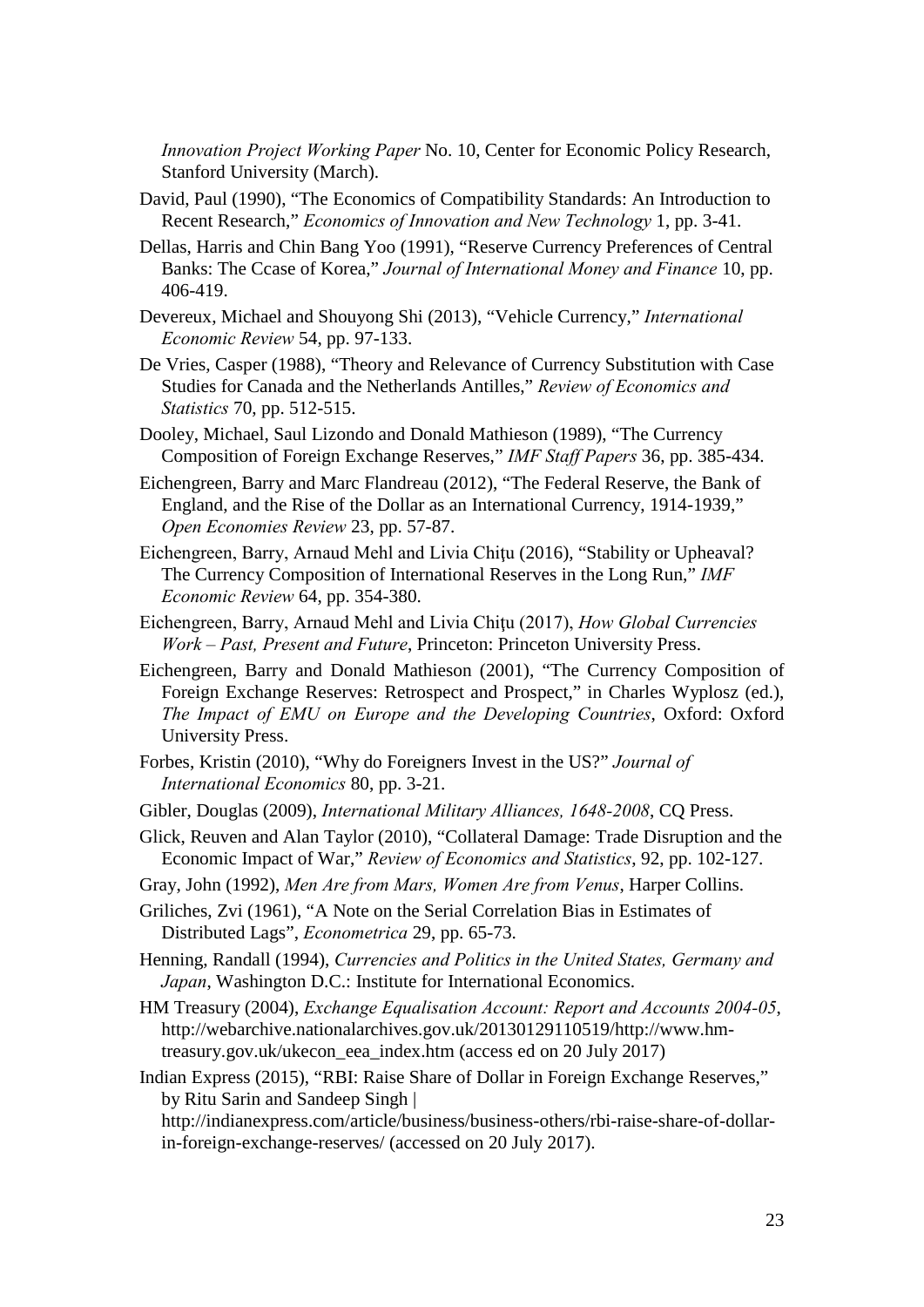Jacks, David, Christopher Meissner and Dennis Novy (2011), "Trade Booms, Trade Busts, and Trade Costs," *Journal of International Economics* 83, pp. 185-201.

Jackson, Matthew and Stephen Nei (2015), "Networks of Military Alliances, Wars and International Trade," unpublished manuscript, Stanford University (October).

- Jordà, Oscar, Moritz Schularick and Alan M. Taylor (2017), "Macrofinancial History and the New Business Cycle Facts," in *NBER Macroeconomics Annual 2016*, volume 31, Martin Eichenbaum and Jonathan Parker (eds). Chicago: University of Chicago Press.
- Hatanaka, Michio (1974), "An Efficient Two-Step Estimator for the Dynamic Adjustment Model with Autoregressive Errors," *Journal of Econometrics* 2, pp. 199-220.
- Kagan, Robert (2002), "Power and Weakness" *Policy Review*, No. 113, June and July 2002.
- Kindleberger, Charles (1970), *Power and Money: The Politics of International Economics and the Economics of International Politics*, New York: Basic Books.
- King, Robert and Ross Levine (1993), "Finance and Growth: Schumpeter Might Be Right," *Quarterly Journal of Economics* 108, pp. 717-737.
- Kirshner, Jonathan (1995), *Currency and Coercion: The Political Economy of International Monetary Power*, Princeton: Princeton University Press.
- Krugman, Paul (1980), "Vehicle Currencies and the Structure of International Exchange," *Journal of Money, Credit and Banking* 12, pp. 513-526.
- Krugman, Paul (1984), "The International Role of the Dollar: Theory and Prospect," in John Bilson and Richard Marston (eds), *Exchange Rate Theory and Practice*, Chicago: University of Chicago Press, pp. 261-278.
- He, Qing, Iikka Korhonen, Junjie Guo and Fangge Liu (2015), "The Geographic Distribution of International Currencies and RMB Internationalization," *BOFIT Discussion Paper* No. 20/2015.
- Li, David and Linlin Liu (2008), "RMB Internationalization: An Empirical Analysis," *Journal of Financial Research* 11, pp. 1-16.
- Li, Quan (2003), "The Effect of Security Alliances on Exchange Rate Regime Choices," *International Interactions* 29, pp. 159-193.
- Lane, Philip. and Gian-Maria Milesi-Ferretti (2008a), "The Drivers of Financial Globalization," *American Economic Review: Papers and Proceedings* 98(2), pp. 327-332.
- Lane, Philip and Gian-Maria Milesi-Ferretti (2008b), "International Investment Patterns," *Review of Economics and Statistics* 90, pp. 538-549.
- Lindert, Peter (1967), *Key Currencies and the Gold Exchange Standard, 1900-1913*, PhD dissertation, Cornell University, Ithaca.
- Lindert, Peter (1969), "Key Currencies and Gold: 1900-1913," *Princeton Studies in International Finance*, No. 11, Princeton, New Jersey.
- Liu, Steven and Daniel McDowell (2016), "No Reservations: International Order and Demand for the Renminbi as a Reserve Currency," *International Studies Quarterly* 60, pp.272-293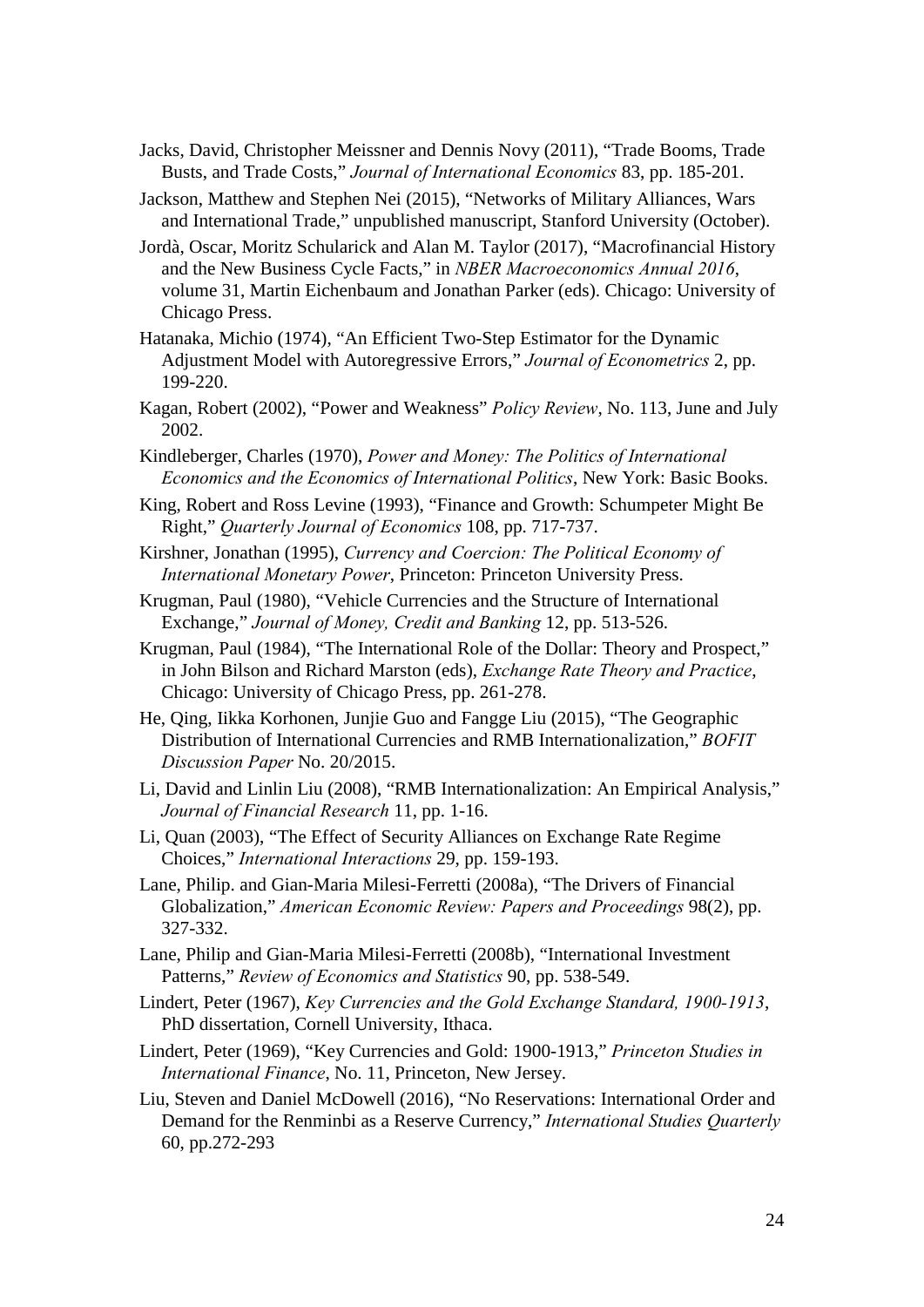- Liviatan, Nissan (1963), "Consistent Estimation of Distributed Lags," *International Economic Review* 4, pp. 44-52.
- Maddison, Angus (2010), *Statistics on World Population, GDP and Per Capita GDP, 1-2008 AD*, unpublished manuscript, University of Groningen.
- Miller, Gregory (2012), *The Shadow of the Past: Reputation and Military Alliances before the First World War*, Ithaca, NY: Cornell University Press.
- Martin, Philippe, Thierry Mayer and Mathias Thoenig (2008), "Make Trade Not War?" *Review of Economic Studies*, 75, pp. 865-900.
- Matsuyama, Kiminori, Nobuhiro Kiyotaki and Akihiko Matsui (1993), "Toward a Theory of International Currency," *Review of Economic Studies* 60, pp. 283-307.
- Mitchell, B. (1998a), *International Historical Statistics, Europe, 1750-1993*, London: Macmillan, 4th edition.
- Mitchell, B. (1998b), *International Historical Statistics, Africa, Asia & Oceania, 1750-1993*, London: Macmillan, 4th edition.
- Mitchell, B. (1998c), *International Historical Statistics, the Americas, 1750-1993*, London: Macmillan, 4th edition.
- Moss, Frank (2009), "The Global Vocation of the Euro", *L'Europe en Formation* 351, pp. 9-34.
- New York Times (2016), "Saudi Arabia Warns of Economic Fallout if Congress Passes 9/11 Bill," by Mark Mazzettia, [https://www.nytimes.com/2016/04/16/world/middleeast/saudi-arabia-warns](https://www.nytimes.com/2016/04/16/world/middleeast/saudi-arabia-warns-ofeconomic-fallout-if-congress-passes-9-11-bill.html)[ofeconomic-fallout-if-congress-passes-9-11-bill.html](https://www.nytimes.com/2016/04/16/world/middleeast/saudi-arabia-warns-ofeconomic-fallout-if-congress-passes-9-11-bill.html) (accessed on 20 July 2017).
- Pan, Liu and Junbo, Zhu (2008), "The Management of China's Huge Foreign Reserve and its Currency Composition*,"* Working Papers of the Institute of Management Berlin at the Berlin School of Economics (FHW Berlin), No. 37.
- Papaioannou, Elias and Richard Portes (2008), "The International Role of the Euro: A Status Report," *European Economy-Economic Papers* No. 317, Directorate General Economic and Monetary Affairs, European Commission.
- Portes, Richard and Hélène Rey (1998), "The Emergence of the Euro as an International Currency," *Economic Policy* 13, pp. 307-343.
- Portes, Richard and Hélène Rey (2005), "The Determinants of Cross-Border Equity Flows," *Journal of International Economics* 65, pp. 269-296.
- Posen, Adam (2008), "Why the Euro will Not Rival the Dollar," *International Finance* 11, pp. 75-100.
- Reinhart, Carmen and Kenneth Rogoff (2011), "From Financial Crash to Debt Crisis," *American Economic Review* 101, pp. 1676-1706.
- Rey, Hélène (2001), "International Trade and Currency Exchange," *Review of Economic Studies* 68, pp. 443-464.
- Rose, Andrew and Mark Spiegel (2004), "A Gravity Model of Sovereign Lending: Trade, Default and Credit," *IMF Staff Papers* 51, pp. 64-74.
- Rose, Andrew (2007), "The Foreign Service and Foreign Trade: Embassies as Export Promotion," *The World Economy* 30, pp. 22-38.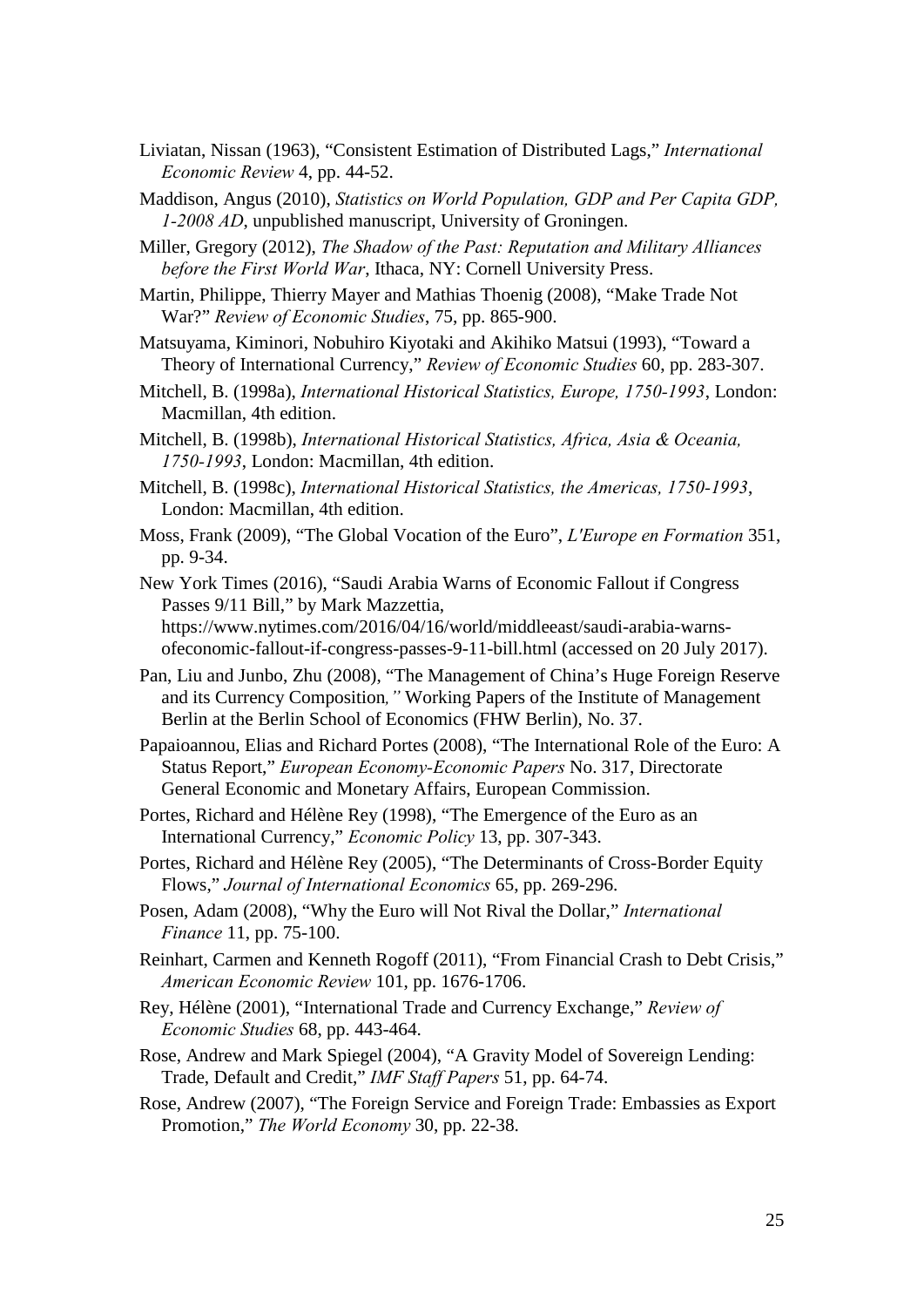- Spiro, David (1999), *The Hidden Hand of American Hegemony: Petrodollar Recycling and International Markets*. Ithaca: Cornell University Press.
- Stock James and Motohiro Yogo (2005), "Testing for Weak Instruments in Linear IV Regression," in *Identification and Inference for Econometric Models: Essays in Honor of Thomas Rothenberg*, ed. D. W. K. Andrews and J. H. Stock, New York: Cambridge University Press, pp. 80-108.

Strange, Susan (1971), *Sterling and British Policy*, London: Oxford University Press.

Strange, Susan (1988), *States and Markets*, London: Pinter.

- Triffin, Robert (1960), *Gold and the Dollar Crisis: The Future of Convertibility,* New Haven: Yale University Press.
- Truman, Edwin and Anna Wong (2006), "The Case for an International Reserve Diversification Standard," Working Paper no. 06-2, Washington, D.C.: Institute for International Economics (May).

United Nations (2017), Press Conference by Secretary-General António Guterres at United Nations Headquarters, https://www.un.org/press/en/2017/sgsm18580.doc.htm (accessed on 19 July 2017).

- U.S. Senate (2013), Inquiry into U.S. Costs and Allied Contributions to Support the U.S. Military Presence Overseas, Report of the Committee on Armed Services, Washington D.C., https://www.congress.gov/113/crpt/srpt12/CRPT-113srpt12.pdf (accessed on 14 November 2017).
- Vine, David (2015), *Base Nation: How U.S. Military Bases Abroad Harm America and the World*, Henry Holt and Company, New York.
- Walt, Stephen (1985), "Alliance Formation and the Balance of World Power," *International Security* 9, pp. 3-43.
- Walt, Stephen (1990), *The Origins of Alliance*, Ithaca, NY: Cornell University Press.
- Warnock, Francis and Veronica Warnock (2009), "International Capital Flows and U.S. Interest Rates," *Journal of International Money and Finance* 28, pp. 903-919.

West, Joel (2007), "The Economic Realities of Open Standards: Black, White and Many Shades of Gray," in Shane Greenstein and Victor Stango (eds), *Standards and Public Policy*, Cambridge: Cambridge University Press, pp. 87-122.

- Williamson, John (2012), "Currencies of Power and the Power of Currencies: The Geo-Politics of Currencies, Reserves and the Global Financial System," unpublished manuscript, Washington, DC: International Institute for Strategic **Studies**
- Zimmerman, Hubert (2011), *Money and Security: Troops, Monetary Policy, and West Germany's Relations with the United States and Britain, 1950-1971*, Cambridge: Cambridge University Press.
- Zhou, Ruilin (1997), "Currency Exchange in a Random Search Model," *Review of Economic Studies* 64, pp. 289-310.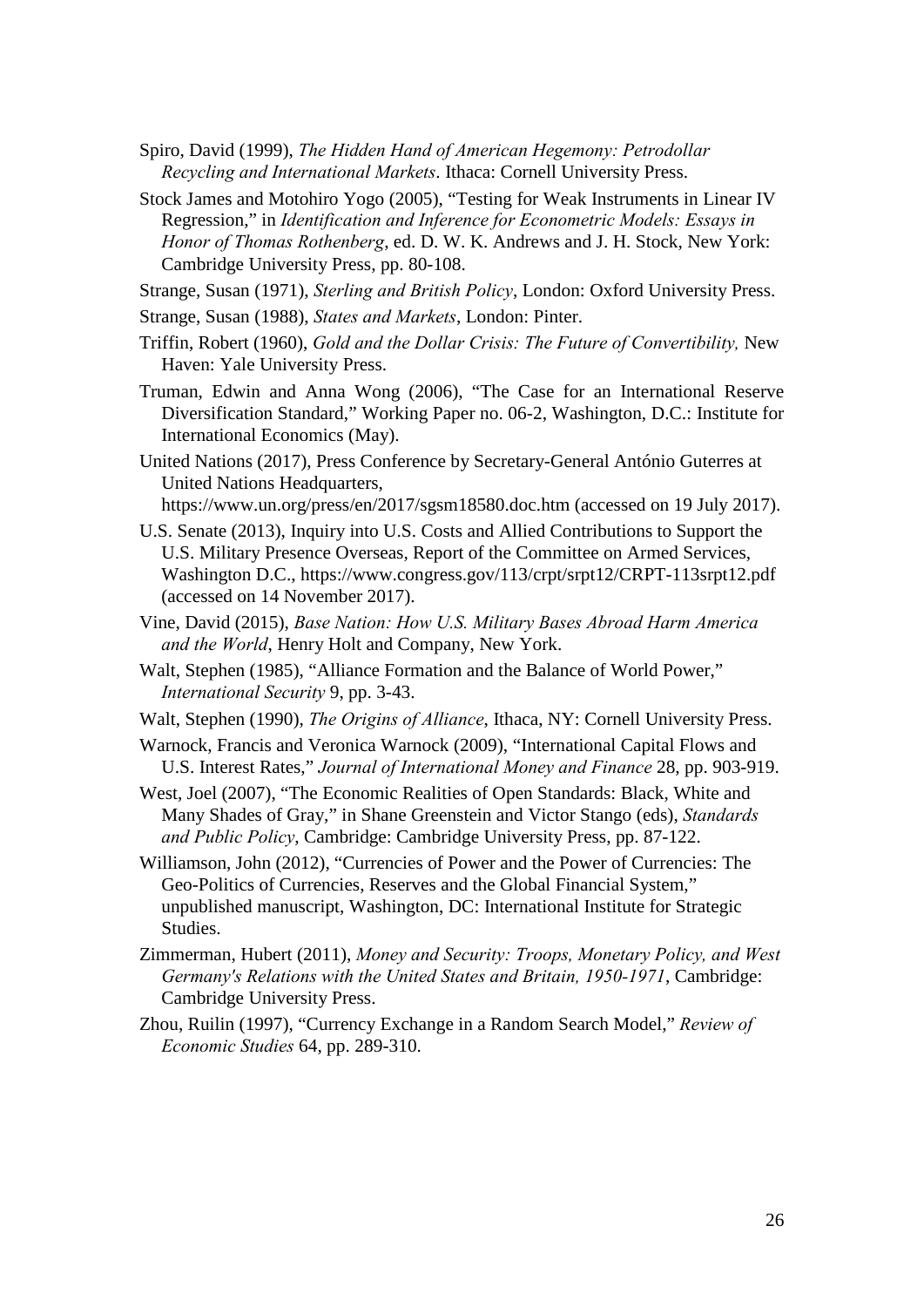## **Figure 1: Share of the US dollar in the Foreign Reserves of Selected Countries in the Modern Era**



*Note*: The figure plots publicly available estimates of the share of the US dollar in the foreign exchange reserves of nuclear-weapon states (dark grey dot) and US-dependent states for security (light grey diamond) against the share of the US in the trade in goods (exports and imports) of the countries in question (see Table A1 for details and data sources). GB: United Kingdom (estimate for 2004); RU: Russia (estimate for 2016); CN: China (estimate for 2008); IL: Israel (estimate for 2015); IN: India (estimate for 2015); JP: Japan (estimate for 2006); KR: Korea (estimate for 1987); TW: Taiwan (estimate for 2016); SA: Saudi Arabia (guesstimate for 2016); DE: Germany (estimate for 2004). France is not reported due to lack of data.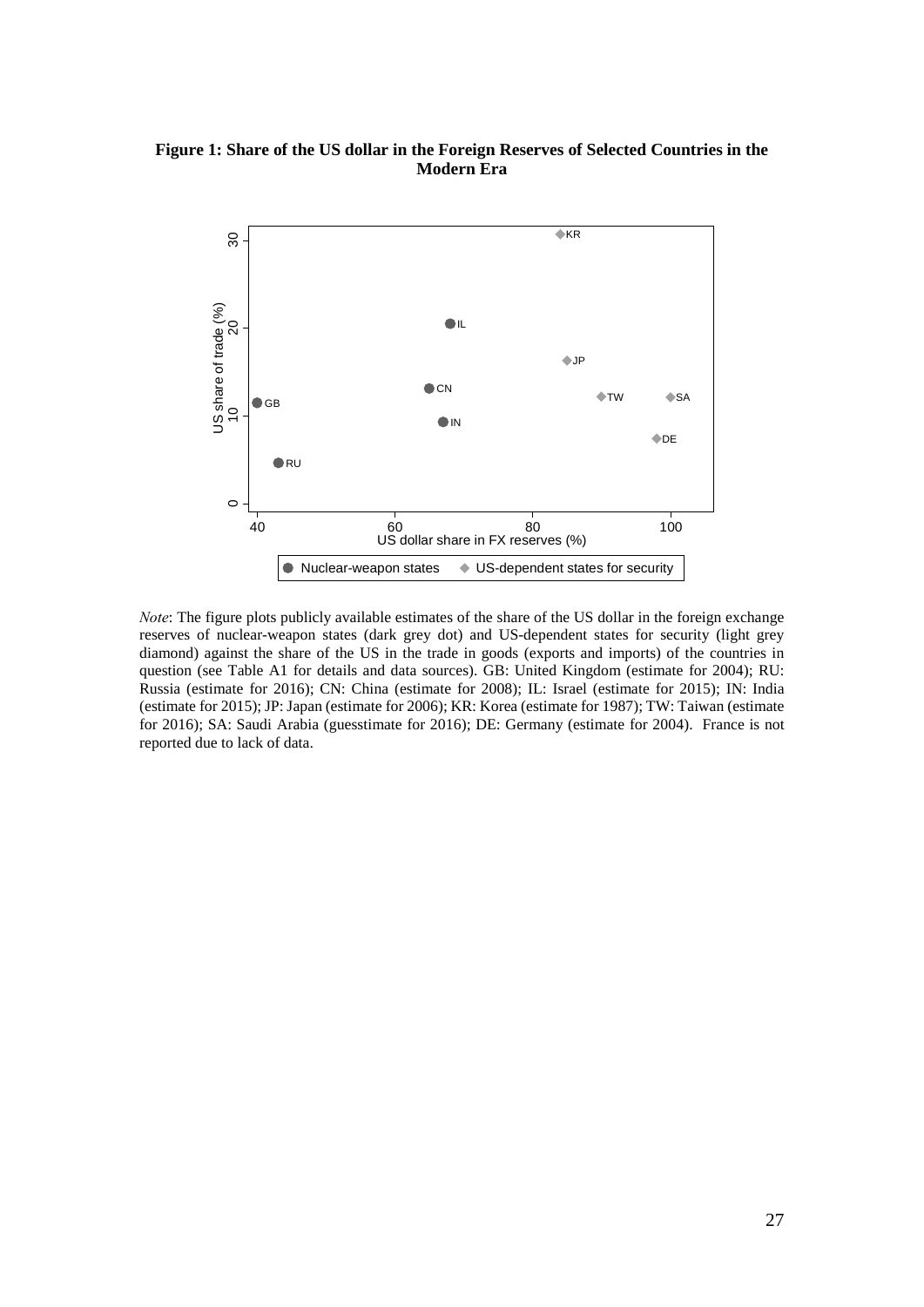



*Note*: The figure shows for 1899 and 1913 the global stock of foreign exchange reserves broken down by currency. Reserves held by the Canadian chartered banks are not included to be consistent with the data reported in Lindert (1969). Currency shares are calculated at market exchange rates.



**Figure 3: Currency Composition of Foreign Exchange Reserves – 1890-1913** 

*Note*: The figure shows the evolution between for 1890 and 1913 of the currency composition of the global stock of foreign exchange reserves. Currency shares are calculated at market exchange rates.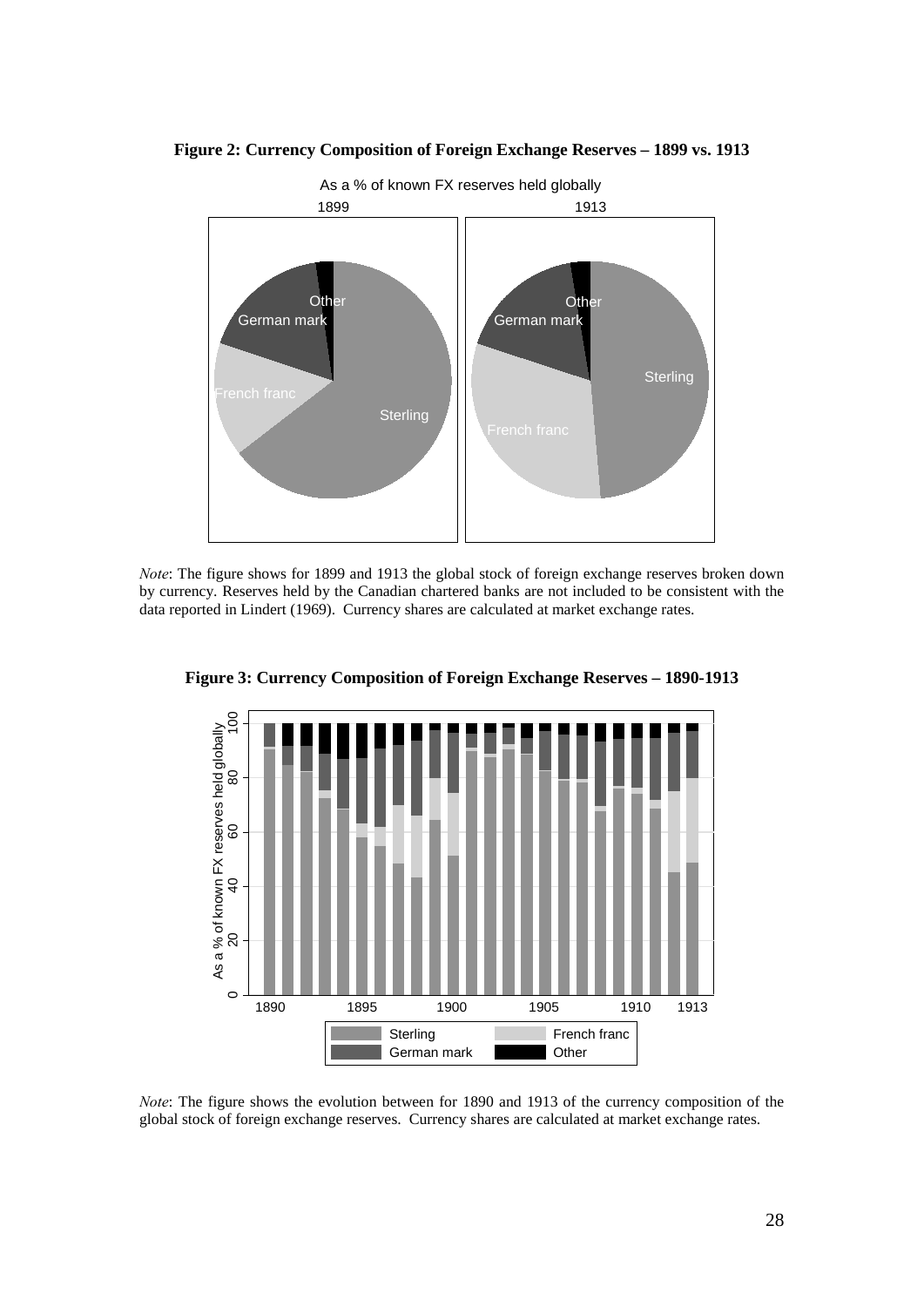

**Figure 4: Currency Composition of Foreign Exchange Reserves – Breakdown by Reserve Holders**

*Note*: The figure shows the evolution over time of the shares of sterling, the French franc, the German mark, the US dollar and the Dutch guilder in each of our sample's 19 countries (in % and at market exchange rates). Data are linearly interpolated between missing observations for ease of reading. The currency breakdown for South Africa is not available owing to lack of data for currencies other than sterling.

Graphs by ISO3 alphanumeric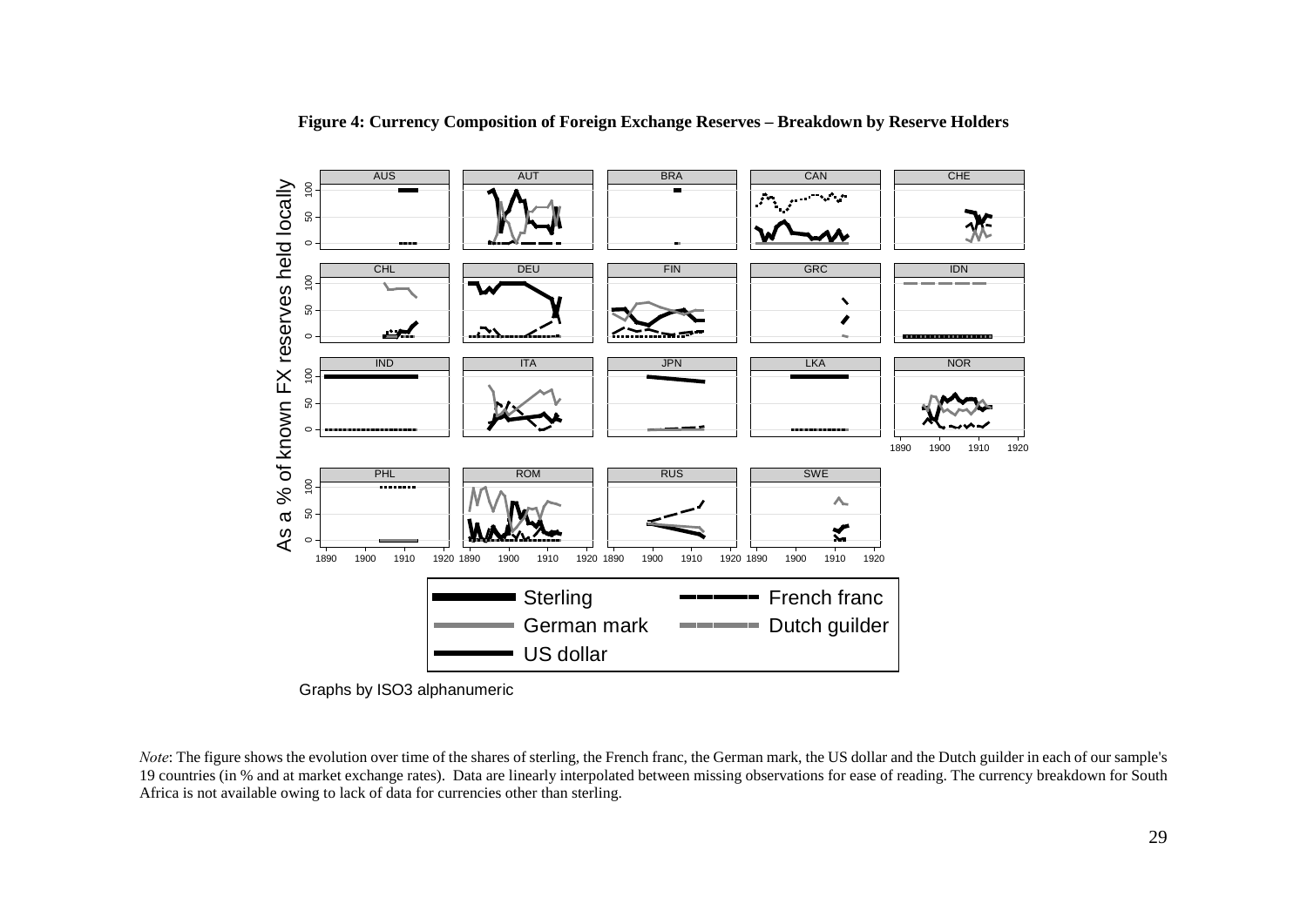

**Figure 5: Importance of Geopolitical vs. Pecuniary Factors in Reserve Currency Choice –**  *Then*

*Note*: The figure shows the predicted shares of selected reserve currencies in the foreign reserve holdings of five countries which had signed a defense pact with the issuer of the currencies in question prior to World War I. Predicted shares are computed under two scenarios: (i) using the full model estimates reported in Table 5, column (7), i.e. including the effects of defense pacts (shown as dark grey bars); (ii) excluding the effects of defense pacts (shown as light grey bars). Actual currency shares are shown as black bars.



**Figure 6: Forecast Error of Estimated Model without Mars Effects** 

*Note*: The figure shows the forecast error (predicted minus actual currency shares in percentage points) using the full model estimates reported in Table 5, column (7) excluding the effects of defense pacts. M: German mark; FRF: French franc; GBP: pound sterling.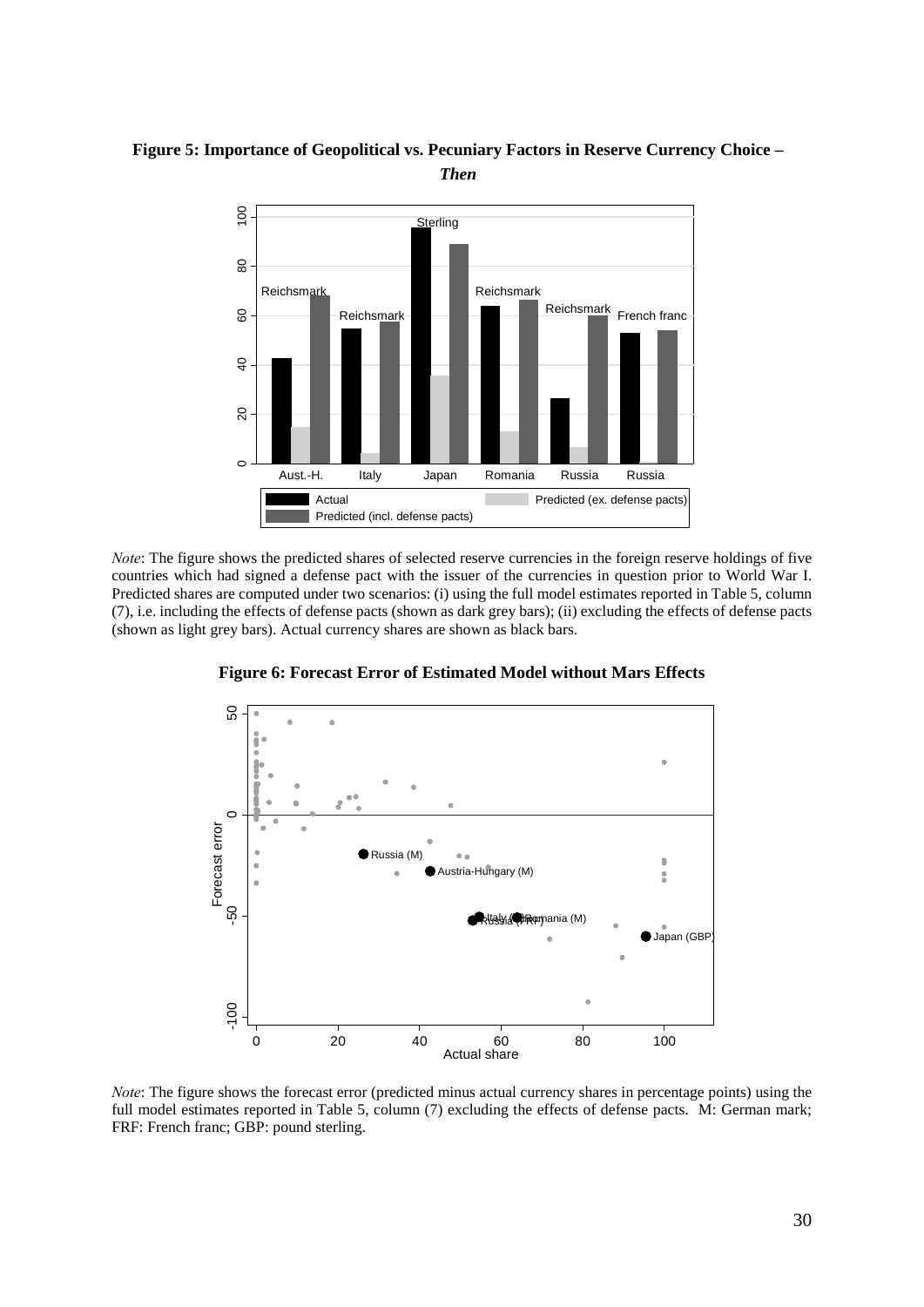**Figure 7: Importance of Geopolitical vs. Pecuniary Factors in Reserve Currency Choice –** 



*Note*: The figure shows the predicted shares of the US dollar in the foreign reserve holdings of five countries which depend on the US for their security now. Predicted shares are computed under two scenarios: (i) using the full model estimates reported in Table 5, column (6), i.e. including the effects of military alliances (shown as dark grey bars); (ii) excluding the effects of military alliances (shown as light grey bars). Actual currency shares are shown as black bars. Credibility effects are measured using sovereign debt ratings.





*Note*: The figure shows estimates of the impact on bond and exchange markets of hypothetical scenarios which assume that the U.S. withdraws from the world and the U.S. dollar loses its geopolitical/security premium, hence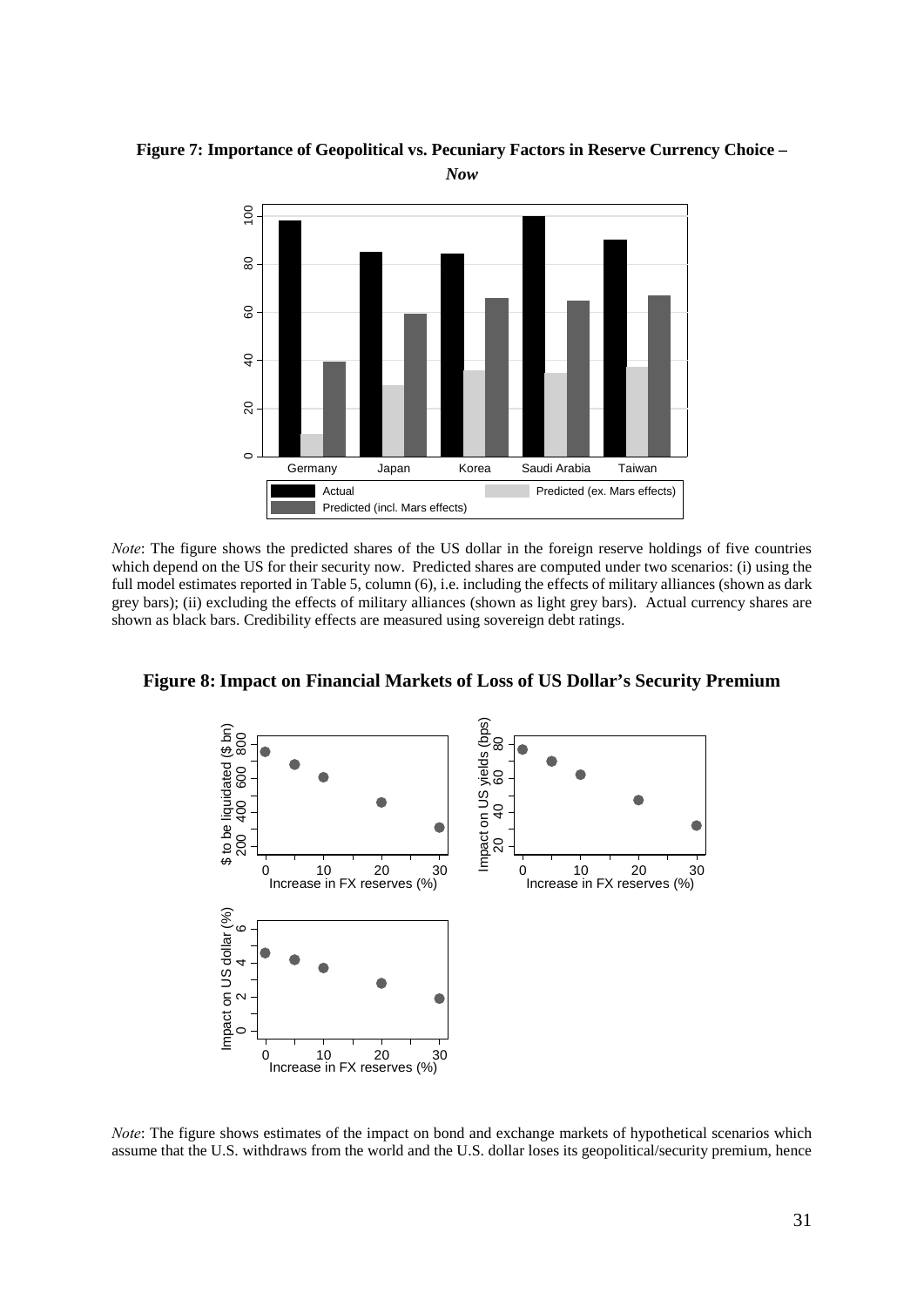leading to a change in the composition of global foreign exchange reserves. The scenarios further assume that the level of the reserves in question increases by up to 30%. The top left-hand side chart shows the estimated amount of US dollars to be liquidated conditional on the hypothesized increase in global foreign exchange reserves. The top right-hand side chart shows the estimated impact on long-term US interest rates conditional on the hypothesized increase in global foreign exchange reserves. The bottom left-hand side chart shows the estimated US dollar depreciation conditional on the hypothesized increase in global foreign exchange reserves.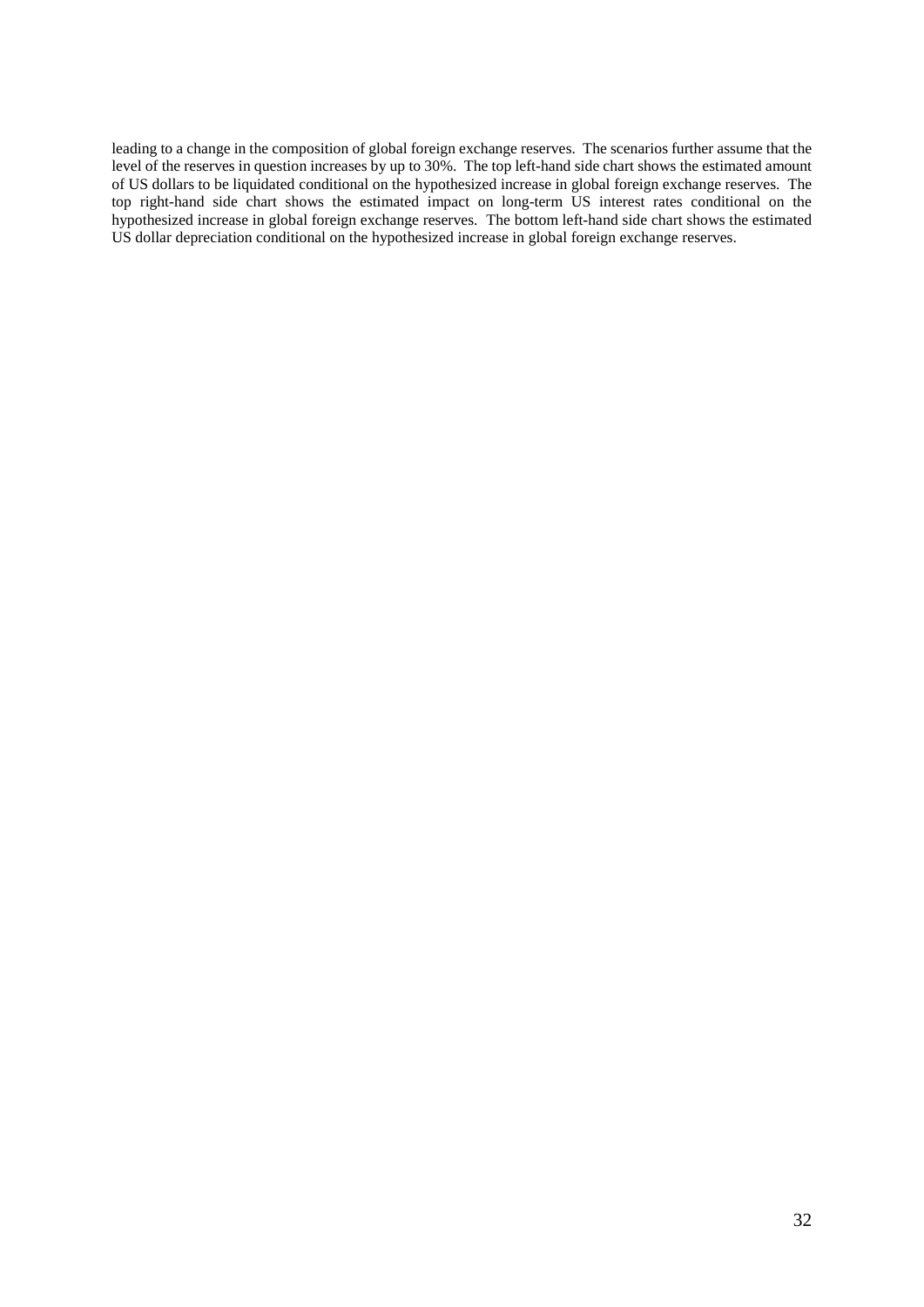|                 | (1)        | (2)        | (3)        | (4)        | (5)        | (6)        | (7)        |
|-----------------|------------|------------|------------|------------|------------|------------|------------|
|                 |            |            |            |            |            |            |            |
| Inertia         | $0.539***$ | $0.549***$ | $0.533***$ | $0.507***$ | $0.562***$ | $0.506***$ | $0.562***$ |
|                 | (0.023)    | (0.028)    | (0.029)    | (0.036)    | (0.038)    | (0.036)    | (0.039)    |
| Credibility     |            | $0.201***$ |            |            |            | $0.191***$ | $0.146***$ |
|                 |            | (0.010)    |            |            |            | (0.061)    | (0.013)    |
| Economic size   |            |            | 0.012      |            |            | $-0.017$   | 0.033      |
|                 |            |            | (0.091)    |            |            | (0.286)    | (0.049)    |
| Trade relations |            |            |            | $1.201+$   |            | $1.338+$   |            |
|                 |            |            |            | (0.768)    |            | (0.865)    |            |
| Financial depth |            |            |            |            | $2.184+$   |            | $2.848+$   |
|                 |            |            |            |            | (1.404)    |            | (1.893)    |
| Constant        | 0.000      | $3.812*$   | $-0.126$   | 7.126      | $-4.184+$  | $-17.746$  | $-2.785$   |
|                 | (1.871)    | (2.146)    | (2.109)    | (13.267)   | (2.565)    | (15.010)   | (4.008)    |
| Dyadic effects  | Yes        | Yes        | Yes        | Yes        | Yes        | Yes        | Yes        |
| Time effects    | Yes        | Yes        | Yes        | Yes        | Yes        | Yes        | Yes        |
| Observations    | 860        | 755        | 760        | 476        | 405        | 441        | 370        |
| Adjusted $R^2$  | 0.946      | 0.946      | 0.958      | 0.967      | 0.977      | 0.964      | 0.974      |
| Log likelihood  | $-2971$    | $-2604$    | $-2539$    | $-1551$    | $-1242$    | $-1454$    | $-1151$    |

# **Table 1: Baseline Estimates without Mars**

*Note*: The table reports OLS estimates of Eq. (1) based on our sample of 73 dyads (19 countries/5 reserve currencies) over the period 1890-1913 including key pecuniary determinants of international reserve currency status (inertia, credibility, economic size, trade relations and financial depth) dyadic effects and time effects. The standard errors reported in parentheses are robust to heteroskedasticity and clustered by dyad; \*\*\* *p*<0.01, \*\* *p*<0.05, \* *p*<0 .1, + *p*<0.15.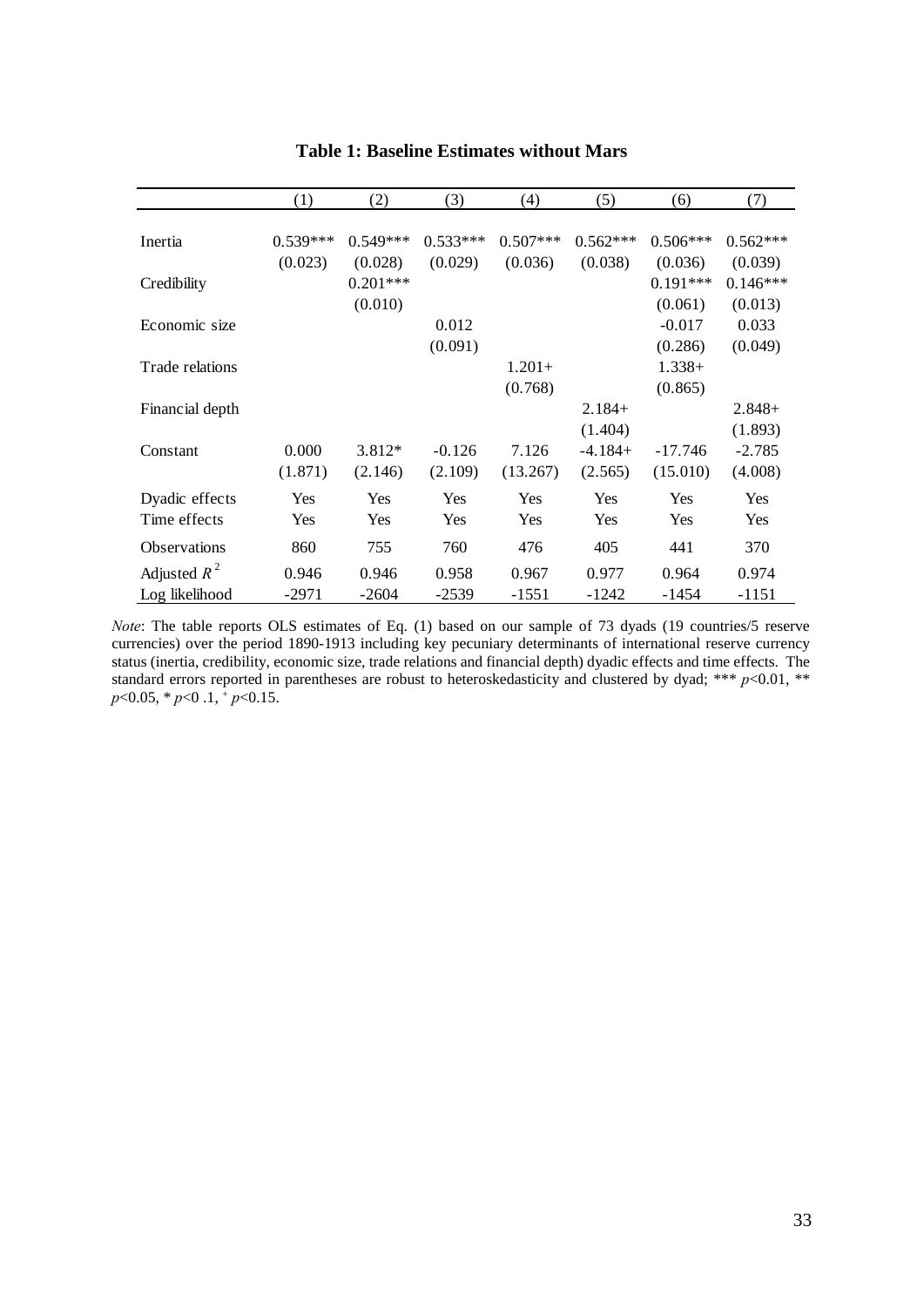|                              | (1)        | (2)        | (3)        | (4)         | (5)        |
|------------------------------|------------|------------|------------|-------------|------------|
|                              |            |            |            |             |            |
| Inertia                      | $0.947***$ | $0.949***$ | $0.942***$ | $0.947***$  | $0.897***$ |
|                              | (0.020)    | (0.020)    | (0.025)    | (0.021)     | (0.033)    |
| Credibility                  | $0.040*$   | 0.029      | 0.001      | $-0.004$    | $-0.020$   |
|                              | (0.021)    | (0.023)    | (0.023)    | (0.013)     | (0.030)    |
| Economic size                | 0.038      | 0.049      | 0.020      | $0.051+$    | 0.021      |
|                              | (0.035)    | (0.036)    | (0.028)    | (0.032)     | (0.024)    |
| Common border                | 4.883***   |            |            |             | 5.650*     |
|                              | (1.838)    |            |            |             | (2.918)    |
| Common language              |            | $3.190**$  |            |             | $-1.784$   |
|                              |            | (1.421)    |            |             | (1.524)    |
| Common colonial relationship |            |            | $3.146+$   |             | 7.293**    |
|                              |            |            | (2.078)    |             | (2.912)    |
| Distance                     |            |            |            | $-0.001***$ | $-0.001**$ |
|                              |            |            |            | (0.000)     | (0.000)    |
| Constant                     | $-1.244$   | $-1.563$   | 1.066      | $6.618**$   | 11.195*    |
|                              | (1.709)    | (2.259)    | (2.326)    | (2.951)     | (5.653)    |
| Currency effects             | Yes        | Yes        | Yes        | Yes         | Yes        |
| Country effects              | Yes        | Yes        | Yes        | Yes         | Yes        |
| Time effects                 | Yes        | Yes        | Yes        | Yes         | Yes        |
| Observations                 | 685        | 685        | 685        | 685         | 685        |
| Adjusted $R^2$               | 0.942      | 0.941      | 0.941      | 0.941       | 0.943      |
| Log likelihood               | $-2421$    | $-2424$    | $-2425$    | $-2426$     | $-2411$    |

# **Table 2: Estimates Controlling for Standard Gravity Covariates**

*Note*: The table reports OLS estimates of Eq. (1) based on our sample of 68 dyads (19 countries/5 currencies) over the period 1890-1913. The estimates include key pecuniary determinants of international reserve currency status and control for currency fixed effects, country fixed effects and time effects. The standard errors reported in parentheses are robust to heteroskedasticity and clustered by dyad; \*\*\*  $p < 0.01$ , \*\*  $p < 0.05$ , \*  $p < 0.1$ , +  $p < 0.15$ .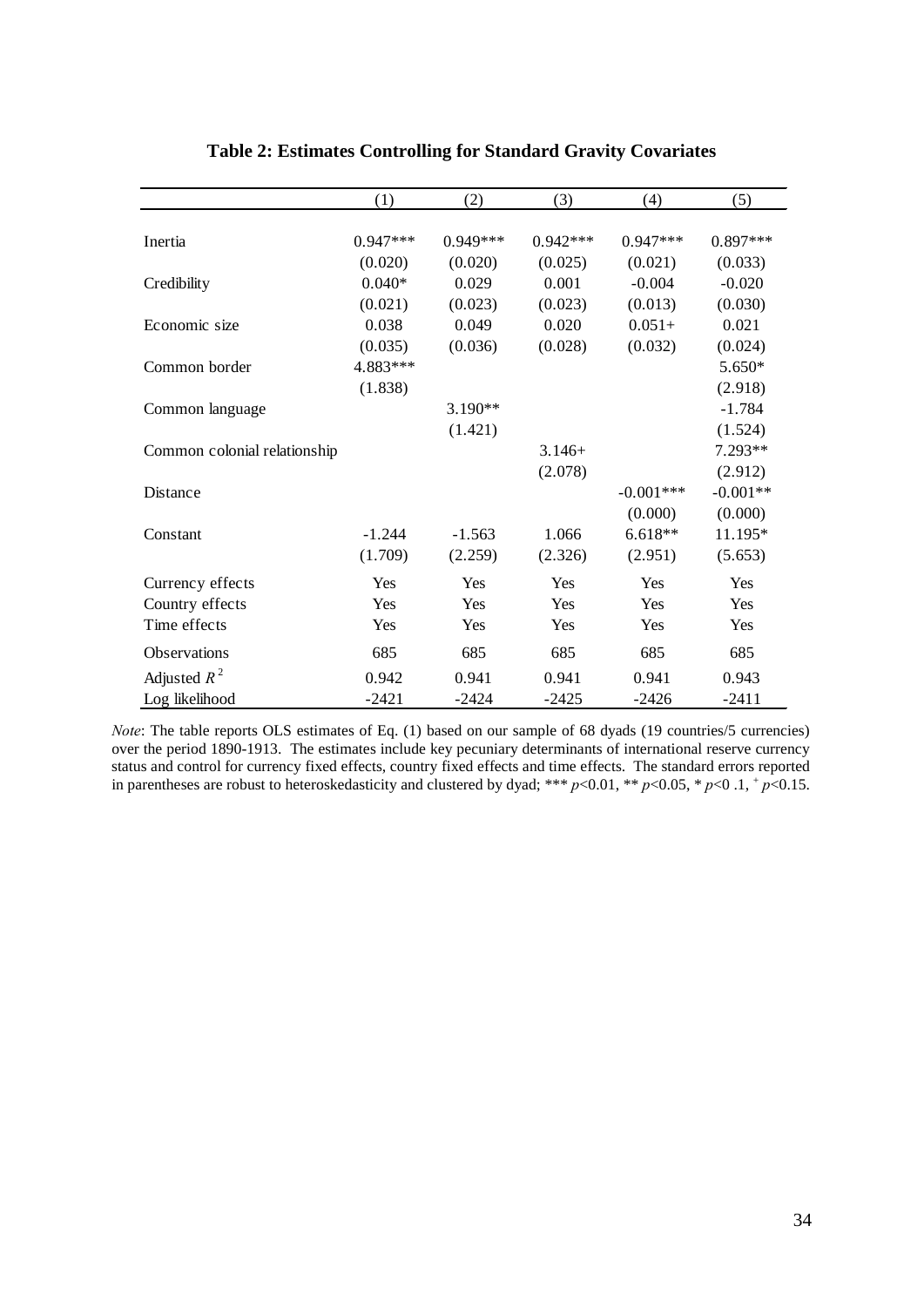|                                  | (1)        | (2)              | (3)        | (4)        |
|----------------------------------|------------|------------------|------------|------------|
|                                  | Random     | Panel tobit      | Griliches  | Hatanaka   |
|                                  | effects    |                  | (1961)     | (1974)     |
|                                  |            |                  | Liviatan   |            |
|                                  |            |                  | (1963)     |            |
|                                  |            |                  |            |            |
| Inertia                          | $0.931***$ | $0.931***$       | $0.938***$ | $0.938***$ |
|                                  | (0.024)    | (0.012)          | (0.071)    | (0.046)    |
| Credibility                      | $0.027**$  | $0.027**$        | $-0.013$   | $-0.010$   |
|                                  | (0.013)    | (0.013)          | (0.054)    | (0.037)    |
| Economic size                    | 0.015      | 0.015            | 0.012      | 0.014      |
|                                  | (0.017)    | (0.020)          | (0.039)    | (0.025)    |
| Common border                    | 5.337**    | 5.337***         | 2.810      | 3.247      |
|                                  | (2.342)    | (1.434)          | (5.218)    | (3.914)    |
| Common language                  | $-1.133$   | $-1.133$         | 0.047      | $-0.126$   |
|                                  | (1.228)    | (1.039)          | (2.779)    | (1.930)    |
| Common colonial relationship     | 4.338**    | 4.338***         | 4.282      | 4.149      |
|                                  | (2.014)    | (1.315)          | (6.066)    | (3.971)    |
| Distance                         | $-0.000$   | $-0.000$         | $-0.000$   | $-0.000$   |
|                                  | (0.000)    | (0.000)          | (0.001)    | (0.000)    |
| 1st stage residual               |            |                  |            | $0.640***$ |
|                                  |            |                  |            | (0.043)    |
| Constant                         | 0.304      | 0.304            | 7.936      | 8.127      |
|                                  | (1.251)    | (1.247)          | (12.697)   | (7.890)    |
| Currency effects                 | Yes        | Yes              | Yes        | Yes        |
| Country effects                  | Yes        | Yes              | Yes        | Yes        |
| Time effects                     | Yes        | Yes              | Yes        | Yes        |
| Observations                     | 685        | 685              | 596        | 589        |
| $R^2$                            | 0.946      | n.a.             | 0.932      | 0.952      |
| Log likelihood                   | n.a.       | $-2418$          | $-2178$    | $-2051$    |
| Right/left-censored observations | n.a.       | $\boldsymbol{0}$ | n.a.       | n.a.       |

**Table 3: Estimates with Selected Alternative Estimation Methods**

*Note*: The table reports estimates of Eq. (1) based on our sample of 68 dyads (19 countries/5 reserve currencies) over the period 1890-1913 using alternative estimators: (1) a random-effect estimator; (2) a panel tobit estimator; (3) the Griliches (1961)-Liviatan (1963) estimator; and (4) the Hatanaka (1974) estimator. The estimates control for currency fixed effects, country fixed effects and time effects. The standard errors reported in parentheses are robust to heteroskedasticity and clustered by dyad with the exception of column (2); \*\*\*  $p<0.01$ , \*\*  $p<0.05$ , \* *p*<0.1, <sup>+</sup> *p*<0.15; n.a.: not available.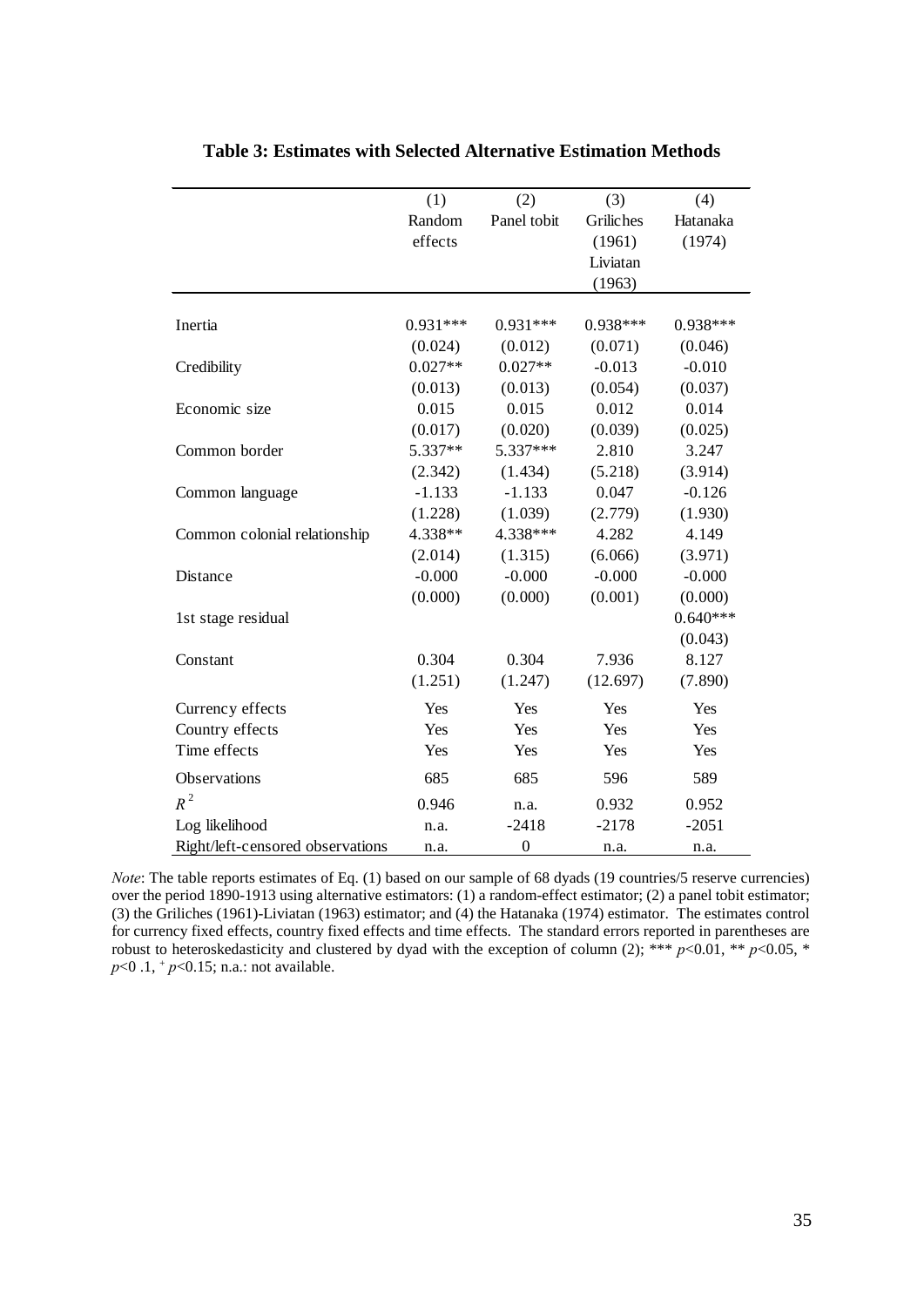|                              | (1)      | (2)      | (3)      | (4)      | (5)        | (6)       | (7)                                                                | (8)       |
|------------------------------|----------|----------|----------|----------|------------|-----------|--------------------------------------------------------------------|-----------|
| Inertia                      |          |          |          |          |            |           | $0.957***0.958***0.955***0.959***0.894***0.896***0.894***0.897***$ |           |
|                              |          |          |          |          |            |           |                                                                    |           |
|                              | (0.018)  | (0.019)  | (0.018)  | (0.018)  | (0.035)    | (0.036)   | (0.032)                                                            | (0.036)   |
| Credibility                  | 0.017    | 0.016    | 0.021    | 0.015    | $-0.025$   | $-0.022$  | $-0.043$                                                           | $-0.020$  |
|                              | (0.019)  | (0.019)  | (0.021)  | (0.019)  | (0.033)    | (0.033)   | (0.032)                                                            | (0.033)   |
| Economic size                | 0.035    | 0.034    | 0.036    | 0.034    | 0.021      | 0.021     | 0.022                                                              | 0.021     |
|                              | (0.035)  | (0.034)  | (0.036)  | (0.033)  | (0.025)    | (0.025)   | (0.025)                                                            | (0.025)   |
| Common border                |          |          |          |          | 5.444*     | 5.593*    | 3.383                                                              | 5.653*    |
|                              |          |          |          |          | (2.977)    | (2.958)   | (3.083)                                                            | (2.916)   |
| Common language              |          |          |          |          | $-2.103$   | $-1.944$  | $-2.849**$                                                         | $-1.775$  |
|                              |          |          |          |          | (1.488)    | (1.548)   | (1.356)                                                            | (1.559)   |
| Common colonial relationship |          |          |          |          | 7.572**    | $7.422**$ | 7.827***                                                           | 7.286**   |
|                              |          |          |          |          | (3.102)    | (3.142)   | (2.821)                                                            | (3.156)   |
| Distance                     |          |          |          |          | $-0.001**$ | $-0.001*$ | $-0.001**$                                                         | $-0.001*$ |
|                              |          |          |          |          | (0.000)    | (0.000)   | (0.000)                                                            | (0.000)   |
| Any formal alliance          | 1.613    |          |          |          | 1.317      |           |                                                                    |           |
|                              | (2.922)  |          |          |          | (2.495)    |           |                                                                    |           |
| Defense pact                 |          | 0.806    |          |          |            | 0.575     |                                                                    |           |
|                              |          | (4.164)  |          |          |            | (3.214)   |                                                                    |           |
| Neutrality treaty            |          |          | 7.471*** |          |            |           | $6.616*$                                                           |           |
|                              |          |          | (1.349)  |          |            |           | (3.346)                                                            |           |
| Entente                      |          |          |          | 0.286    |            |           |                                                                    | $-0.033$  |
|                              |          |          |          | (3.698)  |            |           |                                                                    | (2.703)   |
| Constant                     | $-0.314$ | $-0.313$ | $-0.283$ | $-0.303$ | 12.187*    | $11.614*$ | 15.752**                                                           | 11.172*   |
|                              | (2.094)  | (2.077)  | (2.119)  | (2.060)  | (6.646)    | (6.705)   | (6.989)                                                            | (6.545)   |
| Currency effects             | Yes      | Yes      | Yes      | Yes      | Yes        | Yes       | Yes                                                                | Yes       |
| Country effects              | Yes      | Yes      | Yes      | Yes      | Yes        | Yes       | Yes                                                                | Yes       |
| Time effects                 | Yes      | Yes      | Yes      | Yes      | Yes        | Yes       | Yes                                                                | Yes       |
|                              |          |          |          |          |            |           |                                                                    |           |
| Observations                 | 685      | 685      | 685      | 685      | 685        | 685       | 685                                                                | 685       |
| Adjusted $R^2$               | 0.941    | 0.941    | 0.942    | 0.941    | 0.943      | 0.943     | 0.944                                                              | 0.943     |
| Log likelihood               | $-2428$  | $-2428$  | $-2423$  | $-2428$  | $-2411$    | $-2411$   | $-2409$                                                            | $-2411$   |

**Table 4: Testing the Mercury vs. Mars Hypotheses**

*Note*: The table reports OLS estimates of Eq. (2) obtained by OLS based on our sample of 68 dyads (19 countries/5 reserve currencies) over the period 1890-1913. The estimates include key pecuniary determinants of international reserve currency status and dummy variables which equal 1 for formal alliances, defense pacts, neutrality treaties and ententes, respectively, for dyad *i*, *j* in year *t* and 0 otherwise. The estimates control for currency fixed effects, country fixed effects and time effects. The standard errors reported in parentheses are robust to heteroskedasticity and clustered by dyad; \*\*\*  $p < 0.01$ , \*\*  $p < 0.05$ , \*  $p < 0.1$ , +  $p < 0.15$ .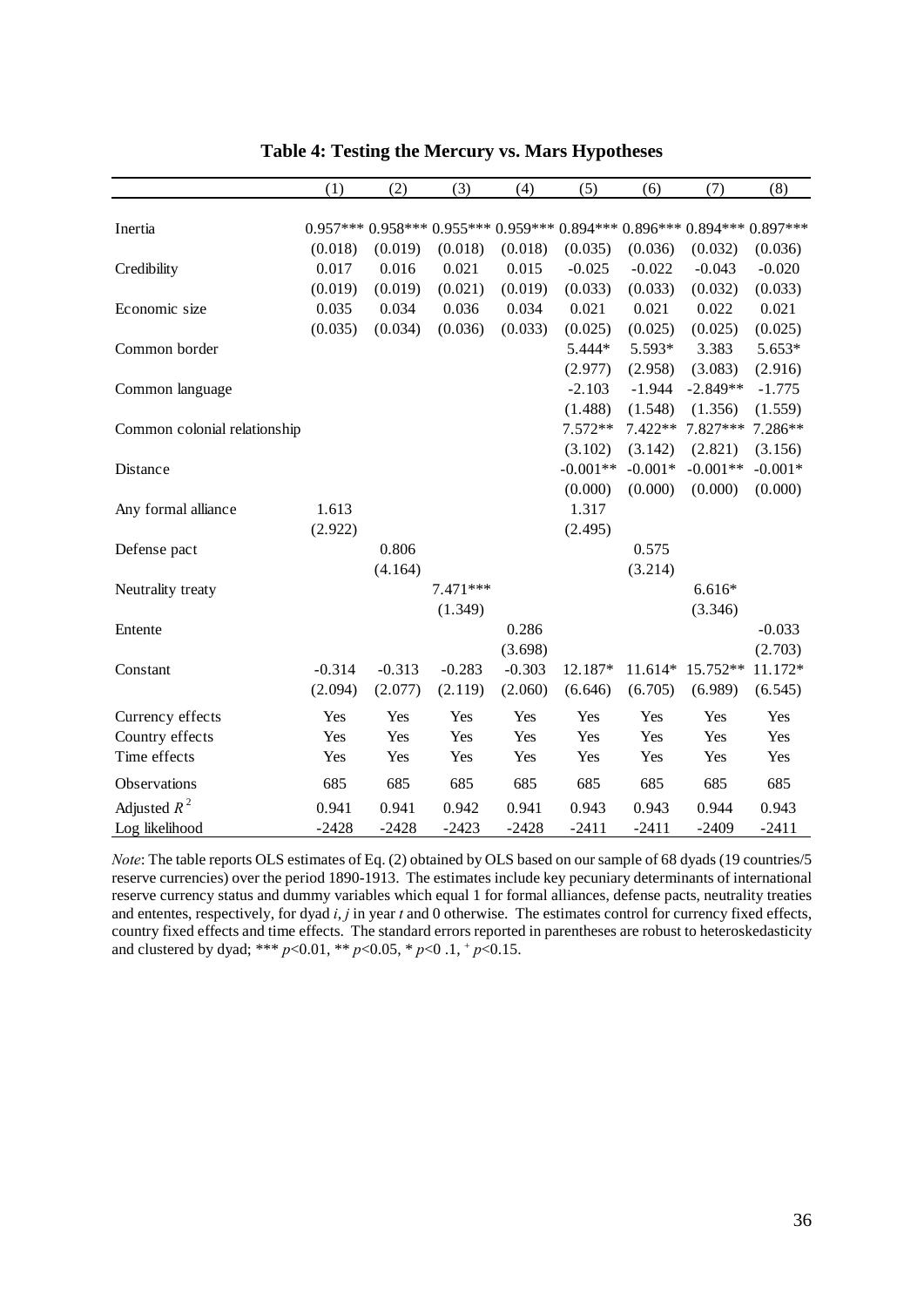|                              | (1)       | (2)        | (3)                                               | (4)       | (5)       | (6)        | (7)        | (8)          | (9)                                     | (10)       |
|------------------------------|-----------|------------|---------------------------------------------------|-----------|-----------|------------|------------|--------------|-----------------------------------------|------------|
|                              |           |            | OLS estimates                                     |           |           |            |            | IV estimates |                                         |            |
|                              |           |            |                                                   |           |           |            |            |              |                                         |            |
| Credibility                  | 0.134     | 0.078      | 0.145                                             | 0.168     | 0.131     | 0.411      | 0.214      | 0.362        | 0.362                                   | 0.382      |
|                              | (0.191)   | (0.186)    | (0.194)                                           | (0.192)   | (0.191)   | (0.341)    | (0.369)    | (0.341)      | (0.356)                                 | (0.351)    |
| Economic size                | 0.173     | 0.196      | 0.083                                             | 0.071     | 0.184     | $0.757**$  | $0.740*$   | $0.502*$     | $0.498 +$                               | $0.764*$   |
|                              | (0.171)   | (0.162)    | (0.156)                                           | (0.162)   | (0.171)   | (0.376)    | (0.414)    | (0.303)      | (0.346)                                 | (0.392)    |
| Common border                | $25.290+$ | 29.001*    | 19.882                                            | 27.532*   | 29.553*   | 15.103     | 30.907*    | $-17.930$    | 18.214                                  | 30.612**   |
|                              | (16.440)  | (15.175)   | (20.081)                                          | (15.910)  | (15.324)  | (16.950)   | (15.792)   | (56.076)     | (18.243)                                | (15.099)   |
| Common language              | $-11.245$ | $-15.705+$ | $-12.220$                                         | $-15.225$ | $-13.251$ | $-12.171$  | $-26.638+$ | $-8.020$     | $-32.367*$                              | $-22.996$  |
|                              | (11.206)  | (10.705)   | (11.232)                                          | (11.157)  | (10.790)  | (18.069)   | (16.983)   | (25.670)     | (19.398)                                | (16.180)   |
| Common colonial relationship |           |            | 62.798*** 63.473*** 63.030*** 63.860*** 64.196*** |           |           | 60.079***  |            |              | 63.273*** 58.451*** 67.462*** 67.576*** |            |
|                              | (15.659)  | (15.290)   | (15.937)                                          | (15.745)  | (15.359)  | (19.893)   | (19.292)   | (21.924)     | (20.156)                                | (18.299)   |
| Distance                     | $-0.001$  | $-0.001$   | $-0.001$                                          | $-0.001$  | $-0.001$  | 0.001      | 0.001      | $-0.000$     | 0.001                                   | 0.001      |
|                              | (0.001)   | (0.001)    | (0.001)                                           | (0.001)   | (0.001)   | (0.001)    | (0.001)    | (0.001)      | (0.001)                                 | (0.001)    |
| Any formal alliance          | $16.878+$ |            |                                                   |           |           | $29.884+$  |            |              |                                         |            |
|                              | (10.548)  |            |                                                   |           |           | (19.461)   |            |              |                                         |            |
| Defense pact                 |           | 37.134***  |                                                   |           |           |            | $53.328+$  |              |                                         |            |
|                              |           | (10.172)   |                                                   |           |           |            | (33.963)   |              |                                         |            |
| Neutrality treaty            |           |            | 22.167                                            |           |           |            |            | 66.620       |                                         |            |
|                              |           |            | (22.963)                                          |           |           |            |            | (72.706)     |                                         |            |
| Non-aggression treaty        |           |            |                                                   | 18.716    |           |            |            |              | 96.320                                  |            |
|                              |           |            |                                                   | (14.226)  |           |            |            |              | (77.535)                                |            |
| Entente                      |           |            |                                                   |           | 19.686*   |            |            |              |                                         | $33.165+$  |
|                              |           |            |                                                   |           | (10.815)  |            |            |              |                                         | (20.959)   |
| Constant                     | 9.534     | 10.491     | $16.943+$                                         | 15.779    | 8.565     | $-32.867+$ | $-24.415$  | $-11.970$    | $-18.612$                               | $-33.437+$ |
|                              | (11.787)  | (10.629)   | (11.113)                                          | (10.951)  | (11.545)  | (22.249)   | (18.823)   | (13.021)     | (17.636)                                | (22.843)   |

**Table 5: Cross-Sectional IV Estimates using Diplomatic Representation as Instrument**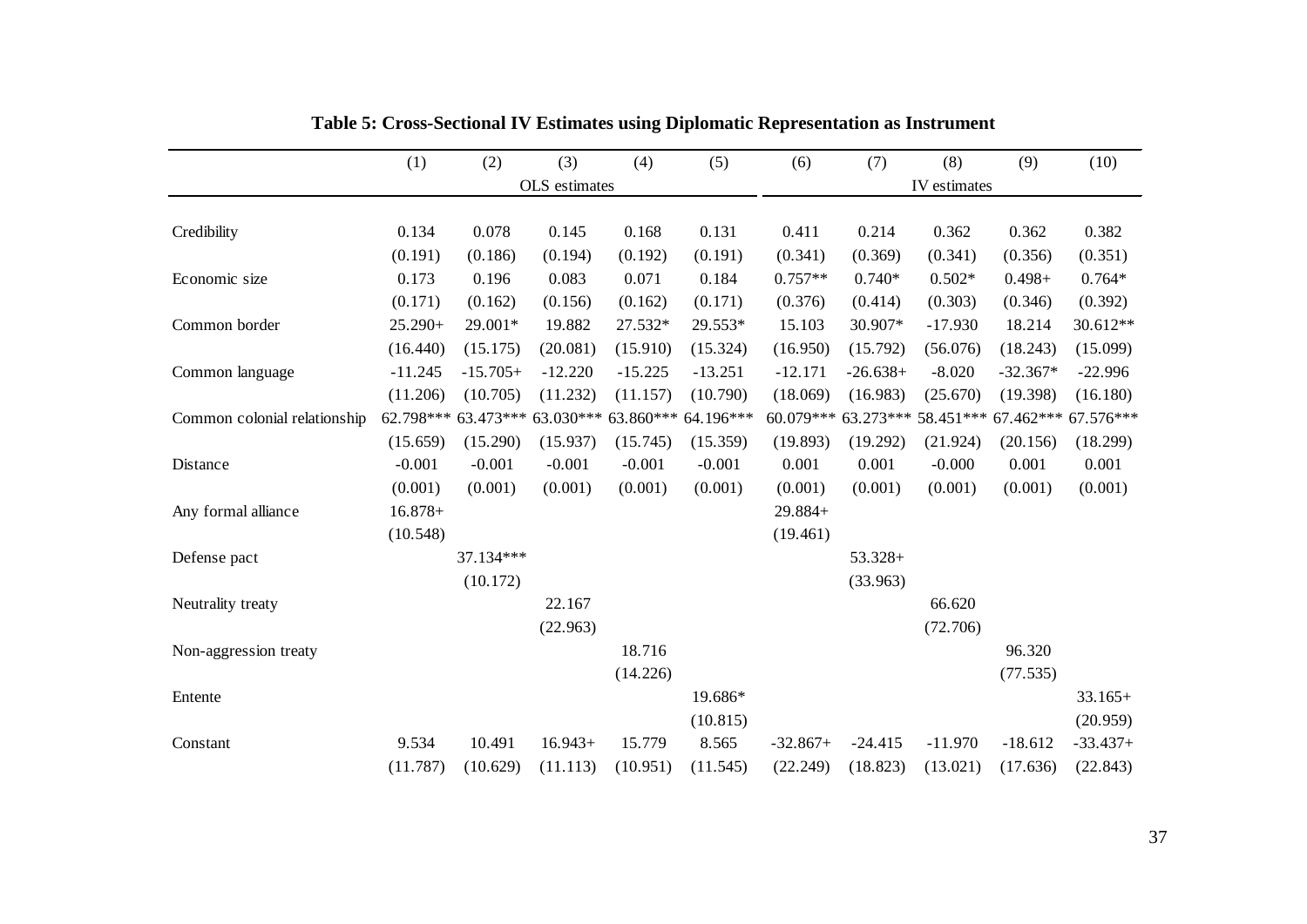| Currency effects          | Yes    | Yes      | Yes      | Yes      | Yes      | Yes      | Yes      | Yes      | Yes    | Yes      |
|---------------------------|--------|----------|----------|----------|----------|----------|----------|----------|--------|----------|
| <b>Observations</b>       | 81     | 81       | 81       | 81       | 81       | 50       | 50       | 50       | 50     | 50       |
| Adjusted $R^2$            | 0.365  | 0.420    | 0.352    | 0.345    | 0.373    | 0.351    | 0.391    | 0.273    | 0.139  | 0.358    |
| Log likelihood            | $-374$ | $-370.4$ | $-374.9$ | $-375.3$ | $-373.5$ | $-231.9$ | $-230.3$ | $-234.8$ | $-239$ | $-231.7$ |
| Kleibergen-Paap statistic |        |          |          |          |          | 5.862    | 4.841    | 3.736    | 3.391  | 5.842    |
| $p$ -value                |        |          |          |          |          | 0.053    | 0.089    | 0.154    | 0.184  | 0.054    |
| $F$ statistic             |        |          |          |          |          | 3.725    | 1.836    | 1.072    | 1.246  | 3.684    |
| Hansen <i>J</i> statistic |        |          |          |          |          | 1.201    | 0.648    | 1.569    | 0.165  | 0.984    |
| $p$ -value                |        |          |          |          |          | 0.273    | 0.421    | 0.210    | 0.684  | 0.321    |

## **Table 5: Cross-Sectional IV Estimates using Diplomatic Representation as Instrument (cont'd)**

 *Note*: The table reports cross-sectional estimates of Eq. (3); those in columns (1) to (5) are obtained by OLS while those in columns (6) to (10) are obtained by twostage least squares using as instrument diplomatic representation at the level of chargé d'affaires, minister, and ambassador between states. Each cross-sectional unit represents a country/reserve currency dyad with time series observations averaged out over the period 1890-1913. The estimates control for currency fixed effects. The standard errors reported in parentheses are robust to heteroskedasticity; \*\*\*  $p<0.01$ , \*\*  $p<0.05$ , \*  $p<0.1$ , +  $p<0.15$ .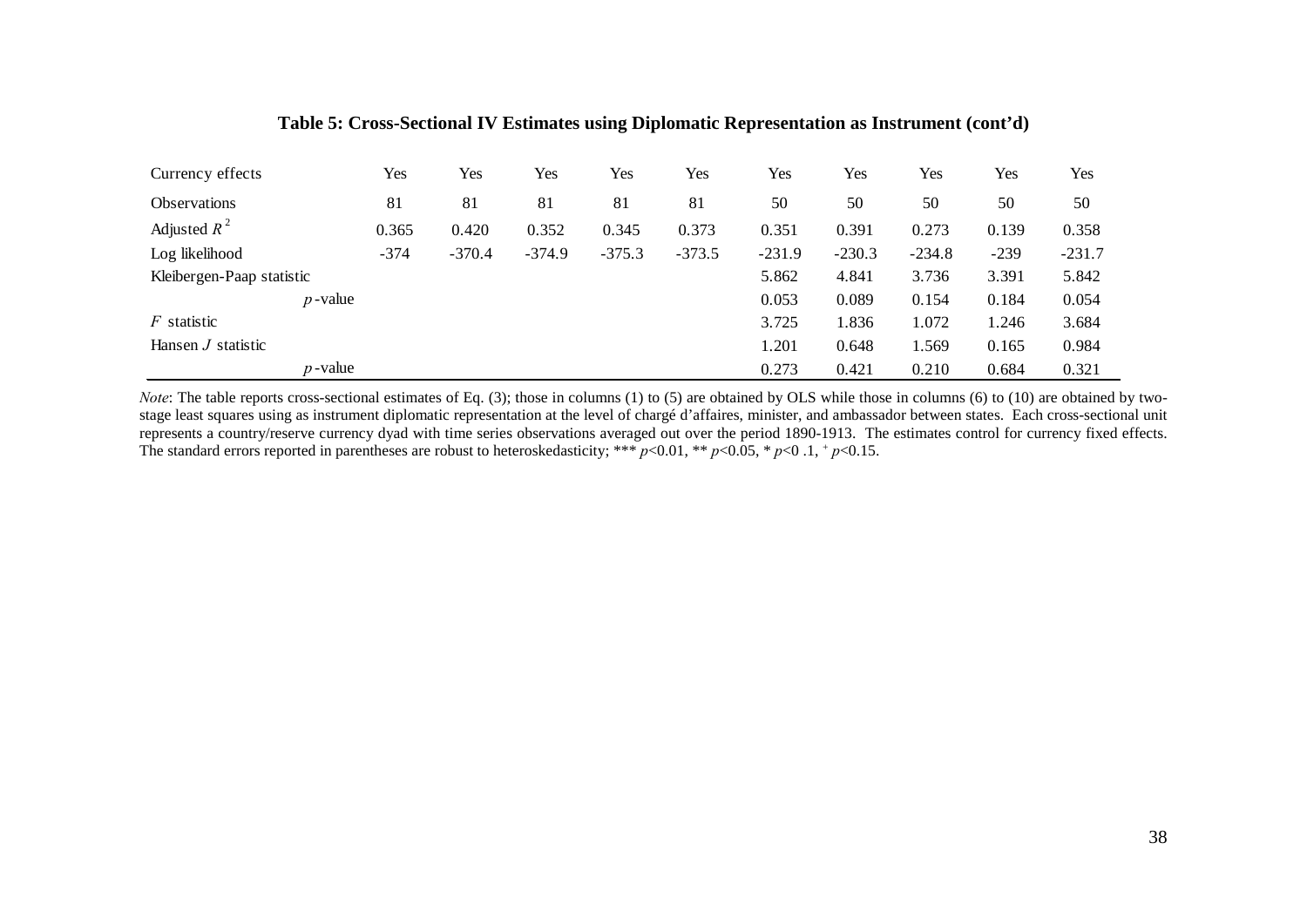|                              | (1)        | (2)        | (3)        | (4)        | (5)        |
|------------------------------|------------|------------|------------|------------|------------|
|                              |            |            |            |            |            |
| Credibility                  | 0.411      | 0.214      | 0.362      | 0.362      | 0.382      |
|                              | (0.341)    | (0.369)    | (0.341)    | (0.356)    | (0.351)    |
| Economic size                | $0.757**$  | $0.740*$   | $0.502*$   | $0.498 +$  | $0.764*$   |
|                              | (0.376)    | (0.414)    | (0.303)    | (0.346)    | (0.392)    |
| Common border                | 15.103     | 30.907*    | $-17.930$  | 18.214     | 30.612**   |
|                              | (16.950)   | (15.792)   | (56.076)   | (18.243)   | (15.099)   |
| Common language              | $-12.171$  | $-26.638+$ | $-8.020$   | $-32.367*$ | $-22.996$  |
|                              | (18.069)   | (16.983)   | (25.670)   | (19.398)   | (16.180)   |
| Common colonial relationship | 60.079***  | 63.273***  | 58.451 *** | 67.462***  | 67.576***  |
|                              | (19.893)   | (19.292)   | (21.924)   | (20.156)   | (18.299)   |
| Distance                     | 0.001      | 0.001      | $-0.000$   | 0.001      | 0.001      |
|                              | (0.001)    | (0.001)    | (0.001)    | (0.001)    | (0.001)    |
| Any formal alliance          | 29.884+    |            |            |            |            |
|                              | (19.461)   |            |            |            |            |
| Defense pact                 |            | $53.328+$  |            |            |            |
|                              |            | (33.963)   |            |            |            |
| Neutrality treaty            |            |            | 66.620     |            |            |
|                              |            |            | (72.706)   |            |            |
| Non-aggression treaty        |            |            |            | 96.320     |            |
|                              |            |            |            | (77.535)   |            |
| Entente                      |            |            |            |            | $33.165+$  |
|                              |            |            |            |            | (20.959)   |
| Constant                     | $-32.867+$ | $-24.415$  | $-11.970$  | $-18.612$  | $-33.437+$ |
|                              | (22.249)   | (18.823)   | (13.021)   | (17.636)   | (22.843)   |
| Currency effects             | Yes        | Yes        | Yes        | Yes        | Yes        |
| Observations                 | 50         | 50         | 50         | 50         | 50         |
| Adjusted $R^2$               | 0.351      | 0.391      | 0.273      | 0.139      | 0.358      |
| Log likelihood               | $-231.9$   | $-230.3$   | $-234.8$   | $-239$     | $-231.7$   |
| Kleibergen-Paap statistic    | 5.862      | 4.841      | 3.736      | 3.391      | 5.842      |
| $p$ -value                   | 0.0533     | 0.0889     | 0.154      | 0.184      | 0.0539     |
| $F$ statistic                | 3.725      | 1.836      | 1.072      | 1.246      | 3.684      |
| Hansen $J$ statistic         | 1.201      | 0.648      | 1.569      | 0.165      | 0.984      |
| $p$ -value                   | 0.273      | 0.421      | 0.210      | 0.684      | 0.321      |

**Table 6: Cross-Sectional IV Estimates using an Alternative Instrument Definition**

*Note*: The table reports cross-sectional estimates of Eq. (3) obtained by two-stage least squares using as instrument lagged diplomatic representation (as of 1884) orthogonalized with respect to trade determinants. Each crosssectional unit represents a country/reserve currency dyad with time series observations averaged out over the period 1890-1913. The estimates control for currency fixed effects. The standard errors reported in parentheses are robust to heteroskedasticity; \*\*\* *p*<0.01, \*\* *p*<0.05, \* *p*<0 .1, + *p*<0.15.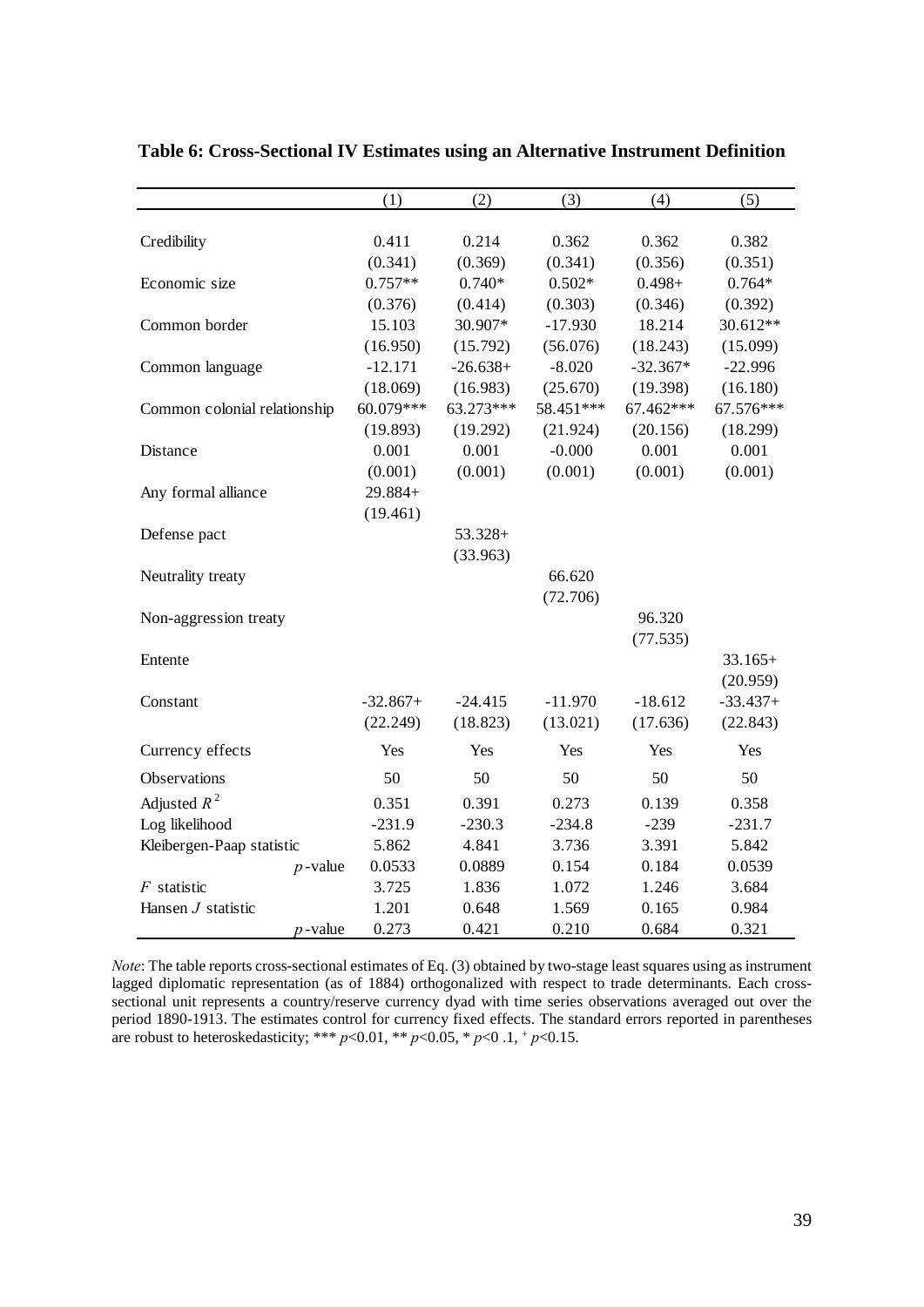|                                    | <b>NATO</b> | Major non-       | FX reserves    | Actual US          |          | US dollar<br>Year of |         | US dollar reserves to be liquidated |                     |             |
|------------------------------------|-------------|------------------|----------------|--------------------|----------|----------------------|---------|-------------------------------------|---------------------|-------------|
|                                    |             | member NATO ally | holdings       | dollar share       | estimate | share ex.            | In USD  |                                     | As a % of As a % of | Impact on   |
|                                    |             |                  | as of end-2016 |                    |          | geopolitical         | billion | US public                           | US GDP              | long-term   |
|                                    |             |                  | (USD billion)  |                    |          | premium              |         | debt held by                        |                     | US interest |
|                                    |             |                  |                |                    |          |                      |         | the public                          |                     | rates (bps) |
|                                    | (1)         | (2)              | (3)            | (4)                | (5)      | (6)                  | (7)     | (8)                                 | (9)                 | (10)        |
| Nuclear-weapon states              |             |                  |                |                    |          |                      |         |                                     |                     |             |
| China                              |             |                  | 3,011          | $\approx 60 - 70?$ | 2008     | same                 |         |                                     |                     |             |
| India                              |             |                  | 337            | 67                 | 2015     | same                 |         |                                     |                     |             |
| Russia                             |             |                  | 308            | 43                 | 2016     | same                 |         |                                     |                     |             |
| United Kingdom                     | <b>YES</b>  |                  | 107            | 40                 | 2004     | same                 |         |                                     |                     |             |
| Israel                             |             | <b>YES</b>       | 94             | 68                 | 2015     | same                 |         |                                     |                     |             |
| France                             | <b>YES</b>  |                  | 39             | n.a.               |          | same                 |         |                                     |                     |             |
| U.S. dependent states for security |             |                  |                |                    |          |                      |         |                                     |                     |             |
| Japan                              |             | <b>YES</b>       | 1,158          | 83-89              | 2006     | 55                   | 347     | 2.4                                 | 1.9                 | 36          |
| Saudi Arabia                       |             | Proposed         | 526            | $\approx$ 100?     | 2016     | 70                   | 158     | 1.1                                 | 0.8                 | 16          |
| Taiwan                             |             | <b>YES</b>       | 434            | $\approx 90$ ?     | 2016     | 60                   | 130     | 0.9                                 | 0.7                 | 13          |
| Korea                              |             | <b>YES</b>       | 362            | 84                 | 1987     | 54                   | 109     | 0.8                                 | 0.6                 | 11          |
| Germany                            | <b>YES</b>  |                  | 37             | 98                 | 2004     | 68                   | 11      | 0.1                                 | 0.1                 |             |
| <b>Total</b>                       |             |                  | 6,412          |                    |          |                      | 755     | 5.2                                 | 4.1                 | 77          |

## **Table 7: Scenario Analysis – Impact of US Disengagement and Loss of US Dollar's Security Premium** *(Stable Reserves Level, Changing Composition)*

*Note*: The table reports estimates of the impact on bond markets of hypothetical scenarios which assume that the U.S. withdraws from the world and the U.S. dollar loses its geopolitical premium, hence leading to a change in the composition of global foreign exchange reserves away from the dollar towards other units like the euro, yen or Chinese renminbi. NATO (the North Atlantic Treaty Organization) is a mutual defense pact established in 1949 that consists of 29 member states, including the U.S. Article 5 of the North Atlantic treaty foresees that if an armed attack occurs against one of the member states, it should be considered an attack against all members, and other members shall assist the attacked member, with armed forces if necessary. Major non-NATO allies have strategic working relationships with U.S. armed forces but are not NATO members.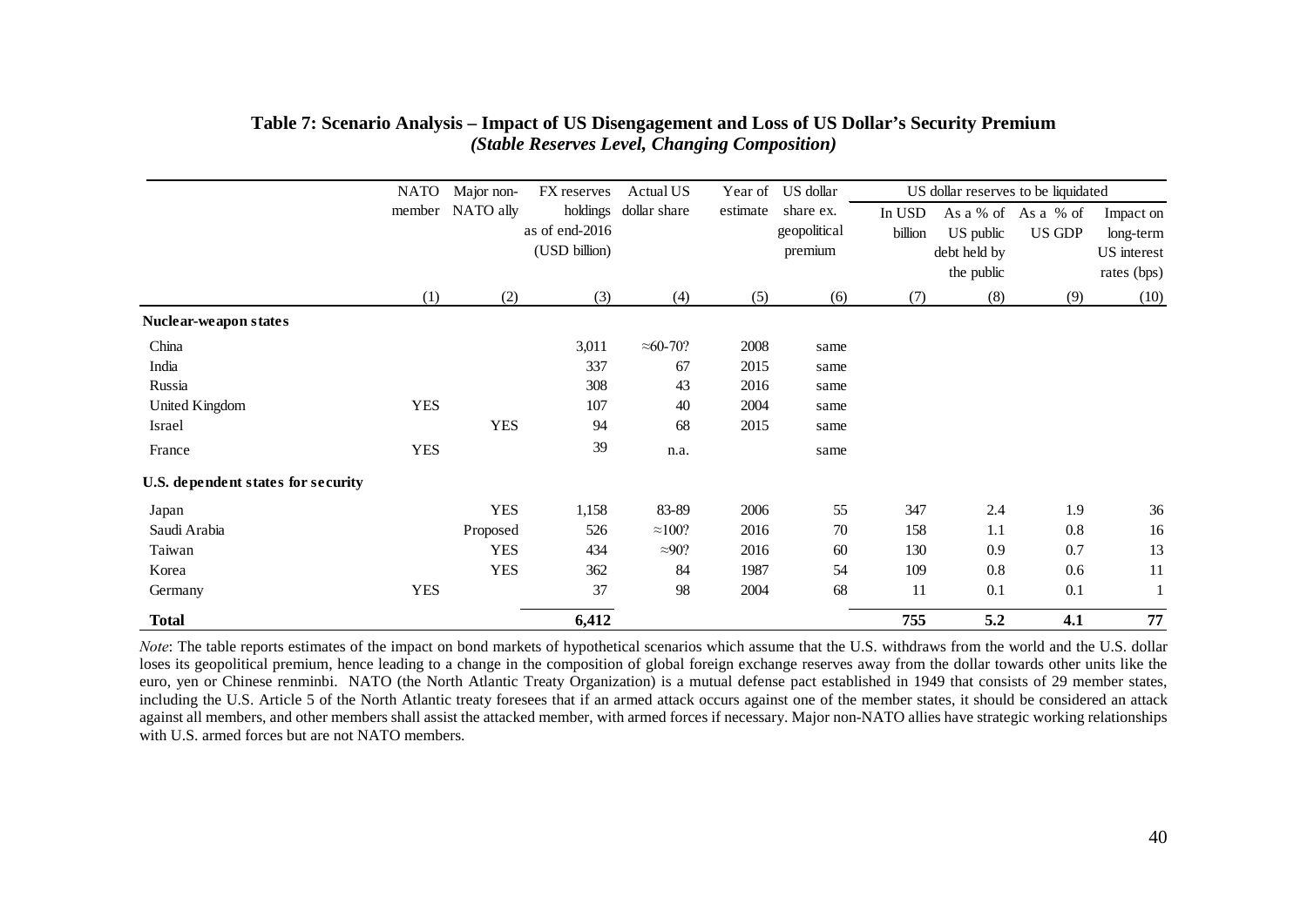|                                        | FX reserves    |               |                                                                               |     | USD reserves to be liquididated |     |  |  |  |  |
|----------------------------------------|----------------|---------------|-------------------------------------------------------------------------------|-----|---------------------------------|-----|--|--|--|--|
|                                        | holdings       | (USD billion) |                                                                               |     |                                 |     |  |  |  |  |
|                                        | as of end-2016 |               |                                                                               |     |                                 |     |  |  |  |  |
|                                        | (USD billion)  |               |                                                                               |     |                                 |     |  |  |  |  |
|                                        |                |               | Hypothetized increase in total (i.e. all currencies)<br>level of FX reserves: |     |                                 |     |  |  |  |  |
| U.S. dependent states for security     |                | 0%            | 5%                                                                            | 10% | 20%                             | 30% |  |  |  |  |
| Japan                                  | 1,158          | 347           | 316                                                                           | 284 | 220                             | 156 |  |  |  |  |
| Saudi Arabia                           | 526            | 158           | 139                                                                           | 121 | 84                              | 47  |  |  |  |  |
| Taiwan                                 | 434            | 130           | 117                                                                           | 104 | 78                              | 52  |  |  |  |  |
| Korea                                  | 362            | 109           | 99                                                                            | 89  | 69                              | 49  |  |  |  |  |
| Germany                                | 37             | 11            | 10                                                                            | 9   | 6                               | 4   |  |  |  |  |
| <b>Total</b>                           | 2,517          | 755           | 681                                                                           | 606 | 458                             | 309 |  |  |  |  |
| As a percentage of US GDP              |                | 4.1           | 3.7                                                                           | 3.3 | 2.5                             | 1.7 |  |  |  |  |
| <b>Impact on long-term US interest</b> |                |               |                                                                               |     |                                 |     |  |  |  |  |
| rates (bps)                            |                | 77            | 70                                                                            | 62  | 47                              | 32  |  |  |  |  |
| Implied US dollar depreciation (%)     |                | 4.6           | 4.2                                                                           | 3.7 | 2.8                             | 1.9 |  |  |  |  |

# **Table 8: Scenario Analysis – Alternative Assumptions** *(Higher Reserves Level, Changing Composition)*

*Note*: The table reports estimates of the impact on bond markets of hypothetical scenarios which assume that the U.S. withdraws from the world and the U.S. dollar loses its geopolitical premium, hence leading to a change in the composition of global foreign exchange reserves. The scenarios further assume that the level of the reserves in question increases by up to 30%.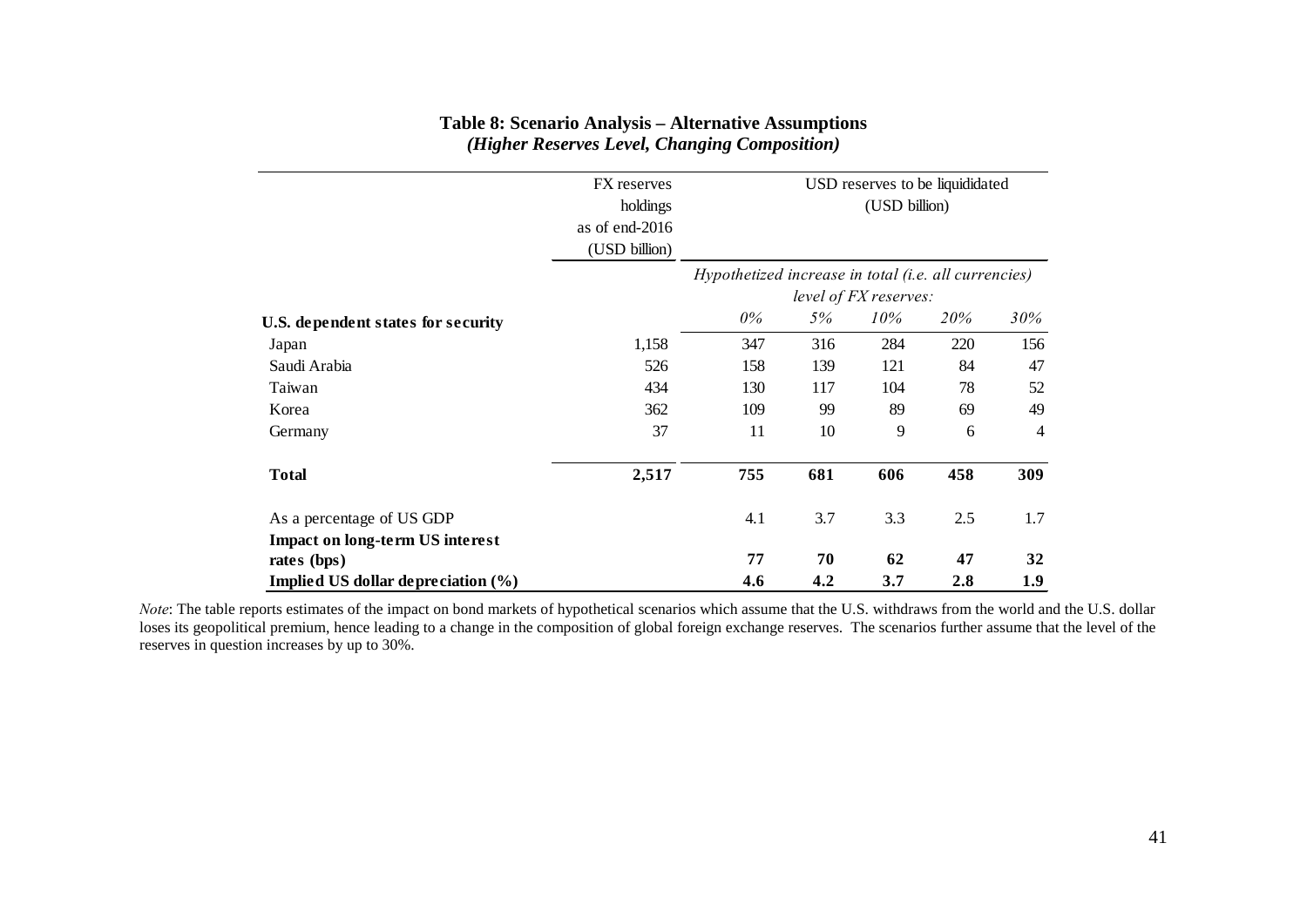# **Data Appendix**

**Argentina**. Annual data on the liquid foreign official assets of the Banco de la Nación (established in 1891) are available from 1880 to 1913. They consist of balances with foreign correspondents.

**Australia**. Annual data on the liquid foreign assets of the Australian Treasury and the commercial banks are available from 1894 to 1913. They consist of funds deposited in London.<sup>63</sup> Data on known sterling holdings are available from 1894 to 1913. That there were no holdings in other currencies besides sterling could be inferred with certainty insofar as sterling holdings equaled total foreign assets.

**Austria-Hungary**. Annual data on the liquid foreign official assets of the Oesterreichische Nationalbank (OeNB established in 1816) are available from 1880 to 1913. They consist of foreign bills. Data on known sterling, French franc and German mark holdings are available from 1890 to 1913.

**Belgium**. Annual data on the liquid foreign official assets of the Belgian government, the Banque Nationale de Belgique (BNB, established in 1850) and of the Caisse Générale d'Epargne et de Retraite are available from 1880 to 1913.[64](#page-42-1) They consist of foreign bills and balances.

**Brazil**. Annual data on the liquid foreign official assets of the Federal Treasury are available from 1905 to 1908. They consist of accounts with London. Data on known sterling holdings are available from 1905 to 1907. That there were no holdings in other currencies besides sterling could be inferred with certainty insofar as sterling holdings equaled total foreign assets.

**Bulgaria**. Annual data on the liquid foreign official assets of the Bulgarian National Bank (BNB, established in 1879) are available from 1905 to 1908. They consist of credit balances abroad of the BNB's foreign portfolio.

**Canada**. Annual data on the liquid foreign assets of Canada's commercial banks are available from 1880 to 1913. They consist of claims on foreign correspondents, call and short loans abroad and balances of the Canadian's Finance Department balances with Bank of Montreal, London. The Canadian monetary system before 1914 was in effect a gold- (or U.S. dollar-) exchange standard operated, in the absence of a central bank, by the commercial

<span id="page-42-0"></span><sup>&</sup>lt;sup>63</sup> The Commonwealth Bank of Australia, established in 1911, had ordinary functions of commercial and savings banking; it did not specifically have a central banking remit and was not responsible for the note issue. The gold standard was operated by the commercial banks, not by the official authorities.

<span id="page-42-1"></span><sup>64</sup> The Caisse Générale d'Epargne et de Retraite was a government-owned savings bank that held substantial foreign short-term assets; the assets in question are classified as part of Belgium's official foreign reserves in line with Bloomfield (1963).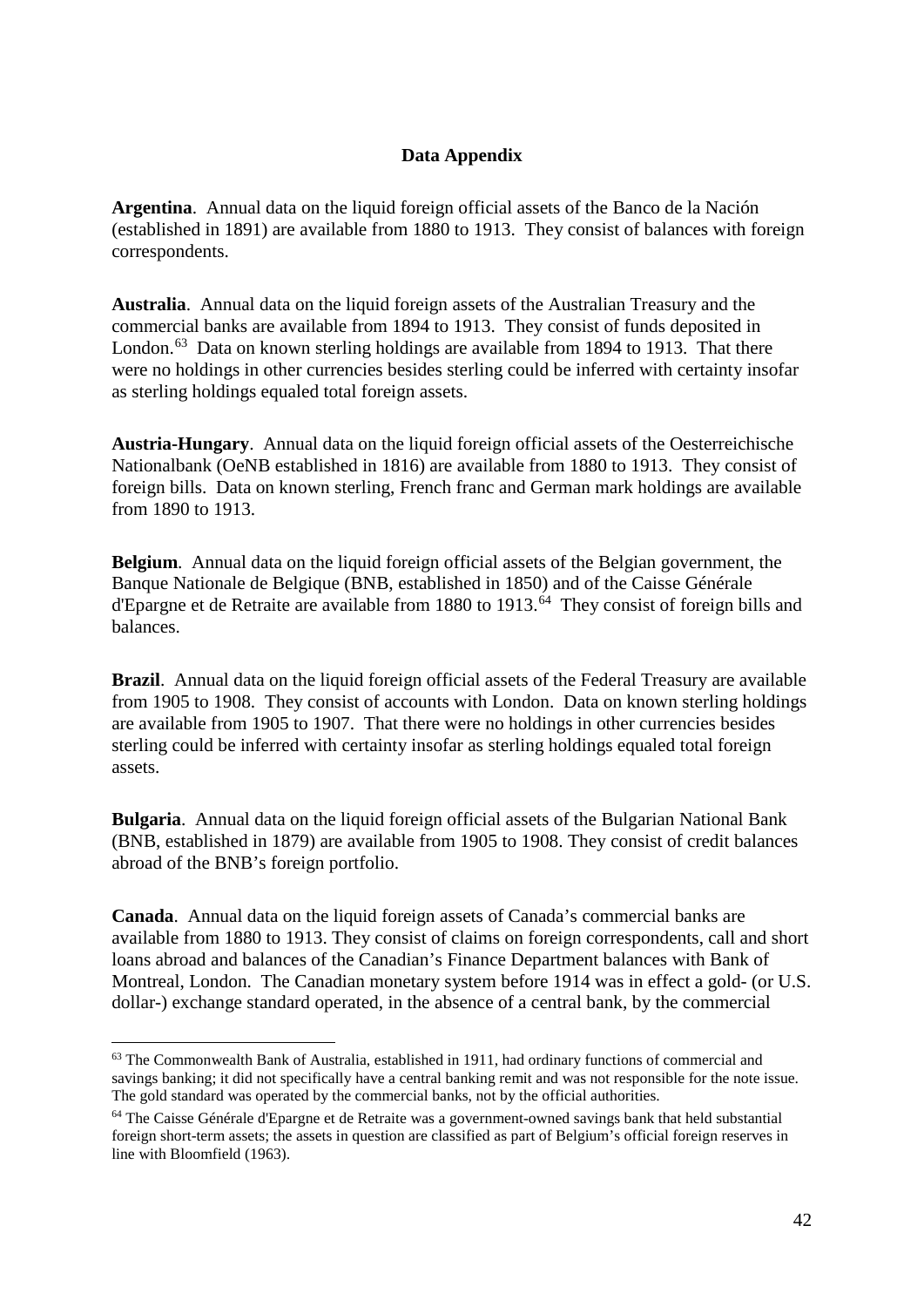banks themselves.<sup>[65](#page-43-0)</sup> Data on known sterling and U.S. dollar holdings are available from 1890 to 1913.

**Ceylon**. Annual data on the liquid foreign official assets of Ceylon's government are available from 1899 to 1913. They consist of sterling securities in reserve. Data on known sterling holdings are available from 1899 to 1913. That there were no holdings in other currencies besides sterling could be inferred with certainty insofar as sterling holdings equaled total foreign assets.

**Chile**. Annual data on the liquid foreign official assets of Chilean Government's conversion funds in foreign banks are available from 1880 to 1913. They consist of deposits in foreign banks of the deposits in London of the Emission Office. Data on known sterling, German mark and U.S. dollar holdings are available from 1890 to 1913. That there were no holdings in French francs could be inferred with certainty insofar as sterling, German mark and U.S. dollar holdings equaled total foreign assets.

**Denmark.** Annual data on the liquid foreign official assets of Danmarks Nationalbank (established in 1818) are available from 1880 to 1913. They consist of foreign bills and balances with foreign correspondents.

**Egypt**. Data on the liquid foreign official assets of the Central Bank of Egypt are available for 1913. They consist of foreign bills and balances.

**Finland**. Annual data on the liquid foreign official assets of Suomen Pankki (established in 1812) are available from 1880 to 1913. They consist of foreign bills and balances with foreign correspondents. Data on known sterling, French franc, German mark and U.S. dollar holdings are available from 1890 to 1913 (with missing observations).

**France**. Annual data on the liquid foreign official assets of Banque de France (established in 1800) are available from 1880 to 1913. They consist of foreign bills.

**Germany**. Annual data on the liquid foreign official assets of the Reichsbank (established in 1876) are available from 1880 to 1913. They consist of foreign bills and balances with foreign correspondents. Data on known sterling, French franc and U.S. dollar holdings are available from 1890 to 1913 (with missing observations).

**Greece**. Annual data on the liquid foreign official assets of the National Bank of Greece (established in 1841) are available from 1890 to 1913. They consist of funds abroad. Data

<span id="page-43-0"></span><sup>65</sup> Bank of Canada was established in 1934.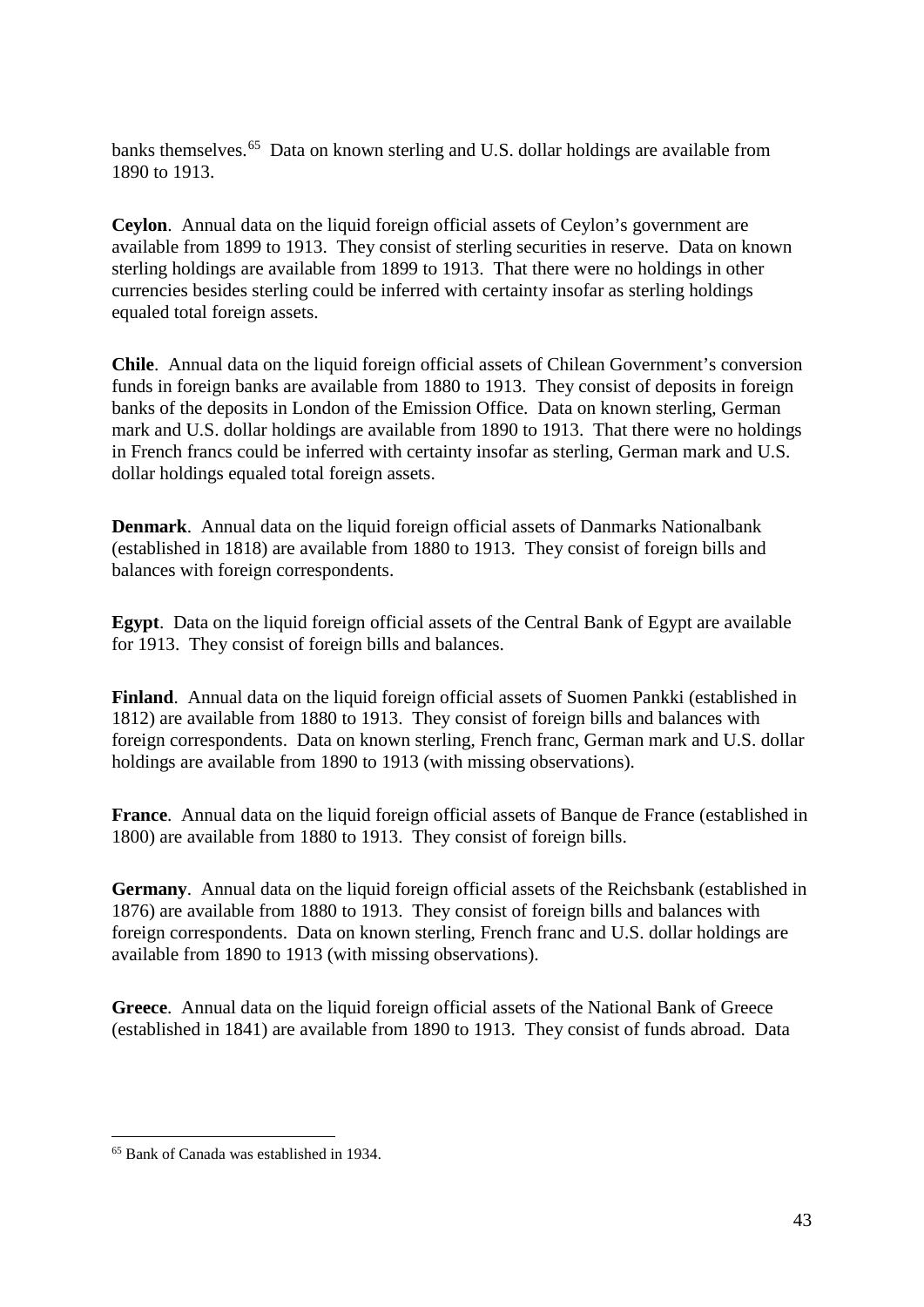on known sterling and French franc holdings as part of the non-ordinary reserves are available for 1912 and 1913.[66](#page-44-0)

**India**. Annual data on the liquid foreign official assets of the British Raj's government are available from 1880 to 1913. They consist of balances held in London. Data on known sterling holdings are available from 1890 to 1913. That there were no holdings in other currencies besides sterling could be inferred with certainty insofar as sterling holdings equaled total foreign assets.

**Italy**. Annual data on the liquid foreign official assets of the three note issue banks, including Banca d'Italia (established in 1893), and of the Italian Treasury, are available from 1881 to 1913.[67](#page-44-1) They consist of foreign bills, bonds, current accounts, and of the Treasury's balances in foreign banks. Data on known sterling, French franc and German mark holdings are available for 1897 and 1913 (with missing observations).

**Japan**. Annual data on the liquid foreign official assets of the Bank of Japan (established in 1882), the Imperial government and the Yokohama Specie Bank are available for 1899 and from 1903 to 1913.[68](#page-44-2) They consist of specie held abroad and of foreign balances. Data on known sterling, French franc, German mark and U.S. dollar holdings are available from 1903 to 1913 (with missing observations).

**Netherlands**. Annual data on the liquid foreign official assets of De Nederlandsche Bank (established in 1814) are available from 1889 to 1913. They consist of foreign bills and balances with foreign correspondents.

**Netherlands East Indies**. Annual data on the liquid foreign official assets of the Java Bank (established in 1826) are available from 1891 to 1913. They consist of foreign bills and contangos in Amsterdam.

**Norway**. Annual data on the liquid foreign official assets of the Norges Bank (established in 1816) are available from 1896 to 1913. They consist of foreign bills and balances with foreign correspondents, foreign bonds and net amounts due from Danmarks Nationalbank and Sveriges Riksbank. Data on known sterling, French franc and German mark holdings are available from 1896 to 1913.

<span id="page-44-0"></span><sup>&</sup>lt;sup>66</sup> The non-ordinary reserves were introduced by the so-called Gamma-Chi MB currency law bearing this abbreviation of 1910.

<span id="page-44-1"></span><sup>&</sup>lt;sup>67</sup> The other two note issue banks were Bank of Naples and Bank of Sicily; they continued to issue notes after Banca d'Italia's establishment in 1893.

<span id="page-44-2"></span><sup>&</sup>lt;sup>68</sup> The Yokohama Specie Bank was a special government-owned institution officially in charge of foreign exchange dealings. We include its assets as part of official foreign exchange reserves in line with Lindert (1967).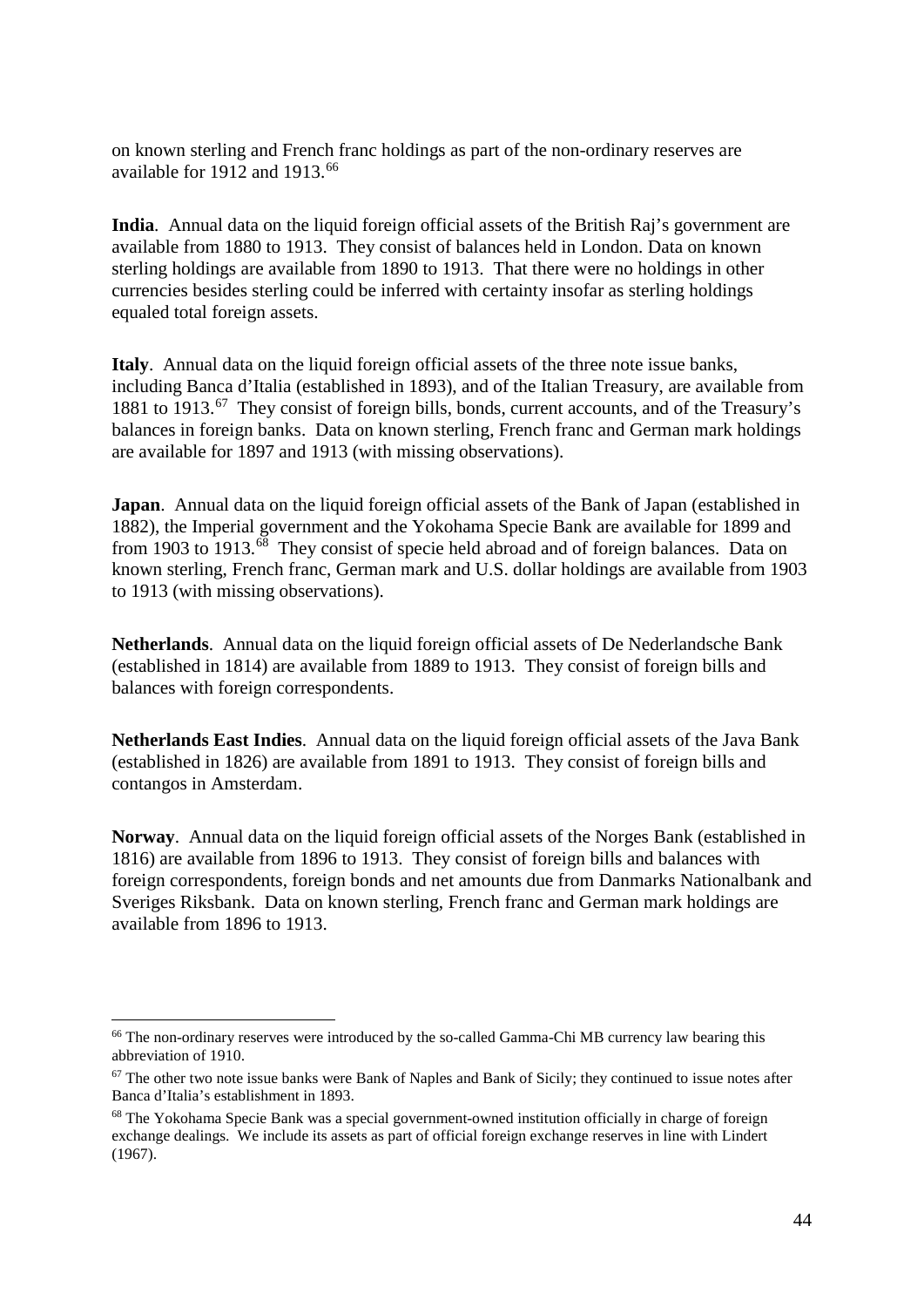**Philippines**. Annual data on the liquid foreign official assets of the Gold Standard Fund (established in 1903) are available from 1880 to 1913.[69](#page-45-0) That there were no holdings in other currencies besides the U.S dollar could be inferred with certainty insofar as sterling holdings equaled total foreign assets.

**Romania**. Annual data on the liquid foreign official assets of the Banca Națională a României (established in 1880) are available from 1880 to 1913. They consist of foreign bills and balances. Data on known sterling, French franc and German mark holdings are available from 1890 to 1913.

**Russia**. Annual data on the liquid foreign official assets of the State Bank (GosBank) of the Russian Empire (established in 1860) and the Finance Ministry are available from 1883 to 1913. They consist of "gold abroad", foreign drafts and balances in foreign banks.<sup>70</sup> Data on known sterling, French franc and German mark holdings are available for 1899 and 1900 as well as for 1912 and 1913.

**Serbia**. Annual data on the liquid foreign official assets of Narodna banka Srbije (established in 1884) are available from 1908 to 1913. They consist of foreign balances.

**(Union of) South Africa**. Annual data on the liquid foreign assets of South Africa's commercial banks are available from 1904 to 1913. They consist of foreign balances. Bloomfied (1963) observes that, unlike many other British overseas territories, gold played a much more significant role there in the reserves of the commercial banks and in currency circulation; and monetary gold movements were an important adjusting item in the balance of payments.[71](#page-45-2) Data on known sterling holdings are available from 1904 to 1913.

**Sweden**. Annual data on the liquid foreign official assets of Sveriges Riksbank (established in 1668) and the national debt office are available from 1880 to 1913. They consist of foreign bills, foreign bonds and foreign balances. Data on known sterling, French franc, German mark and U.S. dollar holdings are available from 1910 to 1913.

**Switzerland**. Annual data on the liquid foreign official assets of the Swiss National Bank (SNB, established in 1906) are available from 1906 to 1913.<sup>[72](#page-45-3)</sup> They consist of foreign bills and sight deposits abroad. Data on known sterling, French franc and German mark holdings are available from 1890 to 1913.

<span id="page-45-0"></span> $69$  This fund was established in 1903 to maintain parity of the peso to gold. There were no foreign exchange reserves prior to 1903.

<span id="page-45-1"></span><sup>&</sup>lt;sup>70</sup> The data compiled by Lindert do not provide a split between holdings of gold abroad and holdings of foreign exchange.

<span id="page-45-2"></span><sup>71</sup> The South African Reserve Bank was established in 1921.

<span id="page-45-3"></span><sup>&</sup>lt;sup>72</sup> Before the SNB took it over in 1906 the right of note issue was shared by 36 different cantonal, state and commercial banks.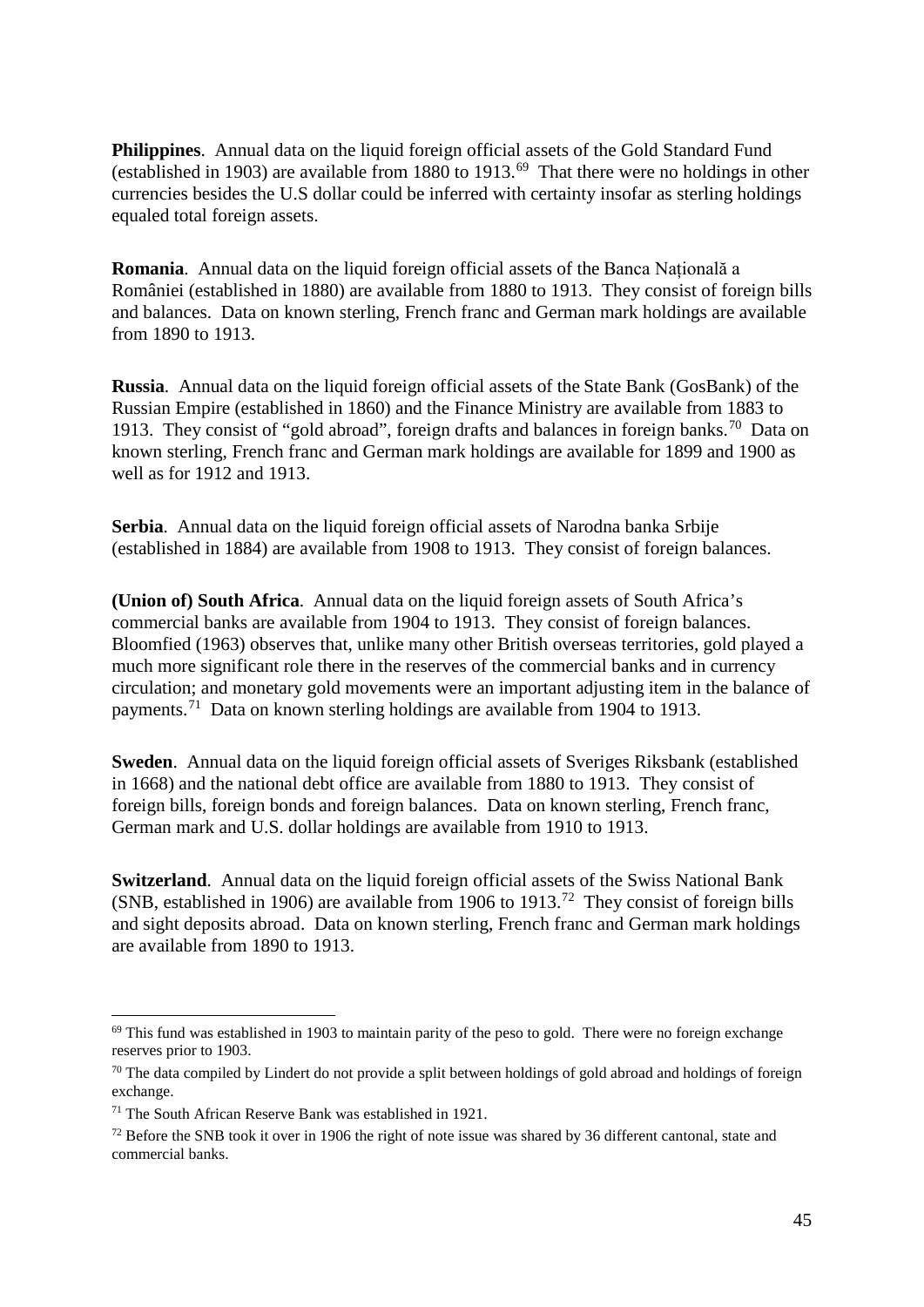|                | Share of the US<br>dollar in FX reserves |           | Share of bilateral trade in goods with: |      |                 |      |                              |
|----------------|------------------------------------------|-----------|-----------------------------------------|------|-----------------|------|------------------------------|
|                |                                          | <b>US</b> | Japan                                   |      | China Euro area | Year | Source                       |
| Germany        | 98                                       | 7.4       | 2.1                                     | 3.8  | 46.2            | 2004 | Truman and Wong (2006)       |
| United Kingdom | 40                                       | 11.5      | 2.8                                     | 3.7  | 50.9            | 2004 | HM Treasury (2004)           |
| Israel         | 68                                       | 20.5      | 1.5                                     | 7.0  | 24.6            | 2015 | Bank of Israel (2015)        |
| Russia         | 43                                       | 4.6       | 3.6                                     | 14.8 | 33.3            | 2016 | Bank of Russia (2016)        |
| Saudia Arabia  | $\approx$ 100?                           | 12.1      | 8.6                                     | 14.8 | 14.4            | 2016 | New York Times (2016)        |
| China          | $\approx 60-70$ ?                        | 13.1      | 10.4                                    | 0.0  | 13.0            | 2008 | Liu Pan and Zhu Junbo (2008) |
| India          | 67                                       | 9.3       | 2.2                                     | 10.8 | 10.2            | 2015 | The Indian Express (2015)    |
| Japan          | 83-89                                    | 16.3      | 0.0                                     | 17.7 | 9.8             | 2006 | Truman and Wong (2006)       |
| Korea          | 84                                       | 30.7      | 25.0                                    | n.a. | 10.5            | 1987 | Dellas and Yoo (1991)        |
| Taiwan         | $\approx 90$ ?                           | 12.2      | 11.778                                  | 23.1 | 8.8             | 2016 | China Post $(2016)$          |

# **Table A1: Selected Indicators on a Sample of Foreign Reserve Holders in the Modern Era**

*Sources*: IMF Direction of Trade Statistics, Taiwan's Bureau of Trade, studies and newspapers reported in the table, and authors' calculations. *Notes*: the share of the US dollar reported in the table is the latest figure publicly available to the authors' best knowledge; share of bilateral trade with the EU-15 for Taiwan.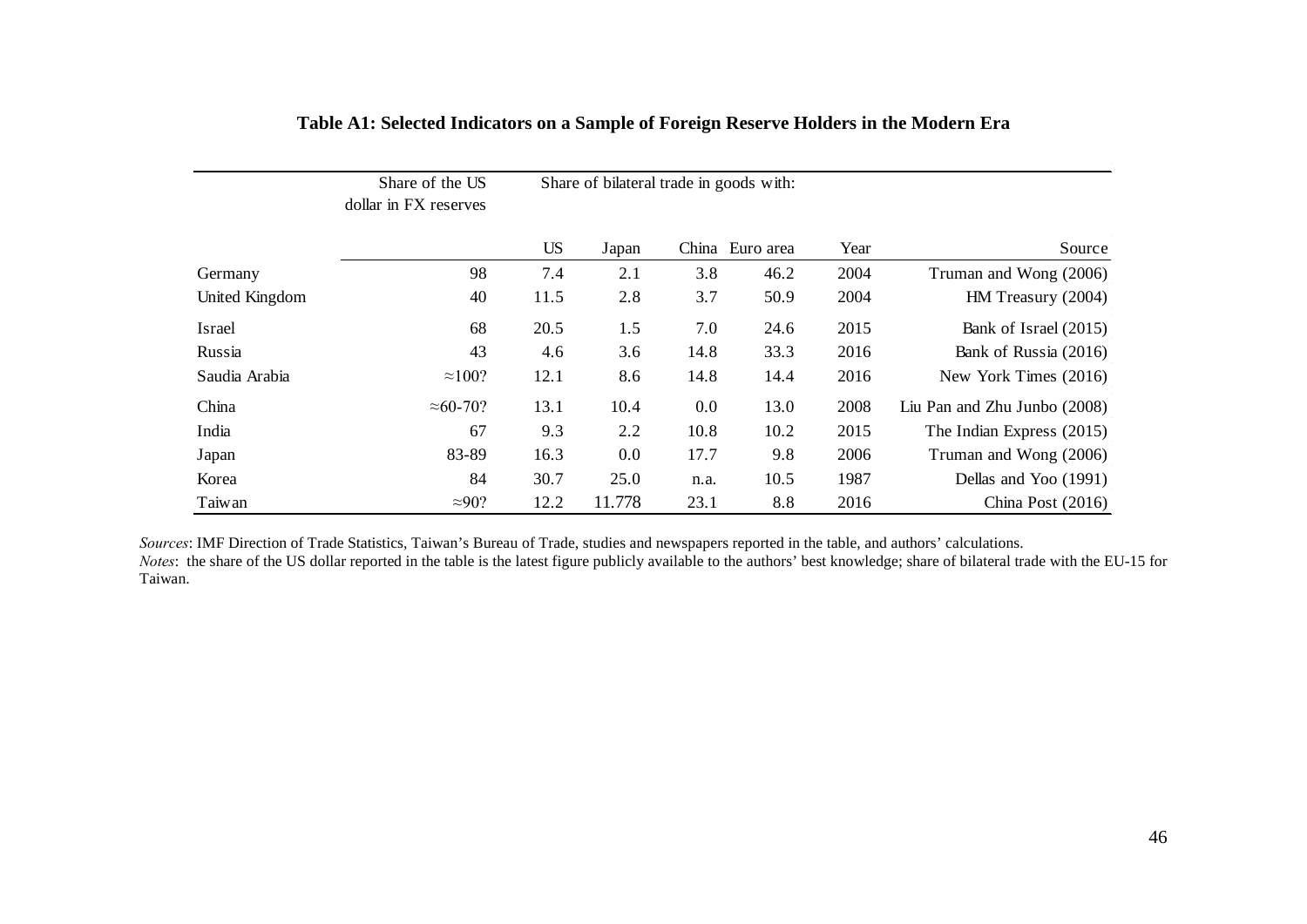|                     | (1)        | (2)        | (3)        | (4)        | (5)        | (6)        | (7)        |
|---------------------|------------|------------|------------|------------|------------|------------|------------|
|                     |            |            |            |            |            |            |            |
| Inertia             | $0.652***$ | $0.652***$ | $0.661***$ | $0.672***$ | $0.668***$ | $0.673***$ | $0.669***$ |
|                     | (0.041)    | (0.041)    | (0.043)    | (0.044)    | (0.034)    | (0.044)    | (0.033)    |
| Credibility         |            | $0.249***$ |            |            |            | $0.084*$   | $0.222***$ |
|                     |            | (0.035)    |            |            |            | (0.040)    | (0.026)    |
| Economic size       |            |            | $-0.090$   |            |            | $-0.043$   | $-0.442$   |
|                     |            |            | (0.147)    |            |            | (0.178)    | (0.970)    |
| Trade relations     |            |            |            | $-0.083$   |            | $-0.010$   |            |
|                     |            |            |            | (0.910)    |            | (1.102)    |            |
| Financial depth     |            |            |            |            | $-2.309$   |            | $-2.168$   |
|                     |            |            |            |            | (2.026)    |            | (2.078)    |
| Constant            | 7.409***   | $0.950*$   | $7.166***$ | 20.940     | 6.734      | 10.732     | $6.329*$   |
|                     | (0.871)    | (0.476)    | (0.960)    | (19.479)   | (5.428)    | (21.098)   | (3.536)    |
| Dyadic effects      | Yes        | Yes        | Yes        | Yes        | Yes        | Yes        | <b>Yes</b> |
| Time effects        | Yes        | Yes        | Yes        | Yes        | Yes        | Yes        | <b>Yes</b> |
| <b>Observations</b> | 385        | 385        | 315        | 199        | 166        | 199        | 166        |
| Adjusted $R^2$      | 0.929      | 0.929      | 0.941      | 0.943      | 0.949      | 0.943      | 0.949      |
| Log likelihood      | $-999.1$   | $-999.1$   | $-799.8$   | $-537.7$   | $-446.8$   | $-537.7$   | $-446.8$   |
|                     |            |            |            |            |            |            |            |

# **Table A2: Estimates Using Shares adjusted for Gold Holdings**

*Note*: The table reports OLS estimates of Eq. (1) based on our sample of 73 dyads (19 countries/5 reserve currencies) over the period 1890-1913 including key pecuniary determinants of international reserve currency status (inertia, credibility, economic size, trade relations and financial depth) dyadic effects and time effects. The dependent variable is currency share adjusted for gold holdings. The standard errors reported in parentheses are dependent variable is currency share adjusted for gold holdings. The standard errors reported in parentheses robust to heteroskedasticity and clustered by dyad; \*\*\*  $p<0.01$ , \*\*  $p<0.05$ , \*  $p<0.1$ , +  $p<0.15$ .